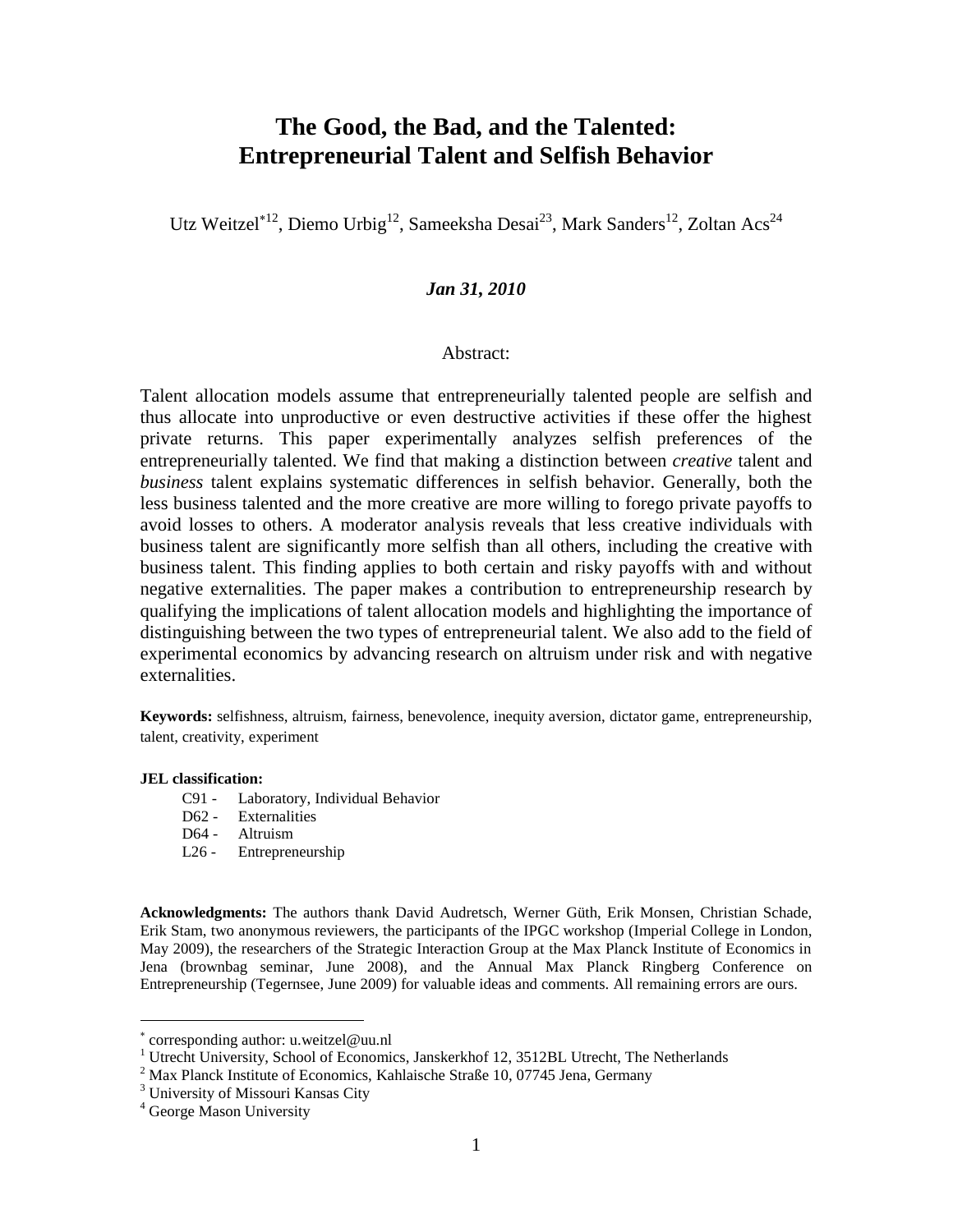# **1. Introduction**

 $\overline{a}$ 

Traditionally, entrepreneurship is thought to have positive effects on economic growth and welfare. However, since the early 1990s, several theoretical papers have challenged the longstanding notion of the ‗productive entrepreneur' and stress the importance of building appropriate institutions and incentive schemes to channel entrepreneurial activity. For example, in his seminal paper, Baumol (1990) posits that entrepreneurship is not necessarily productive; it can be just the opposite and can also take unproductive and even destructive forms. He notes that entrepreneurs act in ingenious and creative ways to increase their wealth, power, and prestige and not always with consideration of the effects their activities have on others and/or the economy as a whole. $5$ 

Essentially, Baumol (1990), Murphy et al. (1991, 1993), Acemoglu (1995), Mehlum et al. (2003), and others argue that entrepreneurial talent allocates into activities "with the highest private returns, which need not have the highest social returns" (Murphy, 1991, p.506). Most models of talent allocation assume a fixed pool of onedimensional entrepreneurial talent that chooses between productive activities (e.g., starting firms that innovate and foster growth) and unproductive activities (e.g., by redistributing or destroying wealth and reducing growth).<sup>6</sup> This choice is modeled to depend entirely on private payoffs. If unproductive activities offer more rewards than productive activities, talent allocation models assume that entrepreneurial talent chooses the former, despite possible negative externalities for others or adverse effects on economic growth.<sup>7</sup> Hence, common to talent allocation models, and a central assumption in the corresponding literature, is that entrepreneurial talent is not altruistic but selfish. This is the key hypothesis that we test in this paper.

It has long been held in experimental economics that people do depart from pure self-interest and that they vary in their degree of selfishness across individuals. In the economic literature, these preferences are mostly discussed under the rubric of benevolence or altruism (see, e.g., Trivers, 1971; Brennan, 1975; Becker, 1976; Bester and Güth, 1998; Andreoni and Miller, 2002). Sometimes they are thought to be better construed as fairness or inequity aversion (Bolton, 1991; Fehr and Schmidt, 1999; Bolton and Ockenfels, 2000). For an overview see Daruvala (2010). In this paper we use the

 $<sup>5</sup>$  Here, Baumol (1990) refers to a range of activities that threaten productive entrepreneurship (for related</sup> work, see Nunn, 2007; Murphy et al., 1991, 1993; Grossman and Kim, 1995). One example is innovation in rent-seeking procedures, such as "a previously unused legal gambit that is effective in diverting rents to those who are first in exploiting it" (Baumol, 1990, p. 897).

<sup>&</sup>lt;sup>6</sup> Murphy et al. (1993) separate rent-seeking from entrepreneurship by definition. In this paper, we use the broader Baumolian (1990) definition of entrepreneurship that includes rent-seeking activities.

<sup>&</sup>lt;sup>7</sup> Similar models also offer a more general economic explanation for crime (e.g. Becker, 1968; Ehrlich, 1973) and for violent conflicts (so-called predator-prey models by Hirshleifer, 1987; Bates et al., 2002; Neary, 1997; Skaperdas, 1992).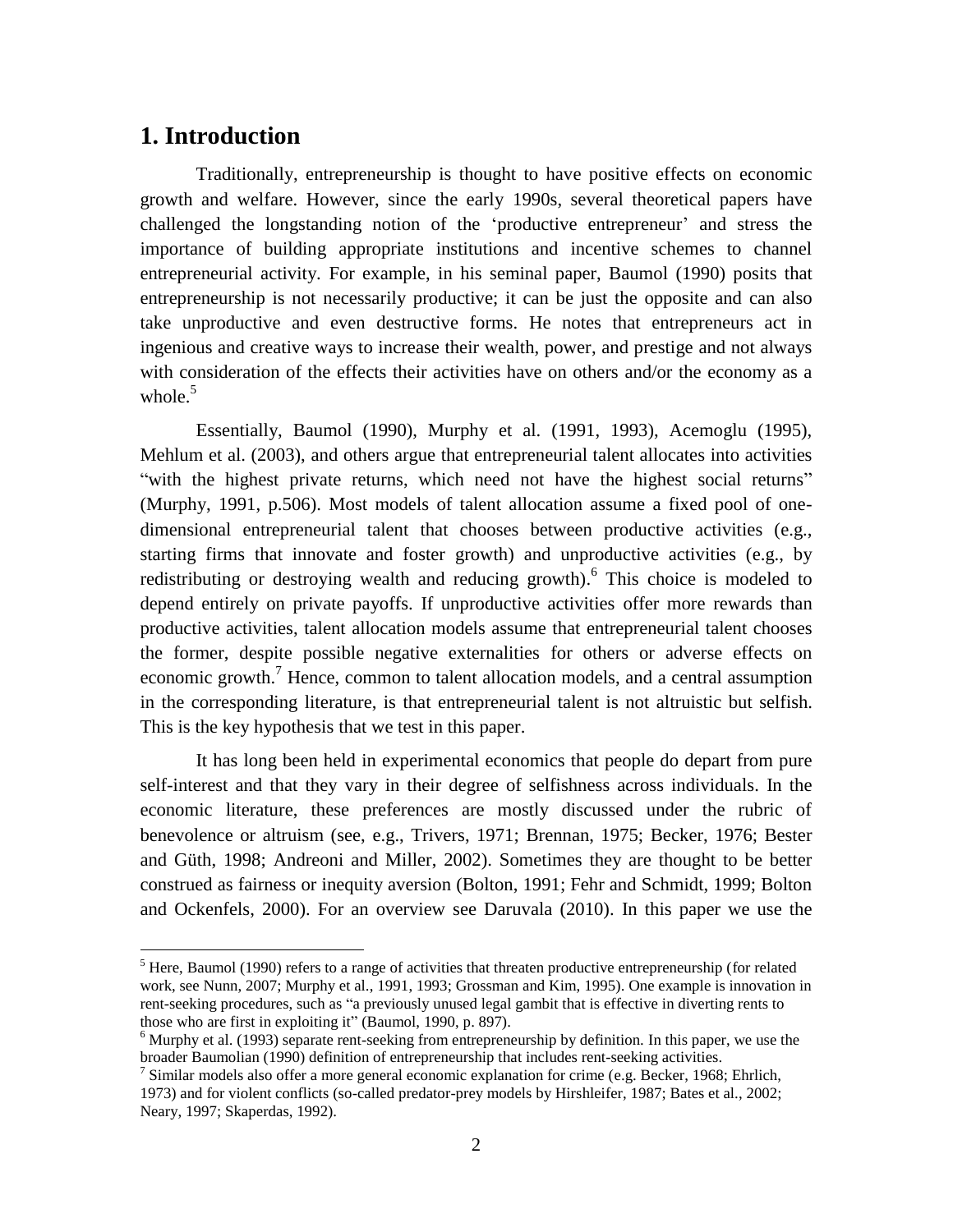term 'altruism', or 'selfishness' for the opposite. The overwhelming majority of these studies focus on sure payoffs. Entrepreneurial decisions, however, also involve risk and recently there has been some attempt to investigate the propensity to take a risk when this affects others. Brennan et al. (2008) and Güth et al. (2008) provide first empirical results on this type of 'social risk taking'. Their major finding is that risk to others appears much less important than own risk, even for those with altruistic preferences. Güth et al. (2008) explain this result by suggesting a cognitive "crowding out" of altruistic preferences by own risk. If people are occupied with considerations about their own risky payoffs, they ignore others' well-being, even though they are more altruistic in other situations involving less risky payoffs for themselves. In a related study, Bolton and Ockenfels (2008) analyze the effect of social comparison and relative standing on risk taking. Their results suggest that decision makers tend to be more risk averse when their decisions affect others, but less risk averse when the safe option implies an unfair outcome. In fact, unfair outcomes seem to be more acceptable when they are due to chance. Bradler's (2009) results corroborate this, but she also finds that altruism is not necessarily "crowded out" by own risk, as people prefer fair outcomes even when they are more costly in the sense of more risk. In summary, experimental evidence shows that, in contrast to the assumptions of most talent allocation models, altruistic preferences constitute an important element in human decision making, in particular when payoffs are certain, but also under risk.

Although studies in experimental economics have not yet explicitly linked altruism to entrepreneurial talent, the notion that entrepreneurial talent may be less selfish than assumed by Baumol (1990) is widely recognized in the entrepreneurship literature, particularly in the field of social entrepreneurship. For example, Zahra et al. (2009, p.5) define social entrepreneurship as something that "encompasses the activities and processes undertaken to discover, define, and exploit opportunities in order to *enhance social wealth* by creating new ventures or managing existing organizations in an innovative manner" (emphasis added). Bornstein (2004) provided supporting evidence for the importance of social motivations in entrepreneurship. Hence, in the field of social entrepreneurship, altruistic preferences are considered to play a dominant role.

If we accept, based on the above mentioned literature, that altruism plays a role in human behavior, this can have important implications for entrepreneurship policies. In most talent allocation models, incentive systems and institutions determine the private costs and benefits of the different types of activity. Consequently, institutions are considered to determine the allocation of entrepreneurial talent. Since externalities can create market failures in allocating entrepreneurial talent, institutions need to internalize these externalities to ensure welfare maximization (Baumol, 1990). If altruistic preferences internalize some of these externalities, then less policy intervention will be needed. If the entrepreneurially talented are more altruistic than the less talented, the allocative function of formal institutions risks being too restrictive and might even hinder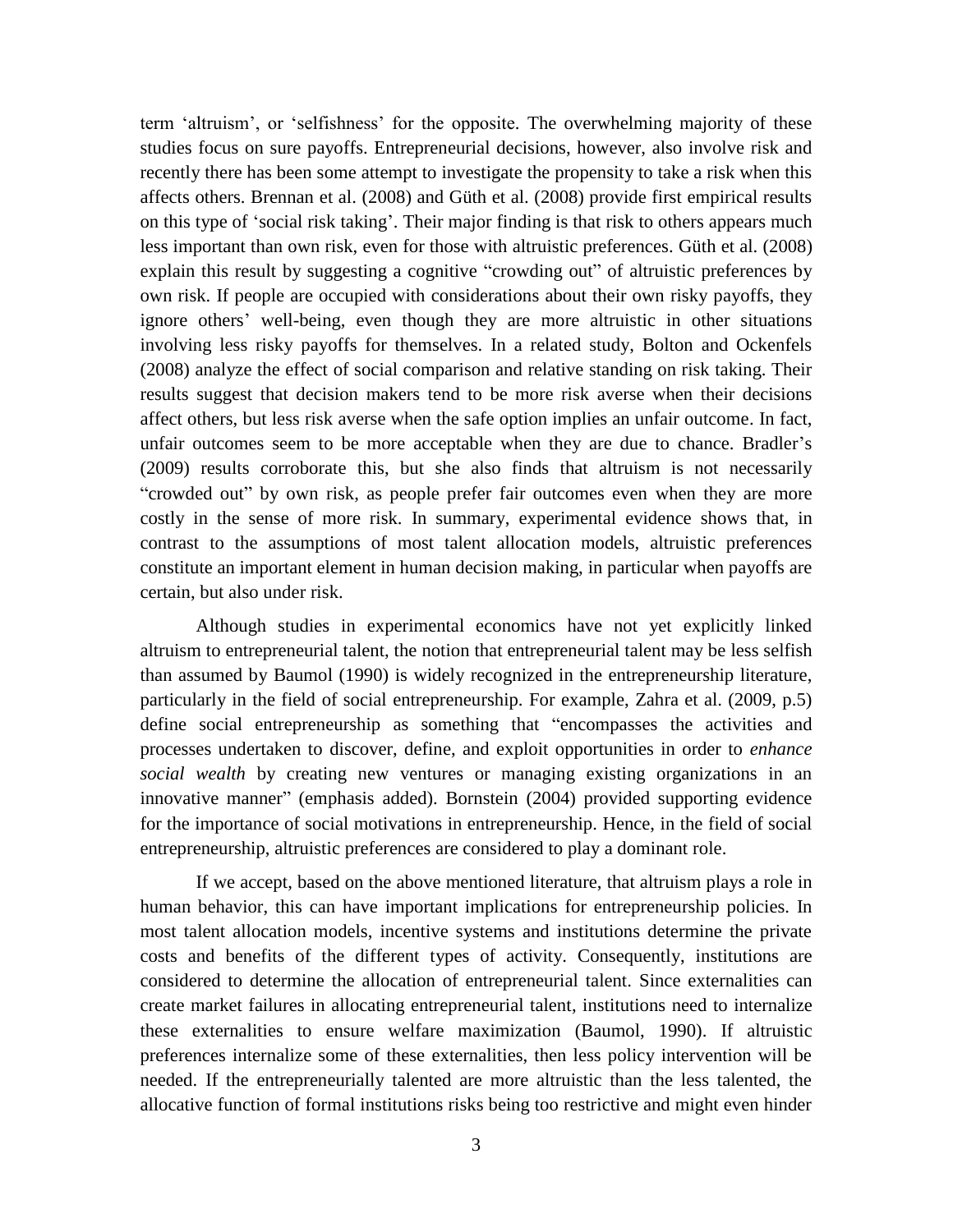the selection of appropriate individuals into productive ventures. In an extreme case such institutions might even crowd out intrinsically motivated altruism (e.g. Frey, 1997; Frey and Oberholzer-Gee, 1997). If, on the other hand, entrepreneurial talent is negatively correlated with altruism, strong formal institutions will be needed to internalize negative externalities.

It is not a given, however, that altruism always improves the allocation of talent. Evidence shows that community standards or altruism can also explain market anomalies with suboptimal resource allocations (Kahneman et al., 1986a, 1986b). Within the pool of entrepreneurs, for example, it is possible that altruistic preferences allocate the less talented into social entrepreneurship. If social entrepreneurship is considered desirable, it may be necessary to design policy so as to improve the quality of entrepreneurs allocated into this type of entrepreneurship.

Testing the specific role of entrepreneurial talent raises the question of what type of entrepreneurial talent we are looking at. To be successful as an entrepreneur, a person needs both the creativity to develop and recognize a commercial opportunity (Shane and Venkaramatan, 2000; Sarasvathy et al., 2005) and the skills and talents to set up and operate new ventures. Empirical evidence suggests that, in particular, opportunity recognition and self-assessed creativity are positively correlated (e.g. Hills et al., 2004; Ward, 2004; Corbett, 2005). Likewise, the evidence on self-assessed business talent and entrepreneurial intentions and actions is well established (Chen et al., 1998; Krueger et al., 2000; Zhao et al., 2005; Cassar and Friedman, 2009). Accordingly, scales for both, business talent and creativity, are often merged in questionnaires that seek to measure entrepreneurial competences (see, e.g., Wilson et al., 2007; Zhao et al., 2005). In contrast, Parker (2009) discusses the views of classics like Jean-Baptiste Say and Josef Schumpeter and argues that the entrepreneur might be "an exploiter rather than an inventor of new knowledge" (p. 34). Given the different views on entrepreneurship, this paper suggests, and shows empirically, that it may be useful to distinguish creativity from business talent.

The experimental evidence presented in this paper tests Baumol's (1990) key assumption that entrepreneurial talent is generally selfish. In addition, our results stress the importance of distinguishing between different types of entrepreneurial talent, as well as considering the possibility that people do care about inflicting damage on others, even when this damage is not certain. In our experiment, we find that entrepreneurial talent consists of two components: creative talent and business talent. More importantly, along these dimensions of entrepreneurial talent, we find that individuals differ systematically in their willingness to forego private payoffs to avoid loss to others. On average, individuals with a stronger business-oriented (creative) component of entrepreneurial talent are more (less) likely to accept collateral damage by engaging in privately profitable, but socially unproductive or even destructive activities. More specifically, we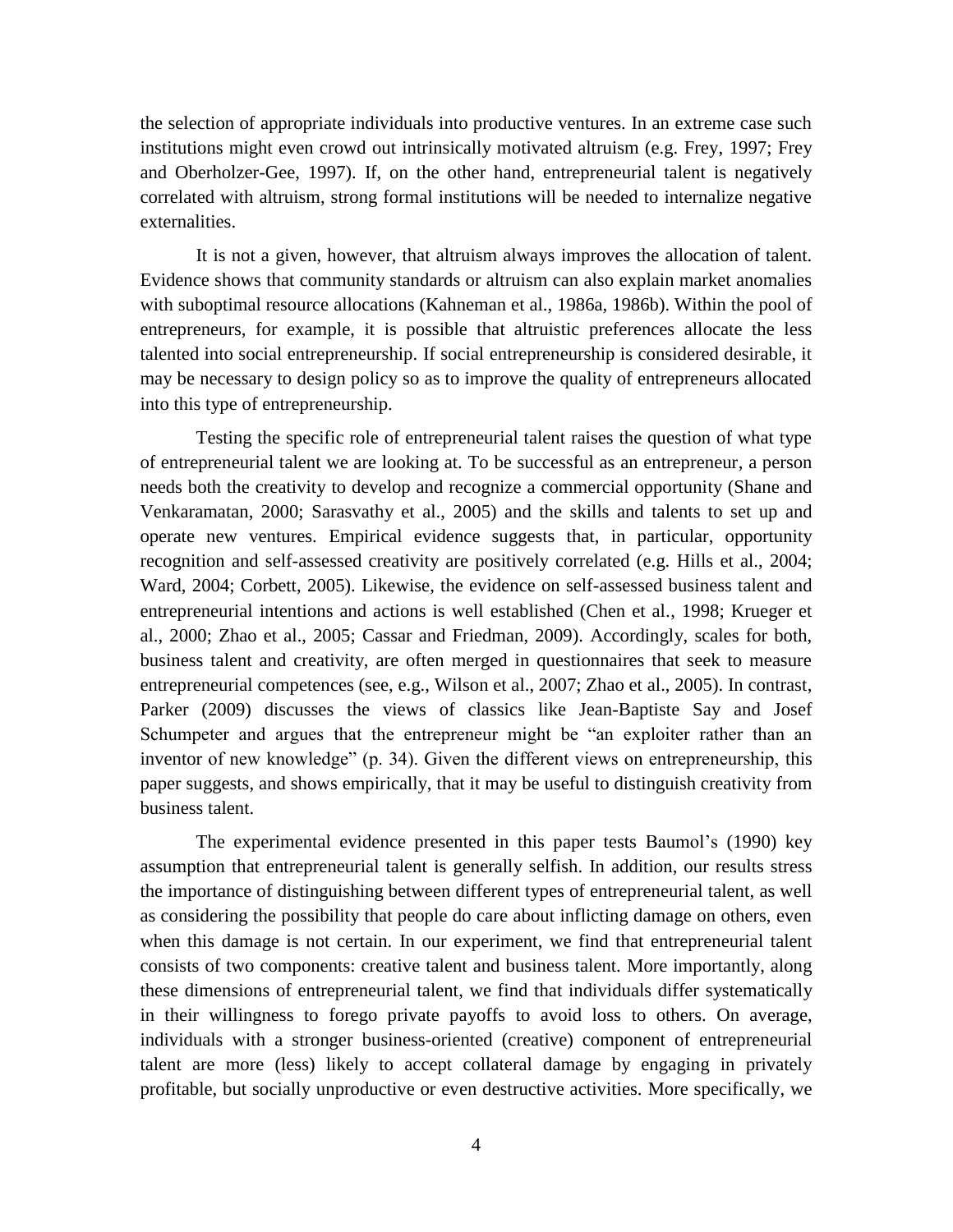observe that individuals, who are both more business-talented and less creative, behave significantly more selfish than the rest.

In this paper, we contribute to the entrepreneurship literature by providing a first experimental analysis linking selfish preferences to entrepreneurial talent. Further, we show the importance of distinguishing between the creative and the business dimension of entrepreneurial talent. In testing the key assumption of selfish behavior in talent allocation models, we also provide an empirical investigation of the general validity of these models. Furthermore, this paper contributes to the experimental economics literature by studying altruism and social risk taking with respect to negative externalities. In doing this, and in contrast to most literature in the field, we explicitly analyze the willingness to risk collateral damage. This is an important contribution because previous findings from related studies cannot easily be generalized to situations with negative externalities. There are at least two reasons for this. First, attitudes to risks borne by others have not yet been introduced into economic theory.<sup>8</sup> Second, there is ample evidence from descriptive decision theory that risk propensity differs with respect to gains and losses (e.g., Tversky and Kahneman, 1992). As most theory models of talent allocation include risky payoffs with losses for others, there is thus a need for an experimental analysis of social risk taking with negative externalities, which, to the best of our knowledge, this paper is among the first to provide.

In Section 2, the different decision tasks (treatments) and the experimental procedures are described in detail. The results of the experiment are reported in Section 3. Section 4 concludes.

# **2. The experiment**

#### **2.1 Decision tasks**

 $\overline{a}$ 

To elicit other-regarding preferences, we rely on six decision tasks (treatments), which are summarized in Appendix A. All treatments are based on the dictator game. In fact, Treatment 1 (the base case), is the classic dictator game, where a dictator  $d$  receives an amount of money M and then decides on the size of a donation  $D \leq M$  to the receiver r. In our experiment, M is 10 Euro. The payoff of the dictator,  $P_d$ , and for the receiver,  $P_r$ , are defined as follows:<sup>9</sup>

$$
P_d = M - D, \text{ with } 0 \le D \le M
$$
  

$$
P_r = D
$$

Treatment 1 elicits altruistic preferences in sure payoffs. Most models of unproductive entrepreneurship, however, involve decisions under risk and distributing

 $8 \text{ In fact, none of the existing theoretical frameworks, neither models of decision making under risk nor.}$ models of social preferences, can explain how social preferences of individuals affect decision making under risk (Brennan et al., 2008; Bradler, 2009).

 $9^9$  For simplicity, we define the payoffs of all decision tasks as expected monetary payoffs.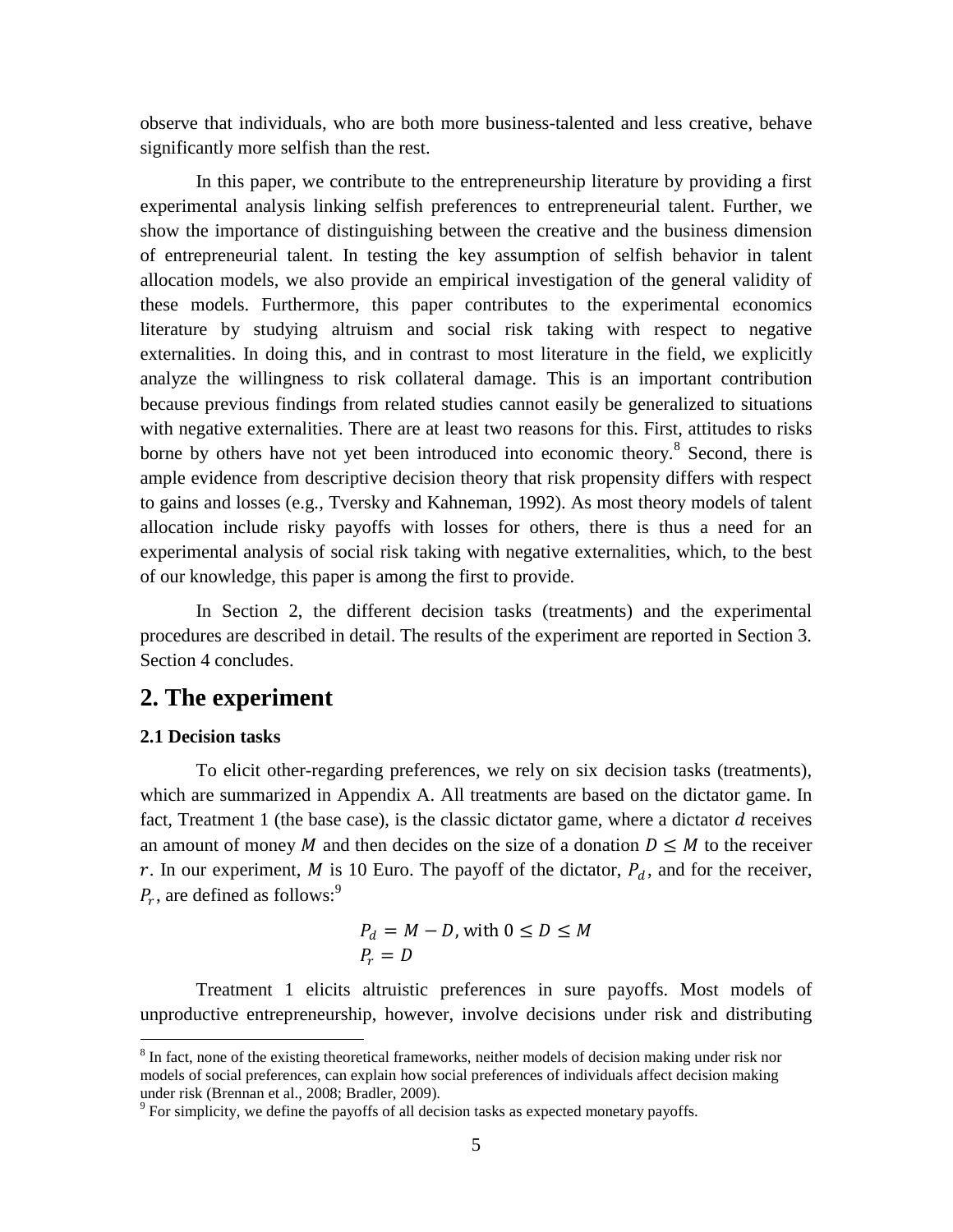sure positive payoffs might involve different behavior than distributing chances for receiving a positive payoff. We therefore modify the classic dictator game to include risky payoffs. Following Karni et al. (2008) and Krawczyk and Lec (2008), we let the dictator decide on how to divide 100 lottery tickets, each of which wins  $M$  if drawn. Intuitively, both the dictator and the receiver have a lottery wheel with 100 lottery tickets out of which one ticket will be drawn. The dictator's lottery wheel contains 100 winning tickets each worth a prize  $M$  if drawn; the receiver's lottery wheel contains 100 blanks, each worth zero. The dictator can decide how many of her winning tickets she wants to exchange for blanks of the receiver. This allows a dictator who cares about others to give the receiver a chance to win, too. As shown in the following payoff functions of Treatment 2, the expected payoff for the dictator is thus the probability  $p$  of winning the amount  $M$ , whereas the expected profit for the receiver is based on the complementary probability:

$$
P_d = p \cdot M
$$
  

$$
P_r = (1 - p) \cdot M
$$

Because risk propensity varies with respect to gains and losses (e.g., Tversky and Kahneman, 1992), we replicate Treatment 2 with a negative prize  $M$ . This generates the following expected payoffs for Treatment 3:

$$
P_d = -(p \cdot M)
$$
  

$$
P_r = -((1 - p) \cdot M)
$$

To include negative externalities, we combine the dictator's payoffs in Treatments 2 and 3. In Treatment 4, the dictator does not split the pie of (risky) gains or losses; instead, any increase in the probability of winning  $M$  is accompanied by an equally strong increase in the risk of collateral damage (loss for the receiver). In this treatment, both the dictator's and the receiver's lottery wheels each contain 100 blanks. The dictator additionally receives 100 winning tickets each worth  $M$ , which can be used to convert (draw and replace) blanks in her own lottery. However, every time the dictator converts one of her blanks into a winning ticket, a blank in the receiver's lottery is converted into a ticket 'winning' a negative amount,  $-M$ .

$$
P_d = p \cdot M
$$
  

$$
P_r = -(p \cdot M)
$$

In a modification of Treatment 4, the dictator is able to recover some or all of the negative externalities inflicted on the receiver. In Treatment 5, the chances that the dictator forgoes winning M, i.e.,  $(1 - p)$ , are used to reduce the risk of collateral damage, i.e.,  $-(p \cdot M)$ . In this treatment, all unused conversions of blanks into winners in the dictator's lottery automatically convert 'negative tickets' in the receiver's lottery back into blanks. The dictator is thus able to 'neutralize' negative externalities to a sure payoff of zero for the receiver.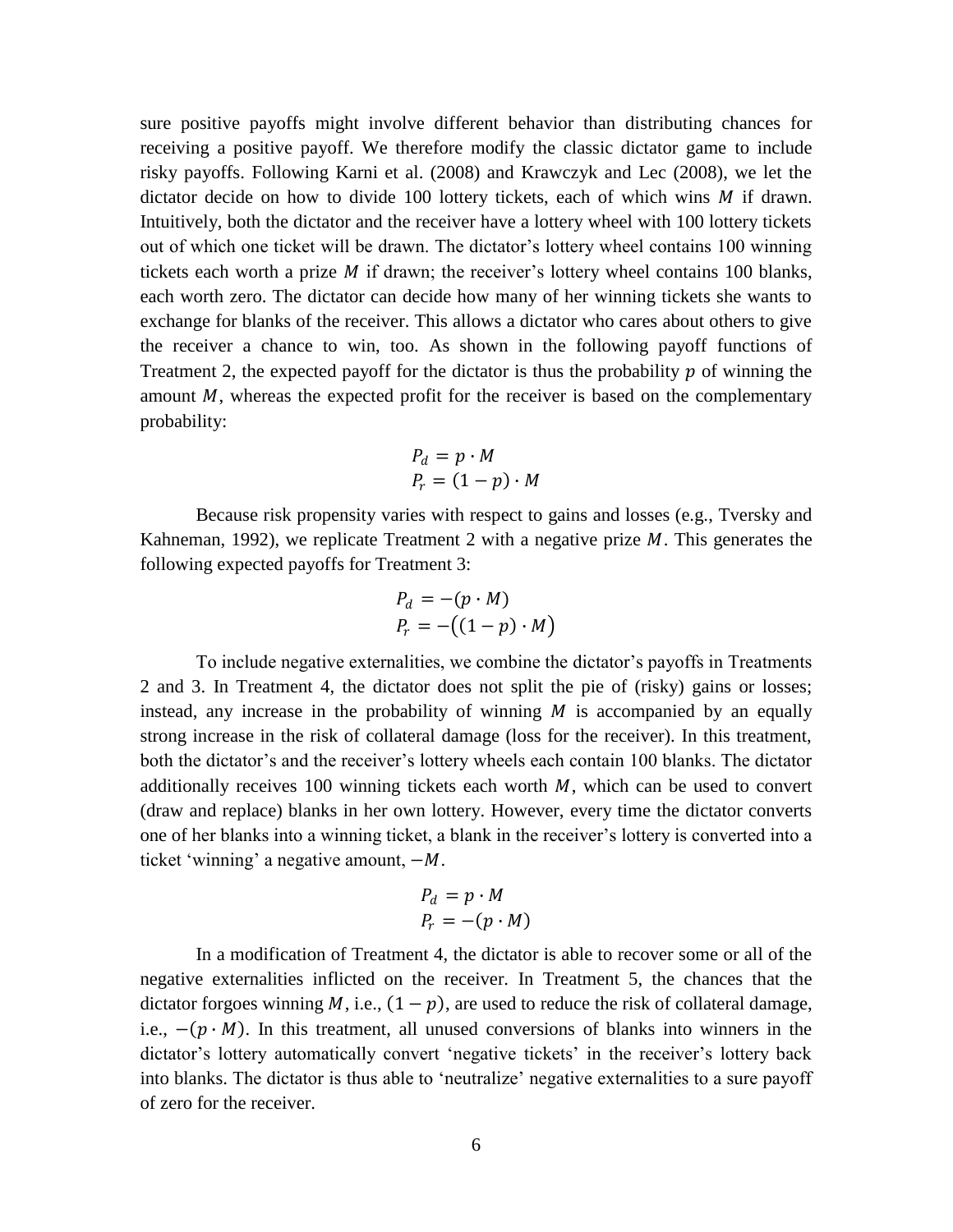$$
P_d = p \cdot M
$$
  
\n
$$
P_r = \begin{cases} -\left( (p - (1 - p)) \cdot M \right) & \text{if } p > 0.5 \\ 0 & \text{if } p \le 0.5 \end{cases}
$$

In Treatment 5, any decision on  $p < 0.5$  is wasteful. In Treatment 6, we remove this restriction, so that the dictator can now share positive expected gains by choosing  $p < 0.5$ . That is, once all negative externalities have been neutralized in the receiver's lottery, all of the dictator's remaining unused conversions (up to 100) replace blanks in the receiver's lottery with 'positive tickets', each worth  $M$  if drawn. The payoffs in Treatment 6 are as follows:

$$
P_d = p \cdot M
$$
  

$$
P_r = -((p - (1 - p)) \cdot M)
$$

Thus, in Treatment 6, the dictator can either maximize private revenues by choosing  $p = 1$ , partially or fully neutralize negative externalities by choosing  $0.5 \leq$  $p < 1$ , or share positive expected gains by choosing  $p < 0.5$ . Note that both the dictator and the receiver earn the same amount (in expected terms) if the dictator chooses  $p = 1/3$ .

While Treatments 4 to 6 look rather similar, there are important differences. In Treatment 4 the dictator cannot gain without hurting the other. In Treatment 5, up to a threshold, the dictator can increase her gain without hurting the other, but she cannot do something good for the other. In Treatment 6, the dictator can actually decide to benefit the other. Hence, in contrast to Treatments 1 to 3, which have no externalities, the dictators' decisions can change welfare in Treatments 4 to 6 and welfare is maximized at different levels.

All treatments share two fundamental characteristics. First, there is a dictator determining her own and the receiver's payoffs. Second, in each of the six treatments, purely self-interested maximization of the dictator's own payoff generates a sure gain of ten Euro. Hence, according to talent allocation models, the entrepreneurially more talented choose the maximum payoff of ten Euro with certainty. Also, for the talented, this choice does not change across treatments, because the maximum gain stays the same. Note that our measure of talent is relative, so we do not expect the more talented dictators to always go for the maximum. We do expect, however, that the entrepreneurially more talented choose a higher private gain than the less talented. In the following, we refer to this as the ‗talent effect'. Analogously to above, we expect that this talent effect is robust with respect to differences across treatments. These differences include risk (Treatment 2 to 6), framing of gains and losses (Treatments 2 and 3), externalities (Treatments 4 to 6) and changes in welfare (Treatments 4 to 6).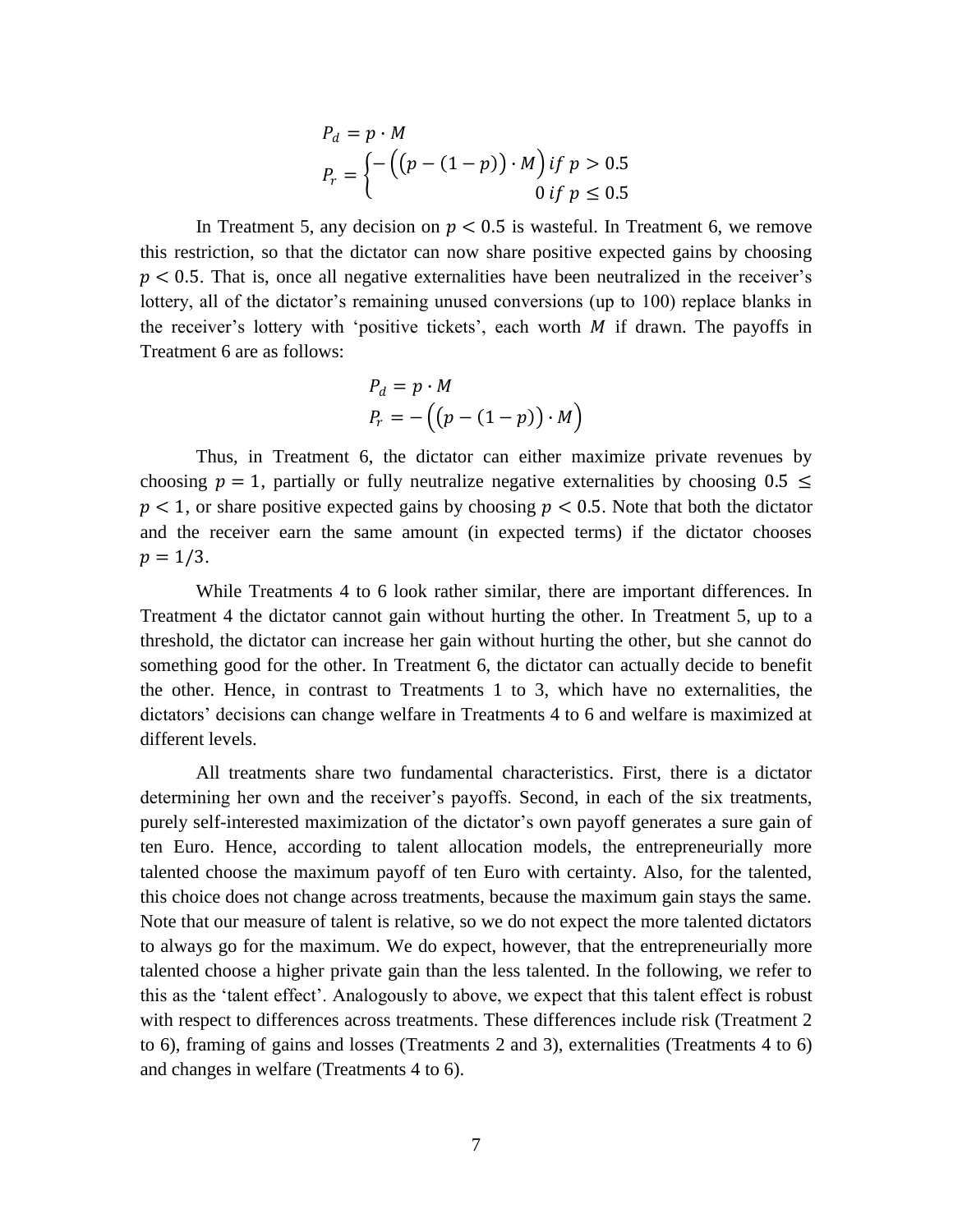The main reason for including different treatments with equal maximum gains is to increase the external validity of our findings. Isolated results from the classic dictator game could easily be challenged by referring to the fact that many entrepreneurial decisions include risk. The same applies to negative externalities, welfare effects, and the fact that often not gains, but losses are distributed. Reality is likely to be a mixture of these and many more cases. There are therefore ample reasons why one might expect differences in absolute gains across the whole sample and between treatments. However, if we find the same basic pattern with respect to the talent effect, we can not only be more confident of its robustness, but also hopeful that it might generalize to settings which we have not studied.

#### **2.2 Participants**

Talent allocation models assume that there exists a fixed pool of entrepreneurially talented people. To replicate this theoretical assumption in a laboratory setting, we need to identify entrepreneurial talent. At first thought it might seem prudent to use actual entrepreneurs as participants. However, despite the potential benefits of focusing on selected professionals for experiments (Alevy et al., 2007; Drehmann et al., 2005; Elston, 2006; Elston and Audretsch, forthcoming), there are at least three reasons why established entrepreneurs (e.g., business owners) are not a suitable population for our experiment. First, established entrepreneurs have already revealed their occupational choice and would therefore bias our sample on one of the possible outcomes of entrepreneurial talent. Baumol (1990) explicitly argues that entrepreneurially talented people do not necessarily end up in a productive entrepreneurial occupation. Second, an experiment with established entrepreneurs would suffer from an attrition bias, as business survival depends on many things other than individual talent. Third, it is not the real talent, but the subjectively perceived talent that determines the a priori choice talent allocation models are interested in. We therefore conducted our experiments with a diverse group of students, who did not yet reveal the type of activity they will choose after graduation.

To identify the entrepreneurially more talented among these students, we measure their subjective perception of their talent to perform activities that are required to become an entrepreneur, i.e., their entrepreneurial self-efficacy (see Section 2.4). This provides us with a relative measure of entrepreneurial talent, i.e. a continuum of more or less talented individuals based on the experimental sample. Note that subjective entrepreneurial selfefficacy is shown to be related to entrepreneurs' actual success such as firm growth (Baum et al., 2001; Baum and Locke, 2004; Hmieleski and Corbett, 2006).

Three experimental sessions were conducted at the experimental laboratory ELSE at Utrecht University, the Netherlands, in February 2009. Participants were taken from a subject pool of approximately 1,400 registered bachelor and master students of the Utrecht University. Another three sessions were conducted in March 2009 at the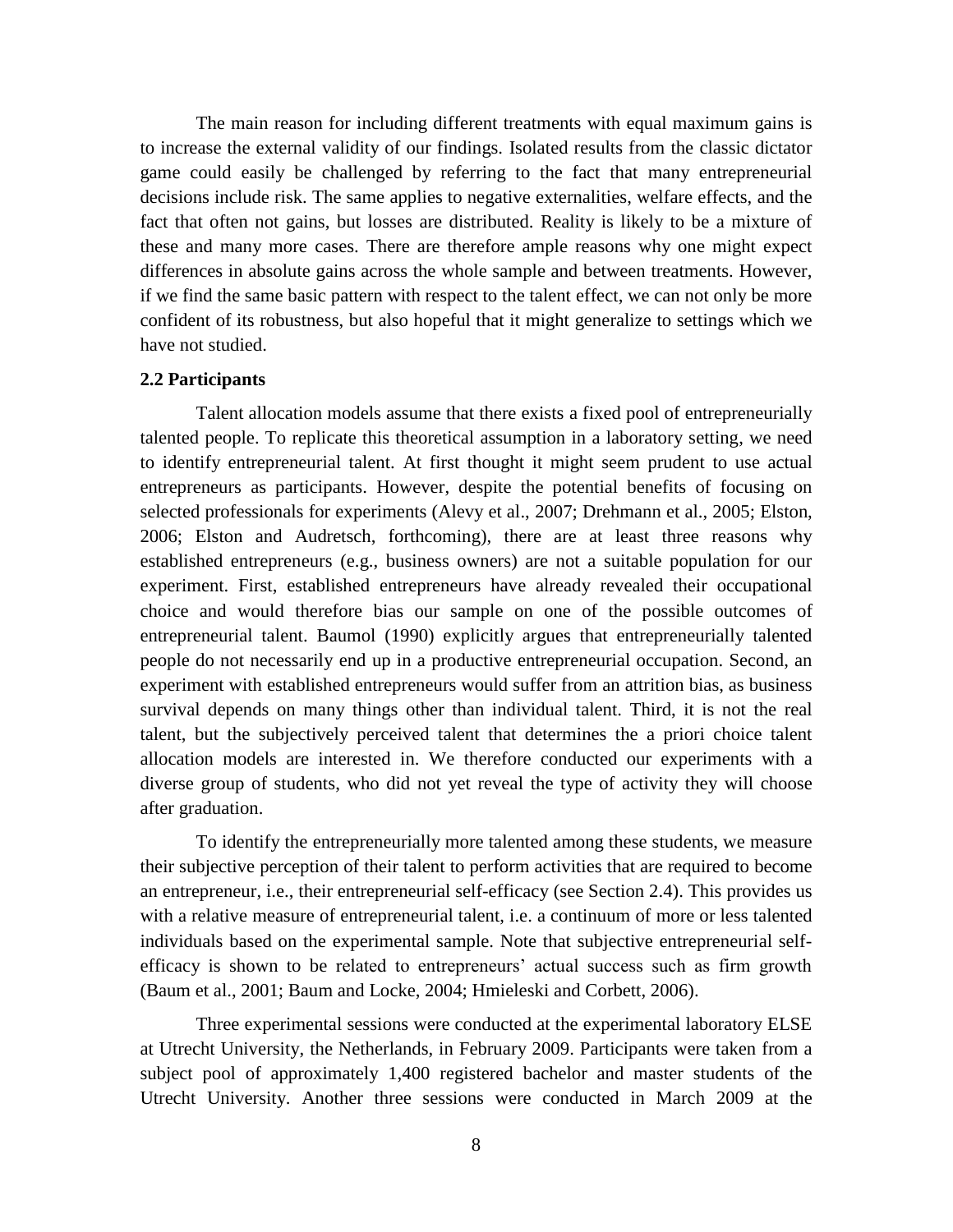experimental laboratory of the Max Planck Institute of Economics, Jena, Germany. There, participants came from a pool of approximately 2,000 registered bachelor and master students of universities located in Jena. In both locations, we recruited students from all faculties, ranging from the natural to the social sciences, with the exception of psychology.<sup>10</sup> Altogether 132 subjects participated, 60 in Utrecht and 72 in Jena. There were 79 male and 53 female participants, with an average age of 22.6 years (and a standard deviation of 2.95). Of the 60 dictators (who knew their role in advance), 40 were male and 20 female, with an average age of 22.9 years (and a standard deviation of 3.08).

#### **2.3 Procedures**

 $\overline{a}$ 

Subjects were randomly assigned to pairs and informed of their role in this pair, i.e., receiver or dictator. At no point during the experiment were the students told who the other half of their pair was.<sup>11</sup> Participants remained in the same pair and played the same role throughout the entire session. The experiment consisted of two sets of treatments. Within each set, the presentation of treatments was randomized. In the first set, participants were confronted with the treatments explained in Section 2.1 and in Appendix  $A^{12}$  Subsequently, an additional set of 13 treatments, closely related to Brennan et al. (2008) and Güth et al. (2008), was played. These treatments are not analyzed in this paper and because they were always played last, we do not expect any confounding effects on the results reported here. In order to measure entrepreneurial talent and other psychometric variables, which are explained in the next Section 2.4, the participants also had to answer a questionnaire. To minimize spillover effects, we administered the incentivized part of the experiment last, i.e. after the (non-incentivized) psychometric measurements. Moreover, by applying the psychometric measurements prior to assigning the roles to participants, we are able to analyze a larger sample with respect to the reliability and validity of the psychometric properties. At the end of the session each subject answered a few additional questions on personal, demographic data.

Both sets of three sessions followed the same procedure. The sessions were computerized using a program written with z-tree (Fischbacher, 2007). Participants were

 $10$  Psychology students may be particularly biased and/or distrustful, because of the higher likelihood that they have previously participated in psychological experiments, which do not follow the paradigms of economic experiments.

 $11$  In Utrecht, the receivers were asked to make the same decisions as the dictators, but from a hypothetical perspective. In the Jena sessions, 10 dictators were complemented with 14 passive players. The passive players were informed that they will be randomly drawn as a dictator with a chance of 1 out of 7. The actual role of the passive players was then revealed at the end of the experiment. In this paper, however, we only focus on the responses of dictators who knew in advance that they were dictators.

 $12$  In this set, a few additional treatments (two in Utrecht and three in Jena) of the dictator game with sure outcomes were included. These treatments closely followed Bardsley (2008), where dictators can take sure payoffs from the other. For the sake of brevity and relevance to entrepreneurship, our analysis focuses on the treatments with risky outcomes and on one treatment with sure payoffs as a benchmark (the classic dictator game). Including the other treatments in our analysis does not change the conclusions reported in this paper.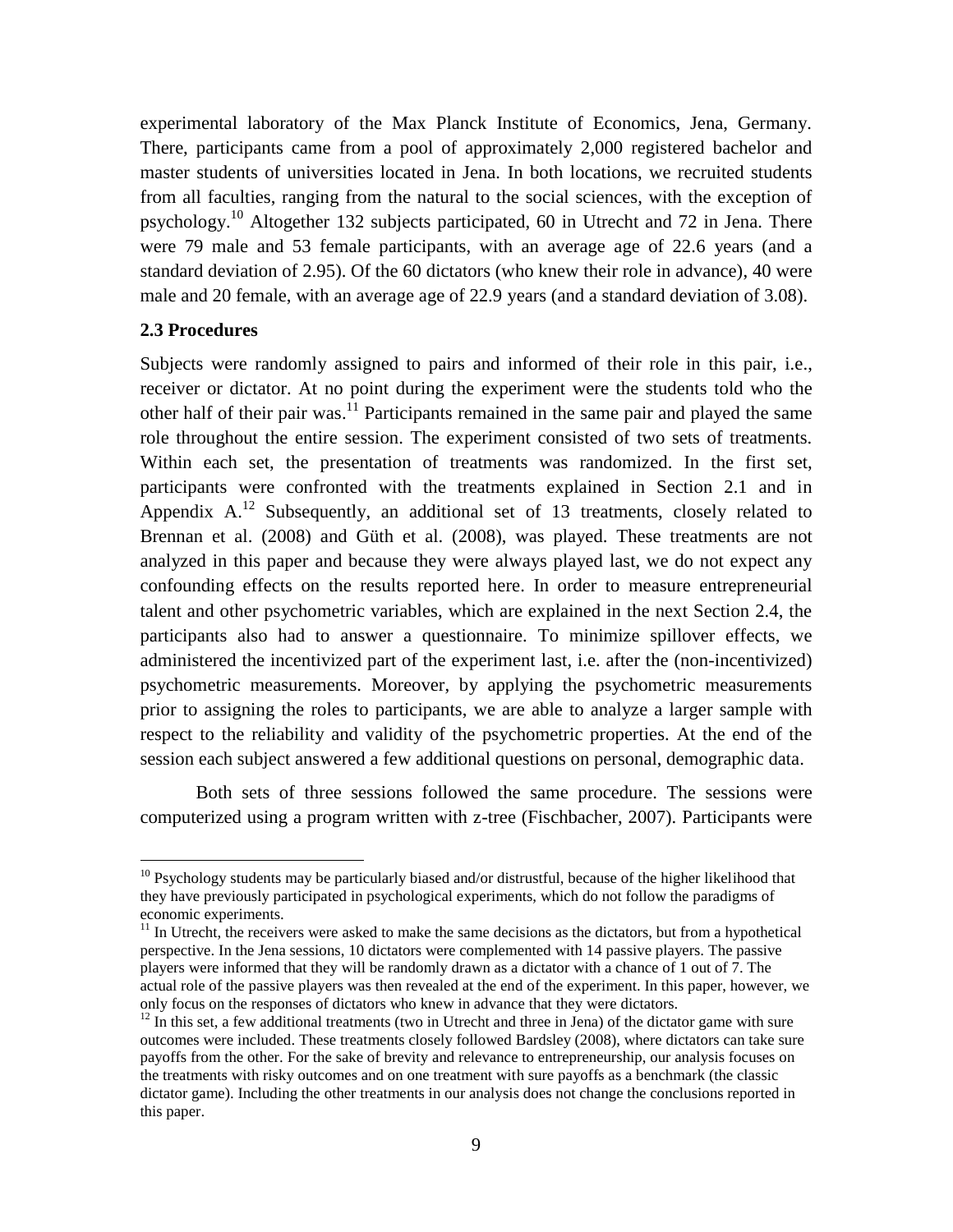seated in a random order at PCs, separated from each other by blinds. Instructions were distributed before each part of the experiment and questions were answered in private.<sup>13</sup> All treatments contained a "preview" function. Participants could only proceed once they have pushed the preview button, which resulted in a display of the consequences of their decision both for the dictator as well as for the receiver (see screen shots in Appendix B). Per decision, several previews were possible, enabling participants to better understand the effects of their decisions on the final outcomes. Before starting the experiment, subjects were informed that they receive a participation fee of 12.50 Euro (payable after the experiment); this ensured that no one went home with less money than they arrived with. Earnings in the experiment were determined by one treatment per pair, which was individually and randomly selected at the end of the session. This led to an average payoff of 15 Euro per subject, but with substantial variance between 2.5 and 27.5 Euro. The duration of the experiment was about 90 minutes.

#### **2.4 Psychometric measurements**

 $\overline{a}$ 

Entrepreneurial self-efficacy has been measured at different levels of relatedness to entrepreneurship: Wilson et al. (2007) at a more general level and Zhao et al. (2005) at a more specific level.<sup>14</sup> As shown in Appendix C, we utilize Wilson et al.  $(2007)$  (six items), extend it with items from Zhao et al. (2005), and add two items at the more specific level suggested by Erik Monsen in personal communication.<sup>15</sup> On a 7 point scale from "much worse" to "much better", participants were asked to indicate their confidence in their abilities to perform different activities relative to their fellow students. A relative measure of competence and talent is especially important for market entry decisions (e.g. Camerer and Lovallo, 1999; Moore et al., 2007). It closely mirrors beliefs about absolute performance (Larrick et al., 2007) and has become a characteristic frequently investigated with respect to entrepreneurs (see, e.g., discussions in Koellinger et al., 2006 and in Parker, 2009). To validate the internal structure, we run a common factor analysis. The common factor analysis yields three factors with eigenvalues above 1; the third just marginally exceeds 1. The three factors relate to creativity, to general self-efficacy, mainly based on Wilson's items, and more specific self-efficacy based on the Zhao and Monsen items. Velicer's (1976) Minimum Average Partial (MAP) test, which is less susceptible to overestimating the number of factors, suggests only two factors, but does not provide guidance on which factors need to be separated.

 $13$  Upon request, the complete set of instructions and the experimental data are available from the authors.

 $14$  Chen et al. (1998) measure entrepreneurial self-efficacy at a very specific level, including, for example, the perceived ability to set and meet market-share goals. However, this scale was specifically designed to distinguish entrepreneurial from managerial self-efficacy, but not from other backgrounds. Analogous to our argument for excluding real entrepreneurs, we therefore consider this scale inappropriate for our purposes.

 $15$  As a robustness check, we also tested the scales without the two items suggested by Erik Monsen. The results were qualitatively unchanged from those reported here.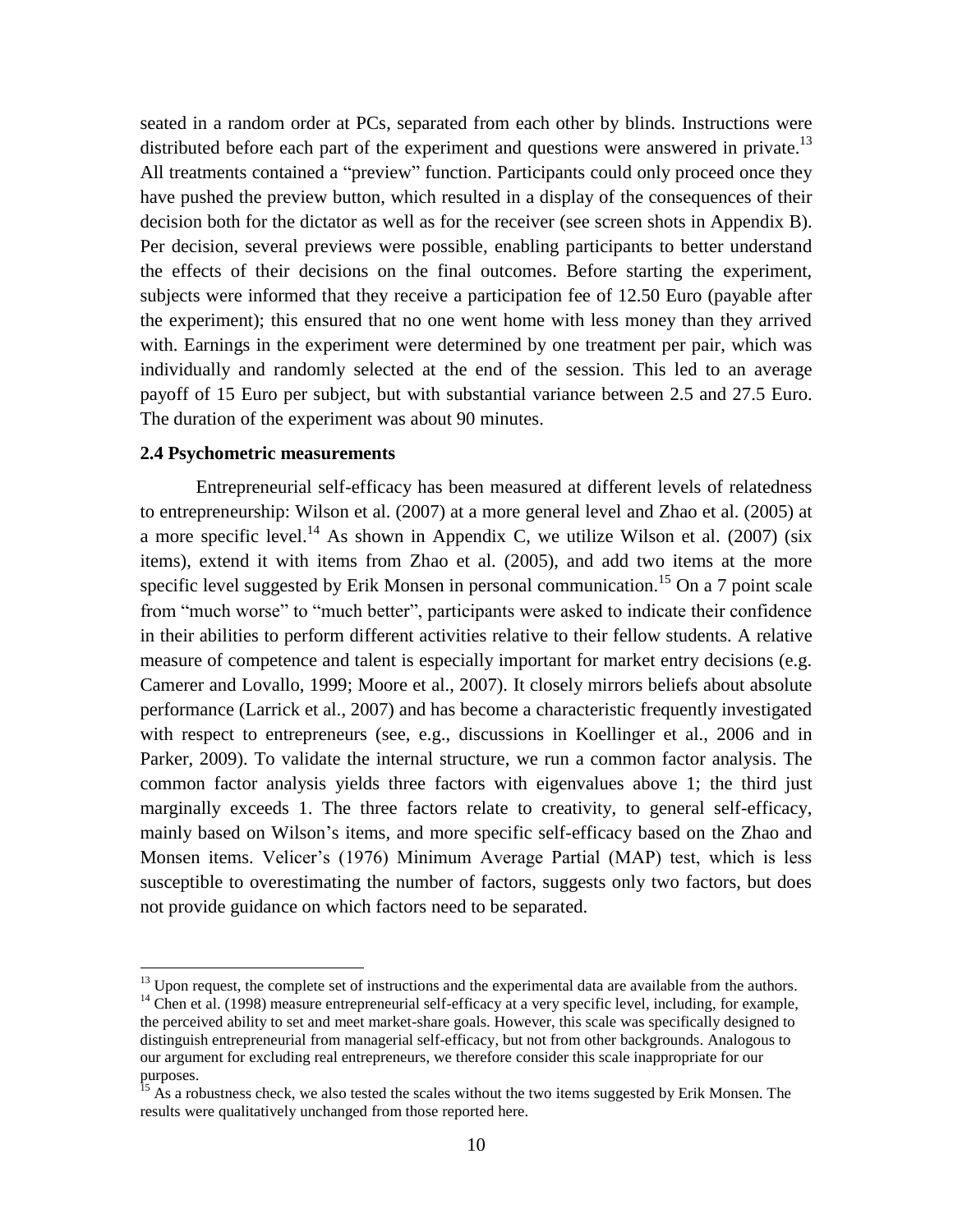Chen (1998) and Long (1983) propose that, next to uncertainty, two components play an important role in entrepreneurship: managerial talent and creativity. Similarly, for Schein's (1975) Career Orientation Inventory it was found that business-related entrepreneurship (business talent) and creativity constitute two separate constructs. Danziger et al. (2008) test the construct validity of the two-factor model with 1,847 Israeli working adults and provide strong support for the distinction between these two dimensions. In accordance with this literature, we factorize the entrepreneurial selfefficacy items without the creativity items (coded  $\degree$ C' in Appendix C) and find that there is only one factor with an eigenvalue exceeding 1. Following Chen (1998), Long (1983), and Danziger et al. (2008), we therefore separate the creativity items to form the *creativity* factor C (two items,  $\alpha = 0.76$ ), while the other items form the (entrepreneurial) *business talent* factor BT (ten items,  $\alpha = 0.79$ ).<sup>16</sup>

Similar to Ben-Ner et al. (2004), who investigate the extent to which personality can affect behavior in dictator games, we also include the 'Big Five' personality traits, which describe five broad psychological factors or dimensions of personality: extraversion, agreeableness, conscientiousness, neuroticism, and openness. Although they have been found to be related to entrepreneurship (Zhao et al., forthcoming; Gruber, forthcoming), we acknowledge that there exists an inconclusive discussion whether such general traits have potential in explaining entrepreneurial behavior (see Rauch and Frese, 2007). We therefore measured these variables primarily for exploratory purposes and only report them in this study, because post hoc they enabled a closer investigation of the two types of entrepreneurial self-efficacy.<sup>17</sup> Particularly, they allow us to analyze the independence of the two factors business talent and creativity by inspecting their correlation structure with the personality traits. In the questionnaire we included the 10 item short version of the 'Big Five' personality traits. The scale, developed by Rammstedt and John (2007), includes two items for each dimension. Participants were asked to indicate their level of agreement on a 7 point scale from "strongly disagree" to ―strongly agree.‖ A common factor analysis extracting five factors based on an oblique rotation leads to the expected loadings above 0.4 on their corresponding factors, but below 0.22 on other factors. Due to the extreme shortness (two items), reliability coefficients (Cronbach's alpha) vary substantially and are on average rather low, 0.73, 0.39, 0.46, 0.67, and 0.39. Only extraversion and neuroticism show acceptable levels of internal reliability. We nevertheless keep all variables in the analysis but treat the results with caution.

 $\overline{a}$ 

 $16$  This factor includes one item with weak loadings, i.e., the ability to manage money.

 $17$  In a dictator game setting, Ben-Ner et al. (2004) show that the 'Big Five' can explain behavior. We therefore checked all regression analyses in this paper with the 'Big Five' as additional control variables (unreported). Their inclusion did not change the qualitative results of this paper.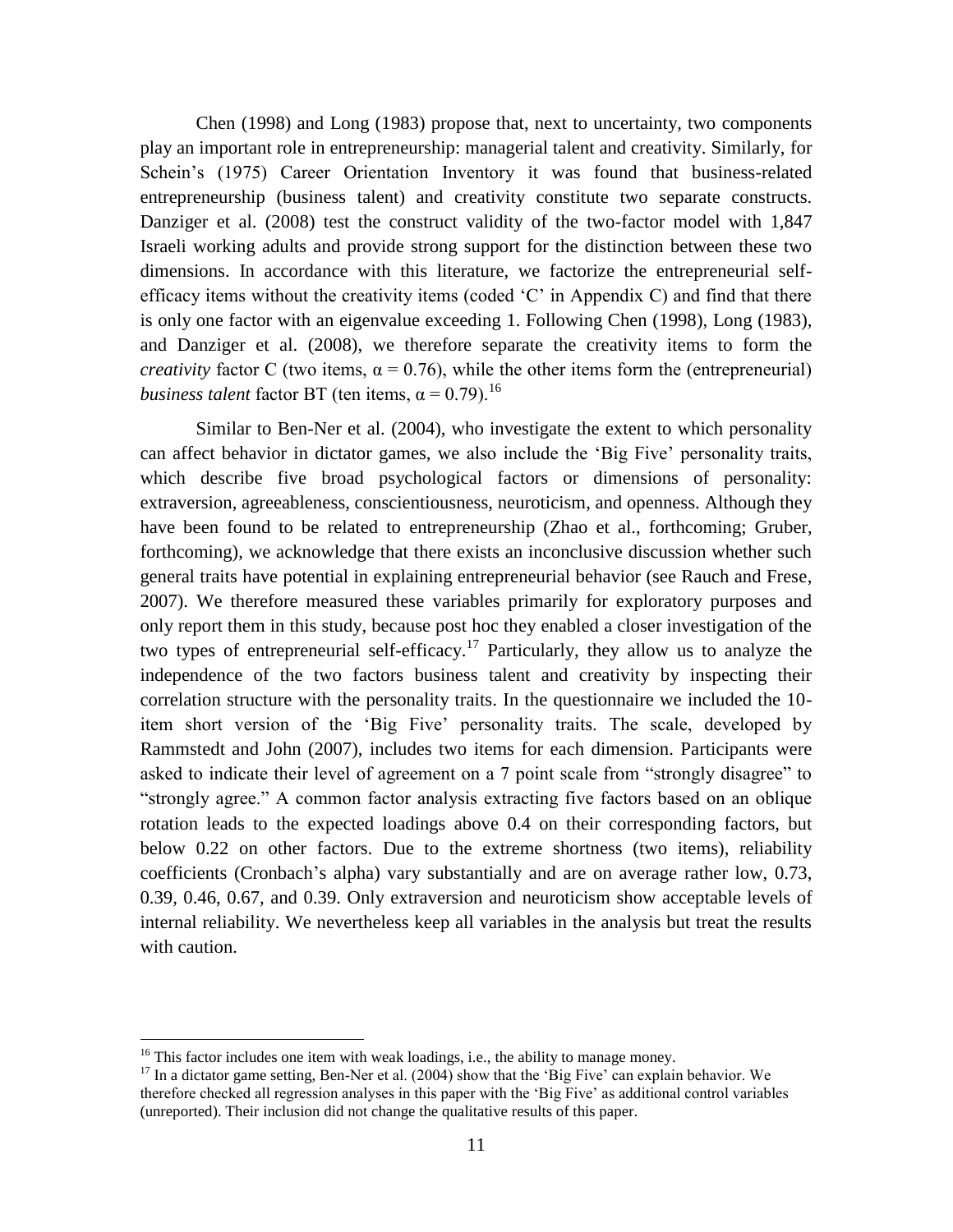# **3. Experimental results**

 $\overline{a}$ 

In the following analysis, we focus on a subset of responses, i.e., on the 60 dictators who knew in advance that they were dictators. The different versions of the dictator game that we employ are difficult to compare, because they require participants to respond in different ways, i.e. give away sure Euro amounts or convert lottery tickets for gains or losses. However, all versions of the game share the common characteristic that the dictator can unilaterally allocate positively or negatively valued objects between herself and the receiver. Importantly, the two extreme responses are equal in all treatments; either the dictator receives nothing or gives away everything with certainty, or the dictator receives 10 Euro or does not lose 10 Euro with certainty. The treatments only differ with respect to interior results. Regardless of the game's structure, the dictator can continuously vary her own expected payoff between  $0$  and  $10$  Euro or between  $-10$ and 0 Euro. To simplify the analysis and the reporting of the results, we transform all responses such that they are normalized between 0 and 10. All positive payoffs that the dictator generate for herself, irrespective whether she keeps gains or gives away losses (depending on the treatment), we jointly refer to as *'keeping'*. <sup>18</sup> We further calculate a combined response by standardizing (calculating the z-scores for) each treatment and calculating the sum over all treatments. This cumulated response does not describe the average 'keeping', but it describes the overall relative deviation from the population mean and therefore describes how much a participant deviates on average from the mean. The treatment-wise standardization controls for the fact that the variance of 'keeping' can differ across treatments, which is relevant for the regression analysis employed below.

> -------------------------------- Table 1

> --------------------------------

Table 1 reports the summary statistics and Pearson correlations of the psychometric variables and the cumulated response (of ‗keeping') across all treatments. Within the set of dictators, the Pearson correlation coefficient for creativity and business talent is  $-0.01$  (with prob.  $=0.96$ ); thus, they are virtually independent. Figure 1 also graphically shows the independence of the two components of talent, both for the sample in Utrecht and in Jena. The pair-wise correlation structure of business talent and creativity with the 'Big Five' personality traits also suggests that the two components of talent represent different factors (Table 1). Both are significantly and positively associated with extraversion, which is consistent with Zhao et al. (forthcoming), who show that entrepreneurial intent and performance are positively associated with this trait. For openness and neuroticism, however, we find substantial differences between creativity and business talent. While creativity is significantly and positively associated

 $18$  For example, if the dictator gives away 80 out of 100 lottery tickets, one of which generates a loss of 10 Euro (Treatment 3), she 'keeps', in expected terms, 8 Euro.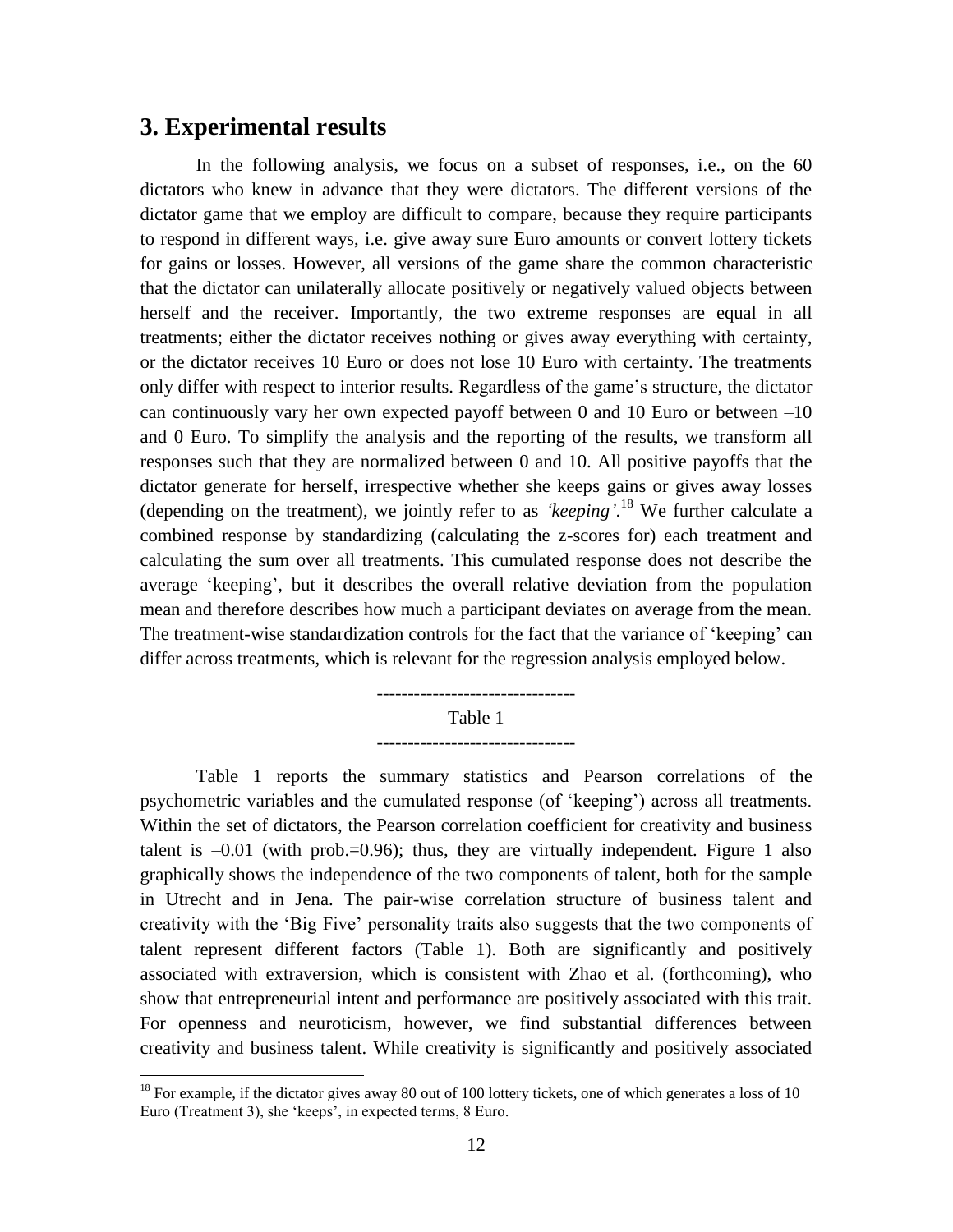with openness, business talent is not. In contrast, business talent is significantly and negatively associated with neuroticism, while creativity is not. Overall, both factors show a substantially different correlation pattern with personality traits, which further supports the notion that these two components of entrepreneurial talent need to be distinguished and analyzed separately.

### -------------------------------- Figure 1 --------------------------------

Table 2 reports the means, standard deviation, and the median of the absolute amount of ‗keeping' for each treatment independently. It also reports the z-values of Wilcoxon matched pairs signed-rank tests for the equality of 'keeping' for each pair of treatments. For most treatments we find that their ‗keeping' differs significantly at the five percent confidence level. Only two groups of treatments have statistically indistinguishable means: Treatments 1, 5, and 6, and Treatments 2 and 3. As explained at the end of Section 2.1, the differences between the absolute responses per treatment do not contradict the predictions of talent allocation models. Only the more talented are expected to maximize 'keeping' across all treatments, but the means in Table 2 refer to the total sample, including the less talented.

As we can see from the means in Table 2, dictators 'keep' relatively large amounts for themselves: on average, 'keeping' is lowest in Treatment 4 (negative externalities without recovery: 7.245 Euro) and highest in Treatment 2 (lottery with gains: 8.878 Euro). Note that Treatment 2 mimics the classic dictator game (Treatment 1) with the only exception that lottery tickets (for an equal, positive gain) instead of sure payoffs are distributed. Despite the high similarity, dictators 'keep' significantly more lottery tickets in Treatment 2 than sure payoffs in Treatment 1. This is consistent with earlier research of, e.g., Brennan et al. (2009) and Güth et al. (2009), who suggest that risk considerations crowd out altruism. For other (more complex) game structures that also involve lottery tickets, however, the average differences to the classic dictator game are smaller and statistically insignificant (see Treatments 1, 5, and 6 in Table 2).

#### Table 2

--------------------------------

We start our analysis of the two different components of entrepreneurial talent by inspecting the cumulative 'keeping' non-parametrically. First, we split the sample into four roughly equal-sized subgroups (via median splits along the two dimensions, creativity and business talent):  $BT_+ / C_+$ ,  $BT_+ / C_-$ ,  $BT_- / C_+$ , and  $BT_- / C_-$ . Then we plot the average cumulative 'keeping' for each of the four groups. As Figure 2 shows, one group stands out: those who consider themselves as talented in business but less creative, i.e.  $BT_{+}/C_{-}$ . As shown in Appendix D, the special role of the business talented, but uncreative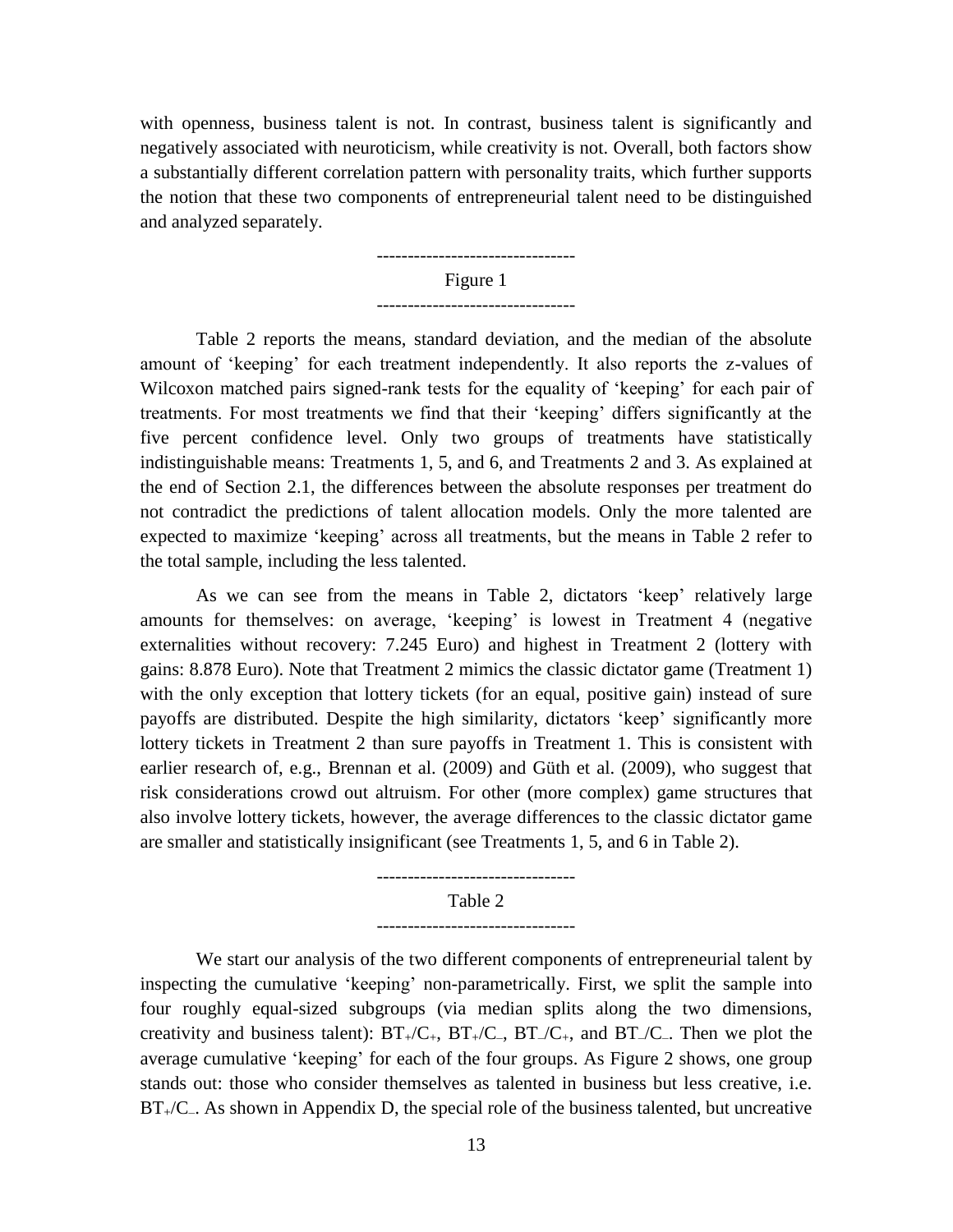can also be identified in the individual treatments. (Appendix D reports treatment-specific plots analogous to Figure 2).

> -------------------------------- Figure 2 --------------------------------

To investigate whether this visual result is statistically valid across and within treatments, we run non-parametric tests on the following hypotheses:  $19(1)$  average 'keeping' in  $BT_{+}/C_{-}$  is higher than in the remaining three groups together; (2) average 'keeping' in  $BT_{+}/C_{-}$  is higher than in each of the remaining three groups; (3) the population median of ‗keeping' among the remaining three groups is equal; and (4) the population median of ‗keeping' among all four groups is not equal. Table 3 reports the results of corresponding Mann-Whitney and Kruskal-Wallis tests. All signs of the pairwise comparisons are as predicted. Further, as expected from Figure 2 and Appendix D, almost all tests confirm that dictators with more business talent, but less creativity  $(BT<sub>+</sub>/C<sub>-</sub>)$  'keep' significantly more than the other groups (individually and jointly). There are only two exceptions. First, in Treatment 1, median 'keeping' among all four groups does not differ significantly, but a difference in 'keeping' in all pairwise comparisons is supported as expected. Second, in Treatment 5, average 'keeping' of  $BT_{+}/C_{-}$  is not significantly higher than the average response of  $BT_\text{-}C_\text{+}$ . We therefore tested whether the more creative but less business talented  $(BT_{-}/C_{+})$ , instead of  $BT_{+}/C_{-}$ , 'keep' more than the remaining two subgroups  $(BT_{-}/C_{-}; BT_{+}/C_{+})$ . As shown in Table 3, we find no significant differences for  $BT_\text{-}C_\text{+}$ . The overall evidence therefore corroborates the general pattern reported in Figure 1 and in Appendix D, across and within treatments.

> -------------------------------- Table 3

--------------------------------

To complement the non-parametric tests, we also employ a parametric, pooled ordinary least square regression analysis. To account for the potential correlation of error terms within subjects, we estimate robust Huber/White standard errors that are adjusted for heteroscedasticity and within-subject correlations (Wooldridge, 2002). As control variables we include age, as well as several contrast codes for gender, the city of data collection, and whether the participants' major was related to business or economics. To simplify the interpretation of results, especially be enabling interpreting main effects as average effect of variables, averaged over all values of moderating variables, we mean-

 $\overline{a}$ 

<sup>&</sup>lt;sup>19</sup> At a later point we also analyze the data parametrically. Non-parametric tests, however, rely on a smaller set of assumptions. We therefore consider them important to shed more light on the robustness of our results.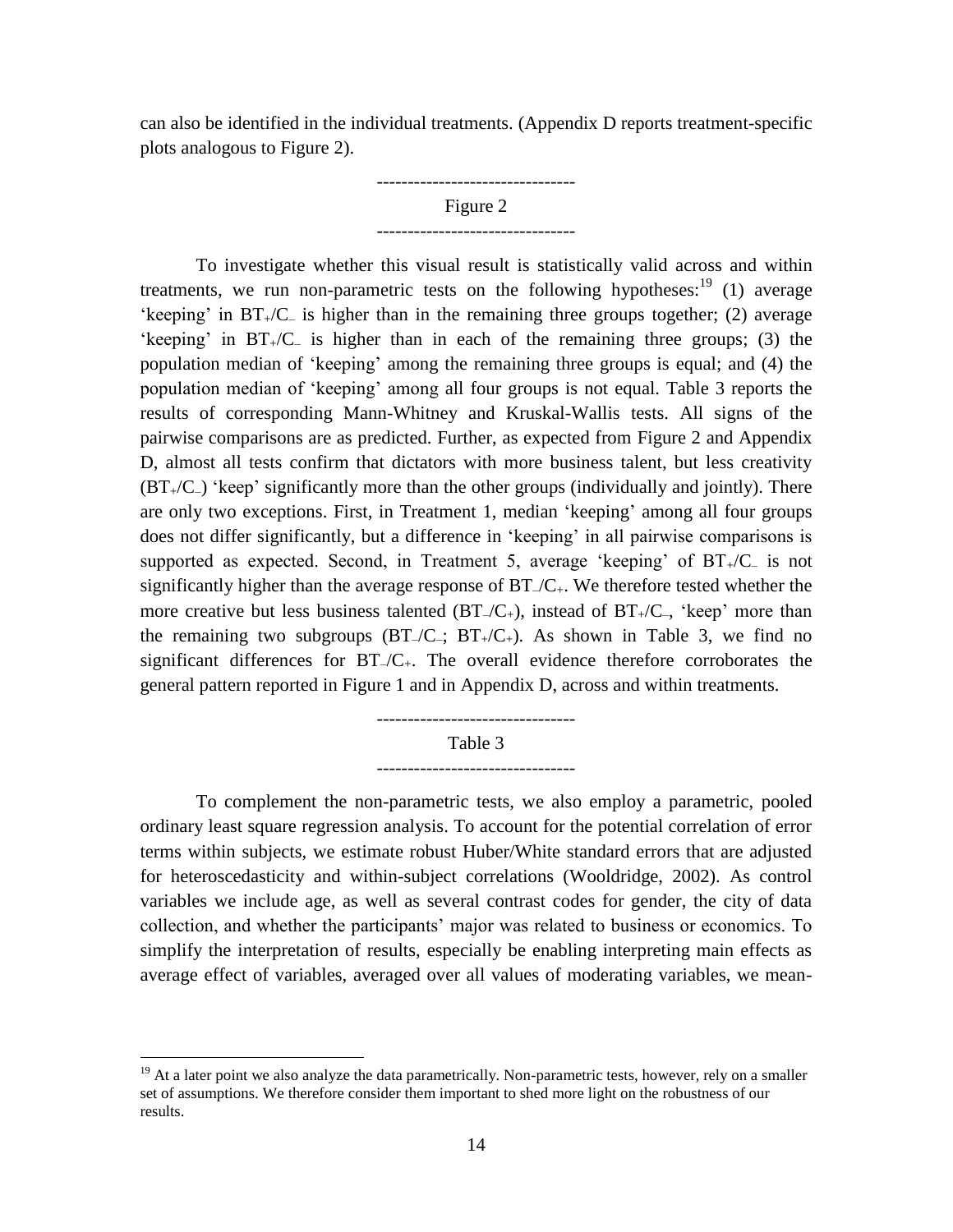centered all contrast codes and standardized all continuous variables (Cohen et al.,  $2003$ .<sup>20</sup> Table 4 reports the regression results.



Table 4 reports the estimation results for the control variables (Model 1), plus the two factors business talent and creativity (Model 2), plus the interaction between the two factors in entrepreneurial talent (Model 3). We further report models where we allow for treatment-specific intercepts (Model 4), for the variation of talent effects between treatments (Model 5), and for the variation of talent interaction effects between treatments (Model 6). Stone and Hollenbeck (1989) argue that differences in variance between different groups can lead to spurious interaction effects. Looking back at Table 2 we see substantial differences in variance between treatments. Levene's robust test of equality of variance rejects equal variance among treatments  $(F=9.342, p<0.001)$  as does the alternative suggested by Brown and Forsythe  $(1974)$  (F=4.070, p=0.001). To improve the identification of differences in talent effects between treatments we therefore follow Stone and Hollenbeck (1989) and standardize the responses for each treatment separately (Model 7).

The results show that the more creative participants 'keep' less and the more business-talented ‗keep' more. This holds across all relevant Models 2-7. Further, Models 3-7 show a negative interaction between business talent and creativity. Figure 3 plots this interaction effect for low (minus one std.dev.) and high (plus one std.dev.) values of both types of talent and also reports the 95-percent confidence intervals for the corresponding predictions. The interaction plot (based on Model 7 in Table 4) clearly shows that, dictators who are more business talented and creative do not 'keep' as much for themselves as those who are more business talented, but less creative. With regard to the control variables, only the contrast code for the location of the experiment is significant: on average, participants in Jena 'keep' more for themselves.

--------------------------------

Figure 3 --------------------------------

Corresponding to the non-parametric tests in Table 2 we find significant treatment effects on the absolute level of 'keeping' in Models  $4-6$ .<sup>21</sup> Compared with Treatment 1 (classic dictator game), Table 4 shows that ‗keeping' is higher in Treatment 2 and lower

 $\overline{a}$ 

 $20$  This allows for the comparison of coefficients between nested models that include interaction effects. Without mean-centering the interpretation of coefficients of main effects would be different for models with and without interaction effect.

 $21$  As the responses in Model 7 are standardized at the treatment level, we do not expect and also do not detect treatment-specific main effects.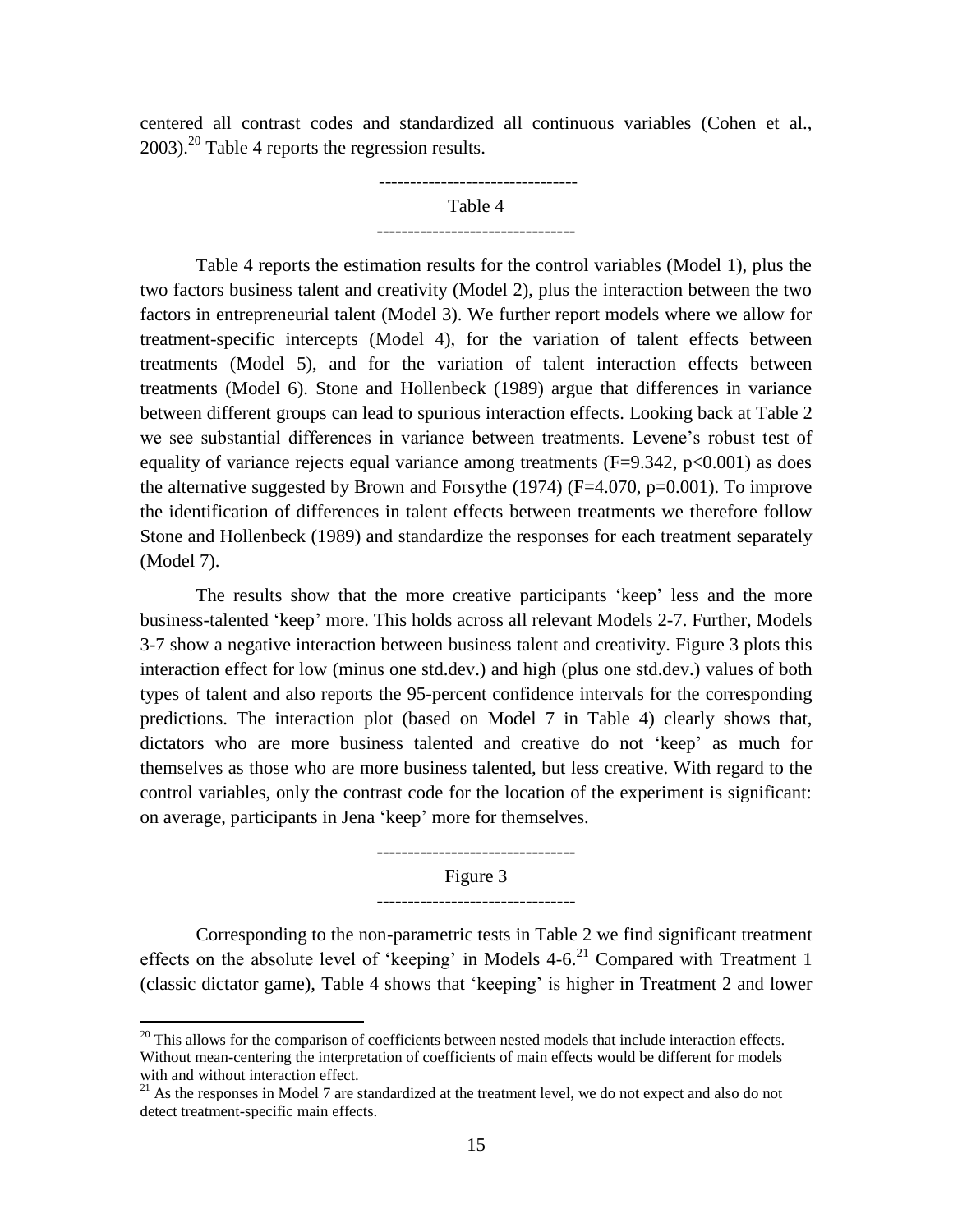in Treatments 4 and 6. The treatment-specific main effects are not surprising, as they refer to all dictators in the sample, irrespective of their talent. With regard to business talent and creativity, however, we expect the talent effect to be robust across the different treatments. Indeed, Model 7, which is robust against spurious interaction effects, shows that hardly any treatment-specific interaction effects exist. The interaction effect with Treatment 4 in Model 6 is not robust and disappears in Model 7 where we correct for differences in variance. The only surviving effect is the interaction between Treatment 2 and creativity  $(C \times T2)$ . The raw data-based plot in Appendix D illustrates what happens: While the less creative, but more business-talented 'keep' approximately as much as in other treatments, the other three groups 'keep' more.<sup>22</sup> Differences between treatments with respect to the interaction of business talent and creativity (BT x C x T2-6) cannot be detected at all.

Overall, the findings from the nonparametric analyses can be confirmed with the parametric OLS regression analyses: While the more business talented (creative) behave more (less) selfishly, dictators with both more business talent and less creativity 'keep' the most, irrespective of treatment-specific differences in risk, gain-loss framing or externalities. While there are differences between treatments at the overall level of ‗keeping', the effects of business talent and creativity, and in particular their interaction effects, are robust and do not differ between treatments.

Our results might be challenged by arguing that the reported effects are not associated with talent but with participants' gender or study major. There is evidence from laboratory experiments that economics and business students behave more selfishly than other people (Frank et al., 1993; Frank and Schulze, 2000), but also that the major does not matter with respect to selfish behavior (Frey and Meier, 2002). Moreover, men have been shown to hold slightly more optimistic self-efficacy beliefs than women (Wilson et al., 2007). Despite the insignificant coefficients of the corresponding control variables in Table 4, gender and business/economics majors may drive our results, making our findings for talent spurious.

To address this issue we first test non-parametrically whether average talent differs between men and women or between students in business/economics and with other majors. Table 5 shows that gender does not make any difference with respect to the variables of interest. Business and economics students are also not significantly different with respect to business talent or 'keeping', which is consistent with findings reported by Frey and Meier (2002), but they do consider themselves less creative.

#### -------------------------------- Table 5

--------------------------------

 $\overline{a}$  $^{22}$  More specifically, the line for creative participants shifts upwards, but not as much as to overturn the 'keeping' of uncreative business-talent.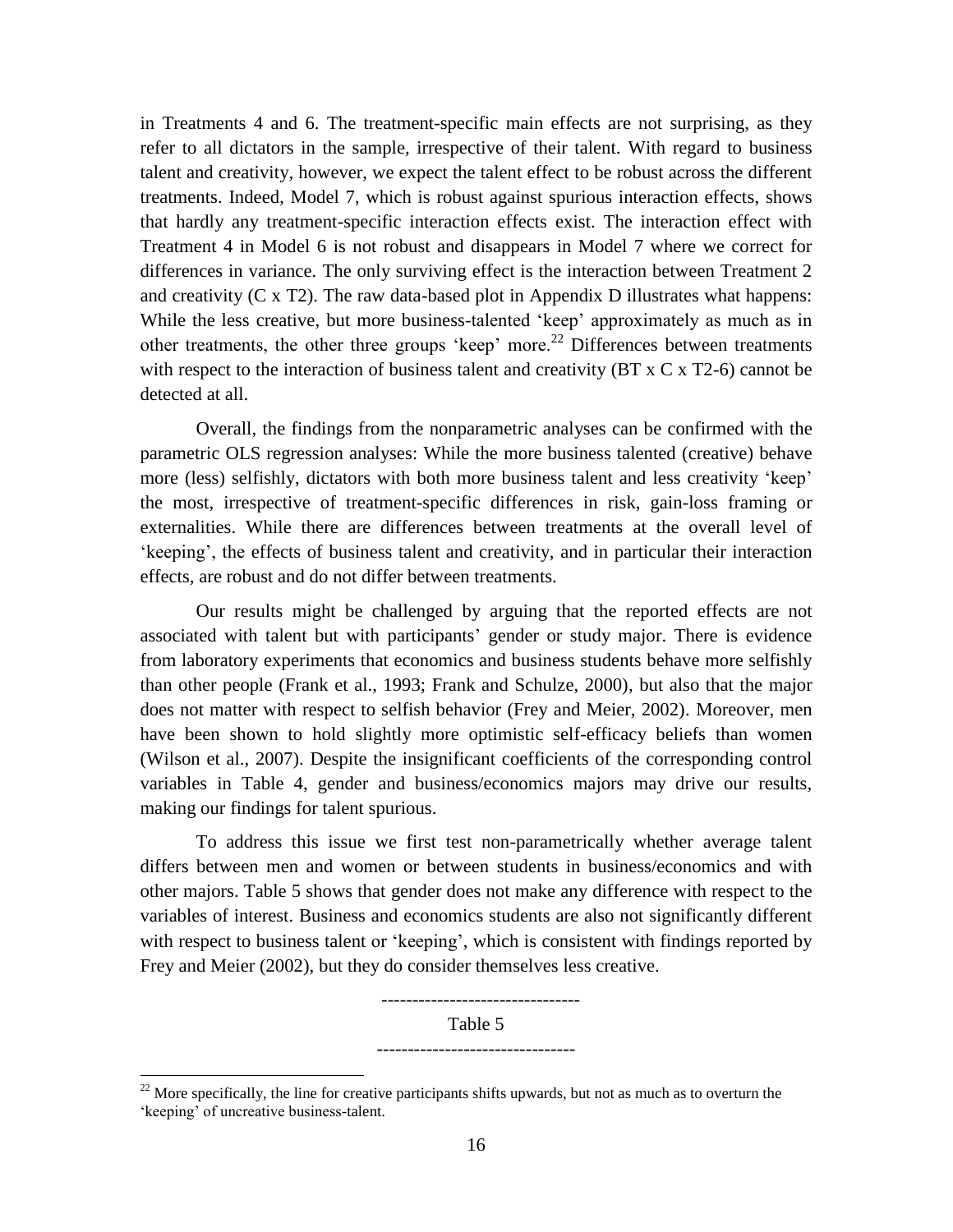As an additional robustness check we estimate a parametric model to check whether the major or gender interacts with talent. Table 6 reports the results of a pooled OLS regression with gender-specific or major-specific talent effects. None of the interaction effects with gender or a major in business/economics<sup>23</sup> is significant. Further, we still find significantly positive (negative) associations between 'keeping' and business talent (creativity), and a significantly negative interaction between the two components of talent. We can therefore conclude that gender and business/economics majors do not drive our findings.

> -------------------------------- Table 6 --------------------------------

# **4. Conclusions**

#### **4.1 Summary**

 $\overline{a}$ 

This study sought an answer to the question whether the entrepreneurially talented are self-interested profit-maximizers. Based on the predictions of talent allocation models (e.g., Baumol, 1990), selfish preferences would imply that entrepreneurially talented individuals are more likely to select into actions that hurt others. We find that selfish preferences and the willingness to accept negative externalities are systematically related to entrepreneurial talent. This finding, however, is not uniform across the two types of talent that are considered essential for entrepreneurship, i.e. creativity and the ability to start and run a business. While the more business talented are less willing to forego own payoffs in order to avoid losses to others, the more creative behave more altruistically. Furthermore, the two dimensions of talent reveal an interesting interplay. Those who consider themselves to have business talent but not to be particularly creative care less about others than people with any other combination of talent. This provides partial support for Baumol's (1990) assumption of self-interested profit-maximization of entrepreneurial talent: while the more business talented and less creative people corroborate his assumption, it does *not* hold for the more creative, even if they are also more talented in business.

#### **4.2 Limitations and future research**

Our study is not without limitations. We measured talent as a subjective perception. From a decision-making perspective, we believe that subjective perceptions have more explanatory potential, compared with more objective information that are possibly unknown to the subject at the time of the decision. Moreover, entrepreneurial self-efficacy has been shown to be related to actual firm performance (Baum et al., 2001; Baum and Locke, 2004; Hmielinski and Corbett, 2008). From a welfare perspective that

 $^{23}$  This also holds when we test for subgroups, e.g., only business students or only economics students.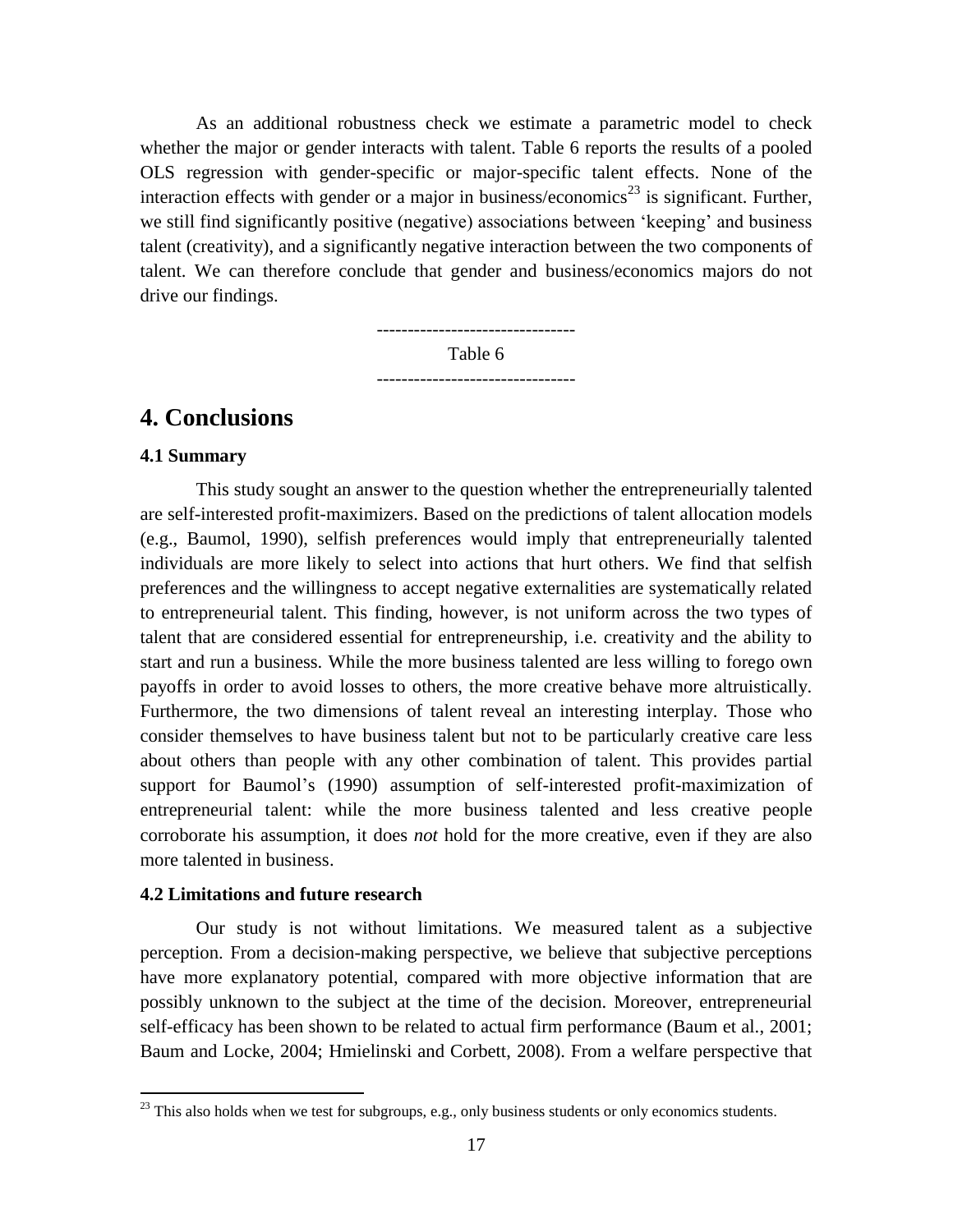cares about the actual success of entrepreneurial talent in productive and unproductive activities, a more objective measure is needed. Therefore, in an attempt to improve and extend this study, a measure of actual entrepreneurial talent would be important. This, however, is quite a challenge, because such a measure needs to be independent of the occupation of people, in particular of productive and destructive activities. This requirement follows from the fact that talent allocation models (e.g., Baumol, 1990) define occupational choice as the dependent variable.

In validating our measure of entrepreneurial self-efficacy we identified two distinct factors, creativity and business talent, which we investigated in the subsequent analysis. There are many studies on entrepreneurial self-efficacy, but to the best of our knowledge there is only one study that distinguishes psychometrically between entrepreneurial creativity and entrepreneurial business talent. Based on a survey of 1,847 Israeli working adults, Danziger et al. (2008) report that the 'entrepreneurial creativity' dimension within Schein's (1975) career orientation inventory needs to be split into two factors: entrepreneurship and creativity. These results, along with our own findings, clearly demonstrate that more research is needed to improve the rather rudimentary measurement of creativity vis-à-vis other business-related talents.

Our study of losses is limited by the fact that the participants could not actually lose money in the experiment due to the high participation fee. Our design therefore potentially suffers from the aggregation effect, where participants net the participation fee with the payoffs, rather than considering the participation fee as a lump-sum windfall gain. Feedback from participants after the experiment, however, indicated that low payoffs were felt as losses from the initial endowment. We therefore believe that the endowment effect is more dominant than the aggregation effect. The aggregation effect is probably also mitigated by the fact that participants generally expect to earn about 10 Euros per hour and so earning a positive but lower amount is viewed as an opportunity loss.

The higher internal validity of laboratory research is often seen as the price paid for lower external validity. To mitigate the latter, we took great care to include a set of diverse treatments that all are related to the dictator game, but incorporate different characteristics. These include different combinations of risk, losses instead of gains, and negative externalities. The fact that the entrepreneurially talented behave qualitatively similar across all treatments (with equal maximum gains for purely selfish behavior), provides some confidence in the robustness of the results and that they may be generalized to other contexts as well (also see the next subsection). Nevertheless, much more research is needed to increase the external validity of our laboratory findings.

This paper tests selfish behavior of the entrepreneurially talented as a central assumption of talent allocation models, but not the mechanisms with which institutions could allocate talent. One of Baumol's (1990) propositions is that institutions provide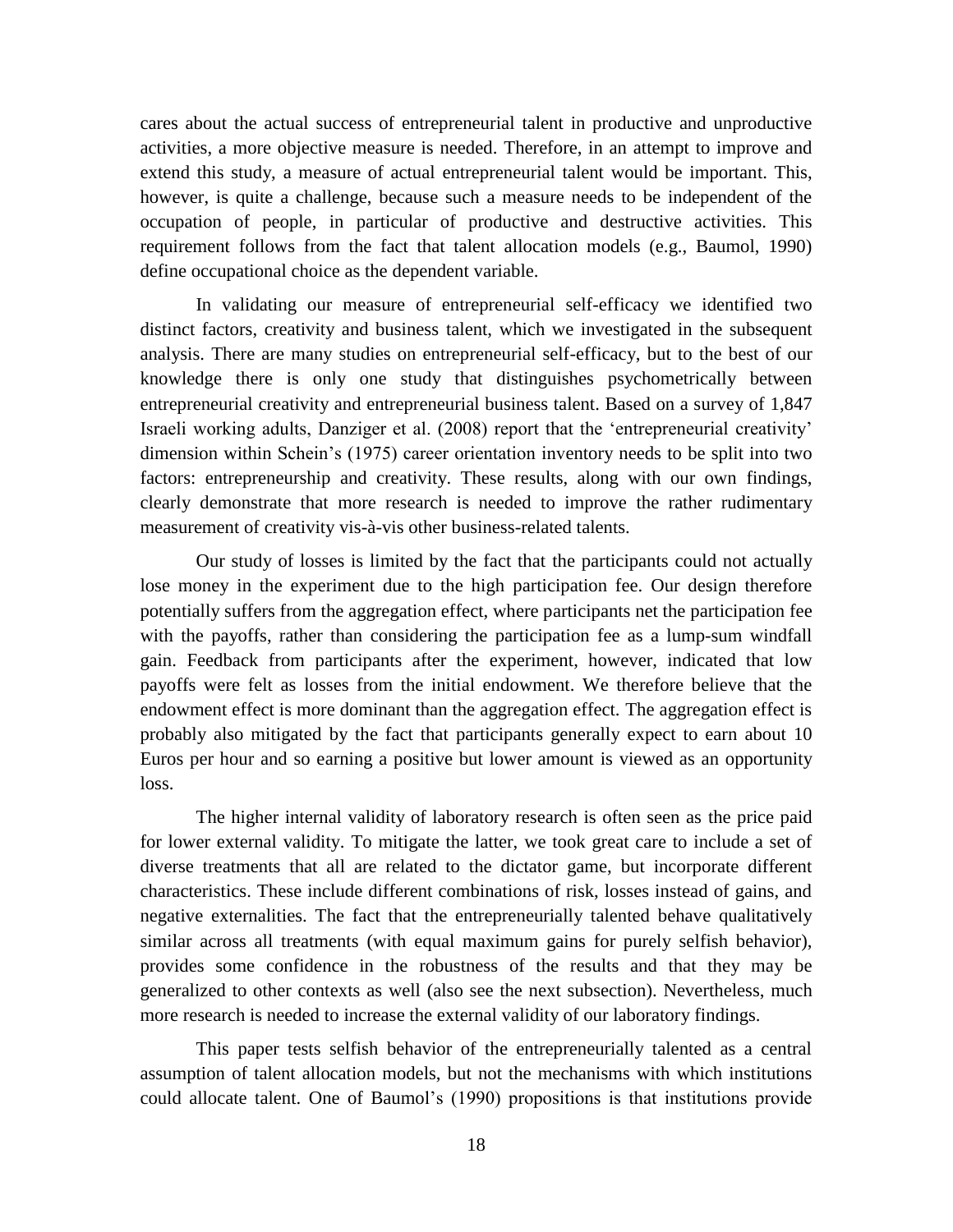incentives that channel entrepreneurial talent into certain activities. Our finding that the entrepreneurially more talented are less altruistic calls for, but does not test the design of institutions that internalize externalities by decreasing (increasing) the rewards from socially destructive (productive) activities. Translated into our experiment such an extension would require (additional) treatments where negative (positive) externalities have lower (higher) maximum earnings for selfish behavior. This would be a very interesting and natural extension of our paper.

#### **4.3 Implications**

Entrepreneurial behavior is complex. Experimental investigation of this behavior tends to focus on very specific aspects, e.g. on risk taking in investment decisions, or on market entry decisions (Camerer and Lovallo, 1999; Elston et al., 2006; Elston and Audretsch, forthcoming). This study contributes to this body of research by investigating selfish preferences of entrepreneurial talent. By incorporating both risk and negative externalities, the treatments used in this paper capture central elements of entrepreneurial decision-making. In doing this they may provide a promising design for entrepreneurial experiments that go beyond market entry and risk taking. Note that our findings are especially significant for treatments with both risk and negative externalities, i.e. Treatment 4. We believe that this version of the dictator game shows particular potential for further investigation in a wider context.

Two main implications from our findings on altruistic preferences of entrepreneurially talented individuals may inform future research. First, entrepreneurial talent is at least two-dimensional with respect to its effects. Our results clearly show that business talent needs to be distinguished from creativity. Wilson et al. (2007) and Zhao et al. (2005), along with others in the empirical entrepreneurship literature, combine both dimensions. For some research questions, however, not disentangling these two dimensions of talent may produce misleading results.

Second, and more importantly, our findings challenge existing theories on the allocation of entrepreneurial talent. We demonstrate that selfish behavior is correlated with entrepreneurial talent, more specifically, with certain structural components of talent. Hence, the allocation of entrepreneurial talent is also associated with these components of talent and corresponding preferences. Allocation models need to take this into account, in particular when proposing incentive systems and formal institutions that are meant to channel entrepreneurial talent.

Our findings that creativity needs to be distinguished from business talent and that less creative business talent is more selfish than more creative business talent suggest an interesting path for theory development. We suggest that creativity is linked with value or rent creation, whereas business talent is linked with rent appropriation. While it is widely accepted that entrepreneurs need both (which is why measures of entrepreneurial selfefficacy include both), people whose talent is differently focused might allocate into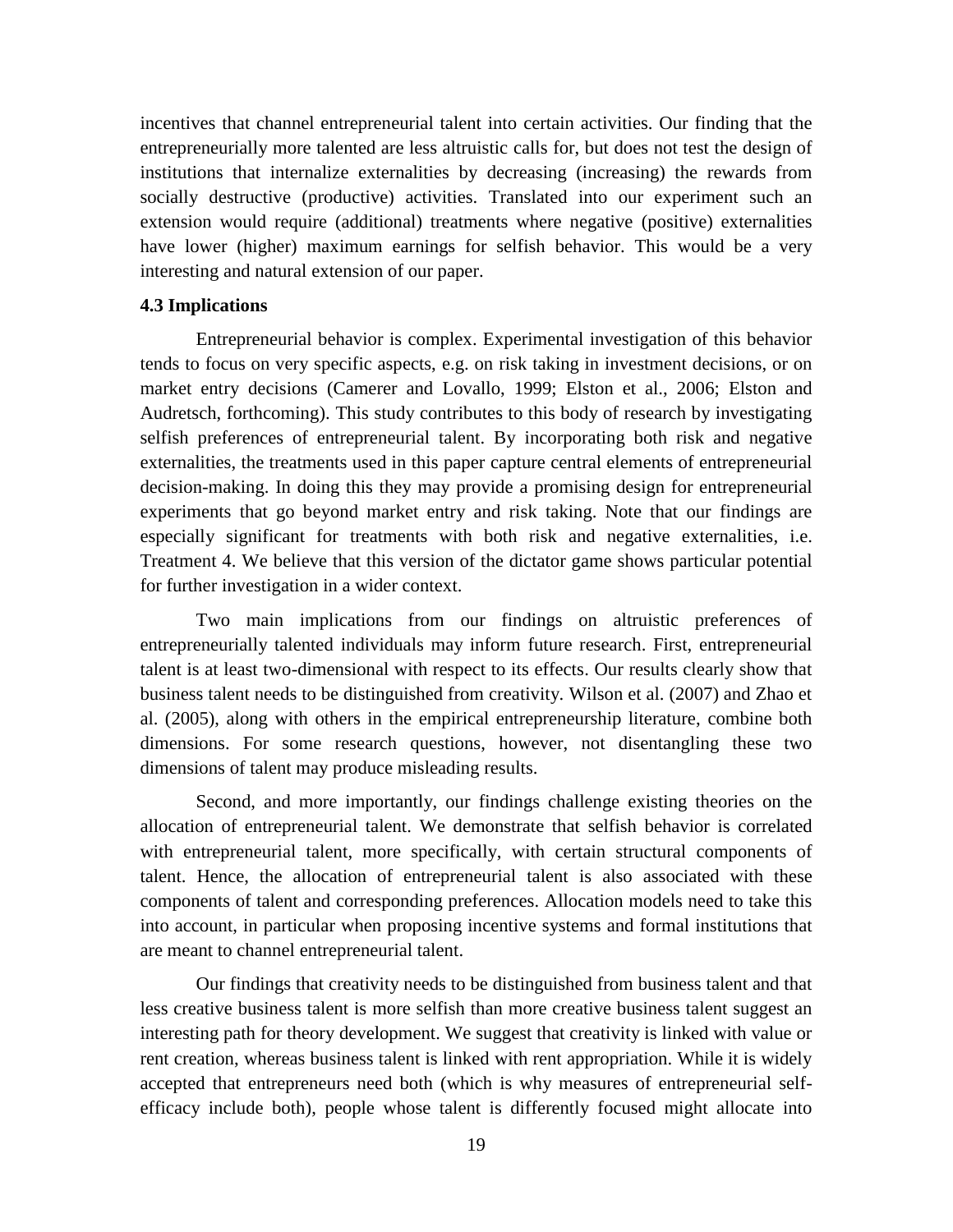different types of opportunities. This may explain our finding that creative business talent is less maximizing with regard to own profits. Creative business talent may focus more on appropriating the rents they create themselves instead of considering rent seeking as an alternative. The less creative, however, may anticipate that they themselves will create less value and are thus inclined to rely more on appropriating rents from others. As a consequence, uncreative business talent could select relatively more into opportunities that maximize their profits while creative business talent balances rent seeking with rent creation.

This perspective also provides an interesting avenue for the generalization of our results into the broader entrepreneurship literature. We identify four talent combinations in our samples. 'All-round entrepreneurs'  $(BT+/C+)$  are able to recognize and exploit an opportunity; 'rent creators'  $(BT-C+)$  can only recognize an opportunity but have trouble exploiting it; 'rent seekers'  $(BT+/C-)$  have trouble spotting an opportunity but are very successful in exploiting it; and 'employees'  $(BT-C)$  have no talent for either opportunity recognition or exploitation. To the extent that our results generalize outside our subject pool, one would also expect people to engage in corresponding activities. Of course, in reality, people will not map one-to-one into these 'occupations'. Employed managers in large multinationals, for instance, may display the same business talents that opportunity exploitation in high-growth ventures requires. Scientists in academia may show the same creative skills that opportunity recognition requires. As our results seem to indicate, however, it is the business talented, who are particularly sensitive to private incentives; whereas social norms appear to direct the choices and actions of the more creative to a much larger extent. This is useful information when policy makers aim to optimize the talent allocation in their economy and requires further research.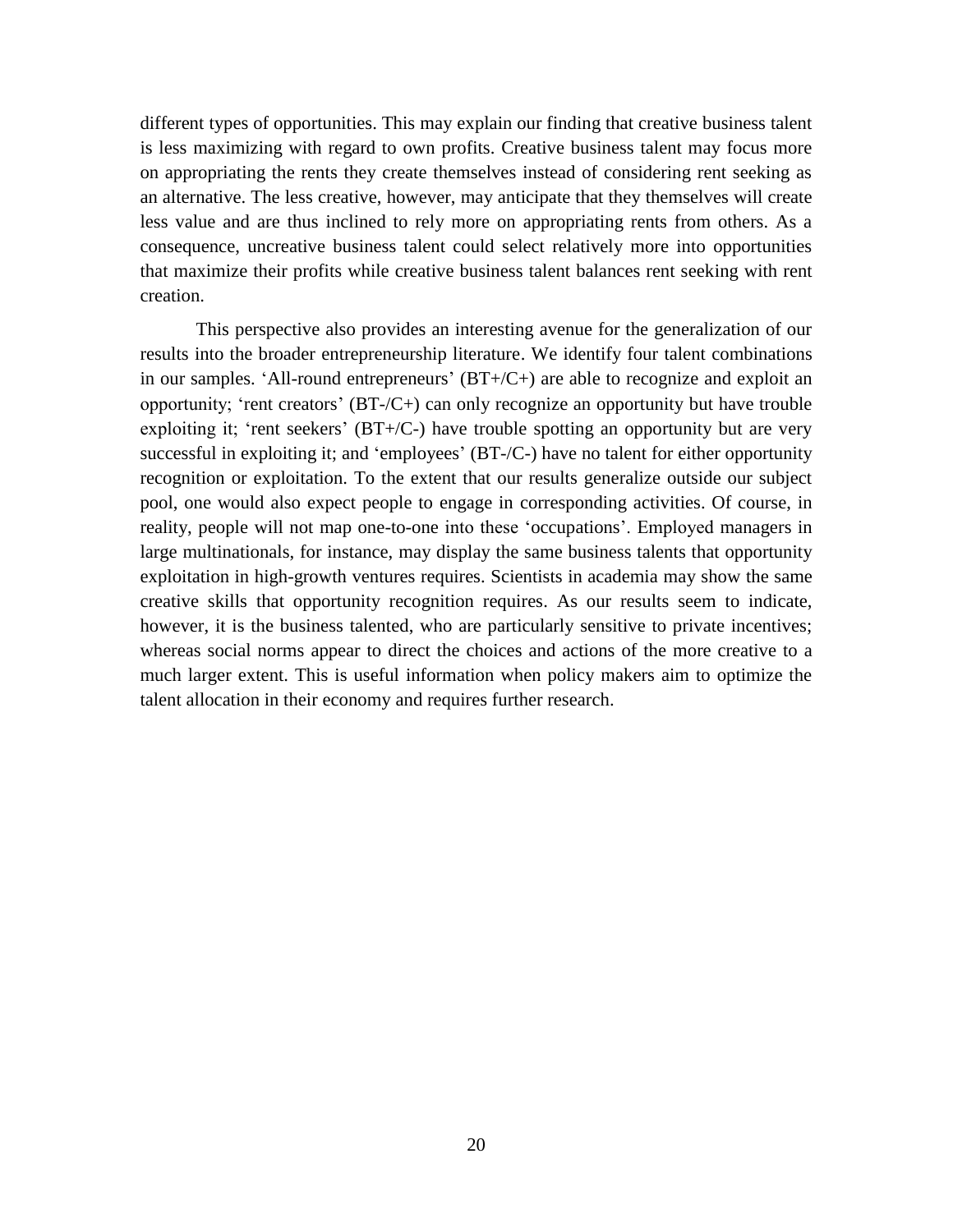# **References**

- Acemoglu, D. (1995) Reward Structures and the Allocation of Talent. *European Economic Review* 39: 17–33.
- Alevy, J. E., Haigh, M. S., List, J. A. (2007) Information Cascades: Evidence from a Field Experiment with Financial Market Professionals. *Journal of Finance* 62(1): 151–180.
- Andreoni, J., Miller, J. (2002) Giving According to GARP: An Experimental Test of the Consistency of Preferences for Altruism. *Econometrica* 70: 737–753.
- Bates, R., Greif, A., Singh, S. (2002) Organizing Violence. *Journal of Conflict Resolution* 46(5): 599–628.
- Baum J., Locke E., Smith K. (2001) A multidimensional model of venture growth. *Academy of Management Journal* 44(2): 292–303.
- Baum J.R., Locke E.A. (2004) The relationship of entrepreneurial traits, skill, and motivation to subsequent venture growth. *Journal of Applied Psychology* 89(4): 587–598.
- Baumol, W. (1990) Entrepreneurship: Productive, Unproductive and Destructive. *Journal of Political Economy* 98: 893–921.
- Bardsley, N. (2008) Dictator game giving: altruism or artefact? Experimental Economics (11): 122-133.
- Becker, G. (1968). Crime and Punishment: An Economic Approach. *Journal of Political Economy* (76): 169–217.
- Becker, G. (1976) Altruism, Egoism, and Genetic Fitness: Economics and Sociobiology. *Journal of Economic Literature* 14(3): 817–826.
- Ben-Ner, A., Putterman, L., Kong, F., Magan, D. (2004) Reciprocity in a Two-Part Dictator Game. *Journal of Economic Behavior & Organization* 53: 333–352.
- Bester, H., Güth, W. (1998) Is Altruism Evolutionary Stable? *Journal of Economic Behavior and Organization* 34: 193–209.
- Bolton, G. (1991) A Comparative Model of Bargaining: Theory and Evidence. *American Economic Review* 81(5): 1096–1136.
- Bolton, G., Ockenfels, A. (2000) ERC: A Theory of Equity, Reciprocity and Competition. *American Economic Review* 90: 166–193.
- Bolton, G., Ockenfels, A. (2008) Risk Taking and Social Comparison—A Comment on Betrayal Aversion: Evidence from Brazil, China, Oman, Switzerland, Turkey, and the United States. Working Paper Series in Economics, University of Cologne.
- Bornstein, D. (2004) *How to Change the World: Social Entrepreneurs and the Power of New Ideas*. Oxford, UK: Oxford University Press.
- Bradler, C. (2009) Social Preferences Under Risk—An Experimental Analysis, Jena Economic Research Papers, 2009-022.
- Brennan, G. (1975) Pareto Desirable Redistribution: A Perspective. *Finanzarchiv* 33: 234–271.
- Brennan, G., Güth, W., Gonzalez, L., Levati, M. V. (2008) Attitudes Toward Private and Collective Risks in Individual and Strategic Choice Situations. *Journal of Economic Behavior and Organization* 67, 253–262.
- Brown, M. B., Forsythe, A. B. (1974). Robust test for the equality of variances. *Journal of the American Statistical Association* 69, 364–367.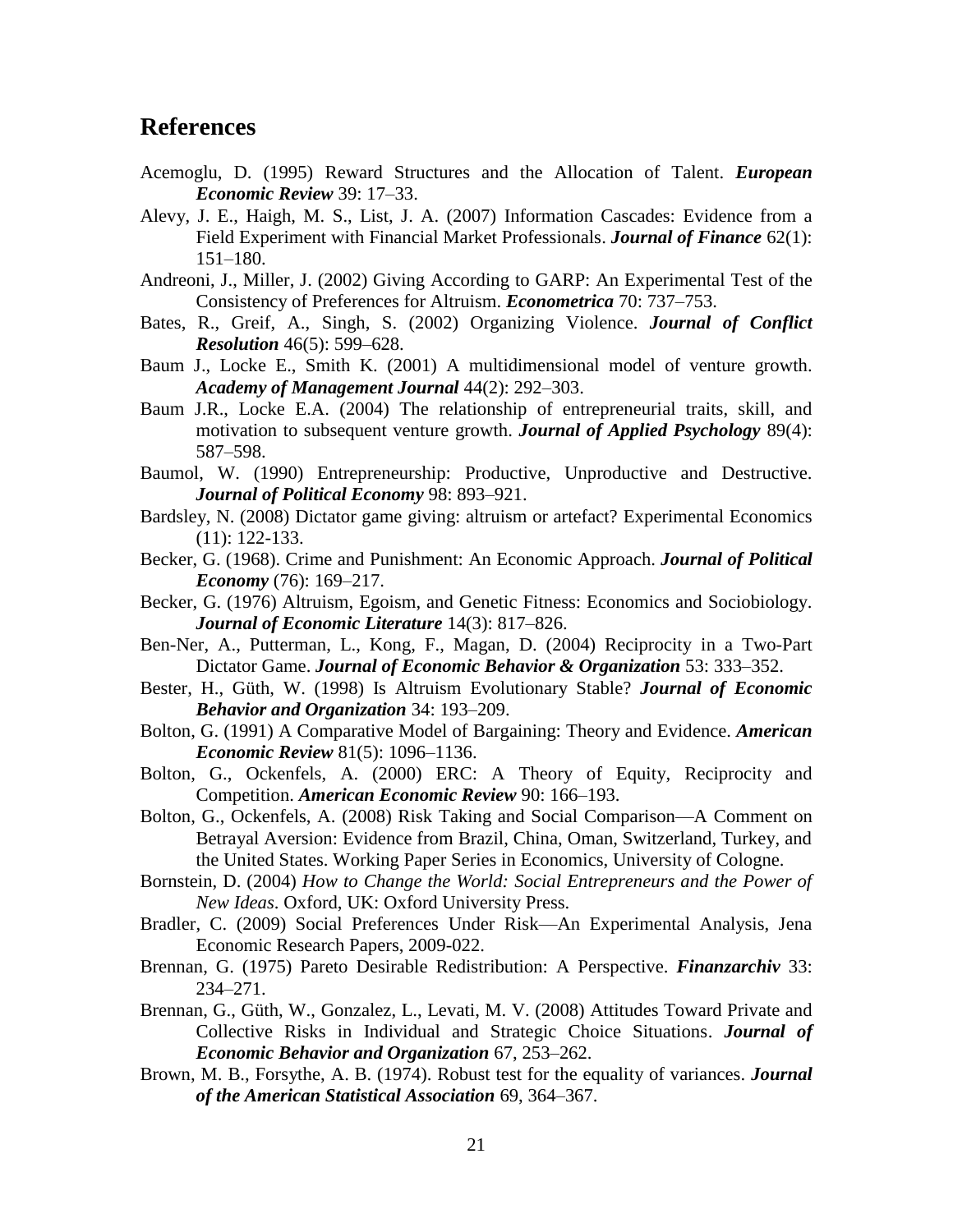- Camerer, C., Lovallo, D. (1999) Overconfidence and Excess Entry: An Experimental Approach. *American Economic Review* 89(1): 306–318.
- Cassar, G., Friedman, H. (2009). Does Self-Efficacy Affect Entrepreneurial Investment? Strategic Entrepreneurship Journal 3, 241–260.
- Chen, C. C., Greene, P., Gene Crick, A. (1998) Does Entrepreneurial Self-Efficacy Distinguish Entrepreneurs from Managers. *Journal of Business Venturing* 13(4): 295–316.
- Christiaans, H. H. C. M. (1992). *Creativity in Design*. Delft: Technische Wetenschappen, Technische Universiteit Delft.
- Cohen, J., Cohen, P., West, S. G., Aiken, L. S. (2003). *Applied Multiple Regression/Correlation Analysis for the Behavioral Sciences*. Third edition. Mahwah, NJ, London: Lawrence Erlbaum Associates, Publishers.
- Corbett, A. C. (2005) Experiential Learning within the Process of Opportunity Identification and Exploitation. *Entrepreneurship Theory and Practice* 29(4): 473-491.
- Danziger, N., Rachman-Moore, D., Valency, R. (2008) The Construct Validity of Schein's Career Anchors Orientation Inventory. *Career Development International* 13(1): 7–19.
- Daruvala, D. (2010). Would the right social preference please stand up! *Journal of Economic Behavior & Organization* 73, 199–208.
- Drehmann, M., Oechssler, J., Roider, A. (2005) Herding and Contrarian Behavior in Financial Markets—An Internet Experiment. *American Economic Review* 95: 1403–1426
- Ehrlich, I. (1973) Participation in Illegitimate Activities: A Theoretical and Empirical Investigation. *Journal of Political Economy* LXXXI: 521–565.
- Elston, J., Harrison, G., Rutström, E. (2006, May) Experimental Economics, Entrepreneurs and the Entry Decision. *Mimeo***.**
- Elston, J. A., Audretsch, D. B. (forthcoming). Financing the entrepreneurial decision: An empirical approach using experimental data on risk. *Small Business Economics*.
- Hirshleifer, J. (1987) *The Economic Approach to Conflict*. New York: Paragon House Publishers, 335–364.
- Hmieleski K.M., Corbett A.C. (2006) Proclivity for improvisation as a predictor of entrepreneurial intentions. *Journal of Small Business Management* 41(1): 45– 63.
- Fehr, E., Schmidt, K. (1999) A Theory of Fairness, Competition, and Cooperation. *Quarterly Journal of Economics* 114(3): 817–868.
- Fischbacher, U. (2007) z-Tree. Zurich toolbox for ready-made economic experiments. *Experimental Economics* 10: 171-178.
- Frank, R. H., Gilovich, T., Regan, D. T. (1993). Does Studying Economics Inhibit Cooperation? *The Journal of Economic Perspectives* 7(2), 159-171.
- Frank, B., Schulze, G. G. (2000). Does Economics Make Citizens Corrupt? *Journal of Economic Behavior and Organization* 43, 101-113.
- Frey, B. S. (1997). Not just for the money: An economic theory of personal motivation. Brookfield, VT: Edward Elgar Publishing Company.
- Frey, B. S., Oberholzer-Gee, F. (1997). The cost of price incentives. *American Economic Review* 87(4), 746–755.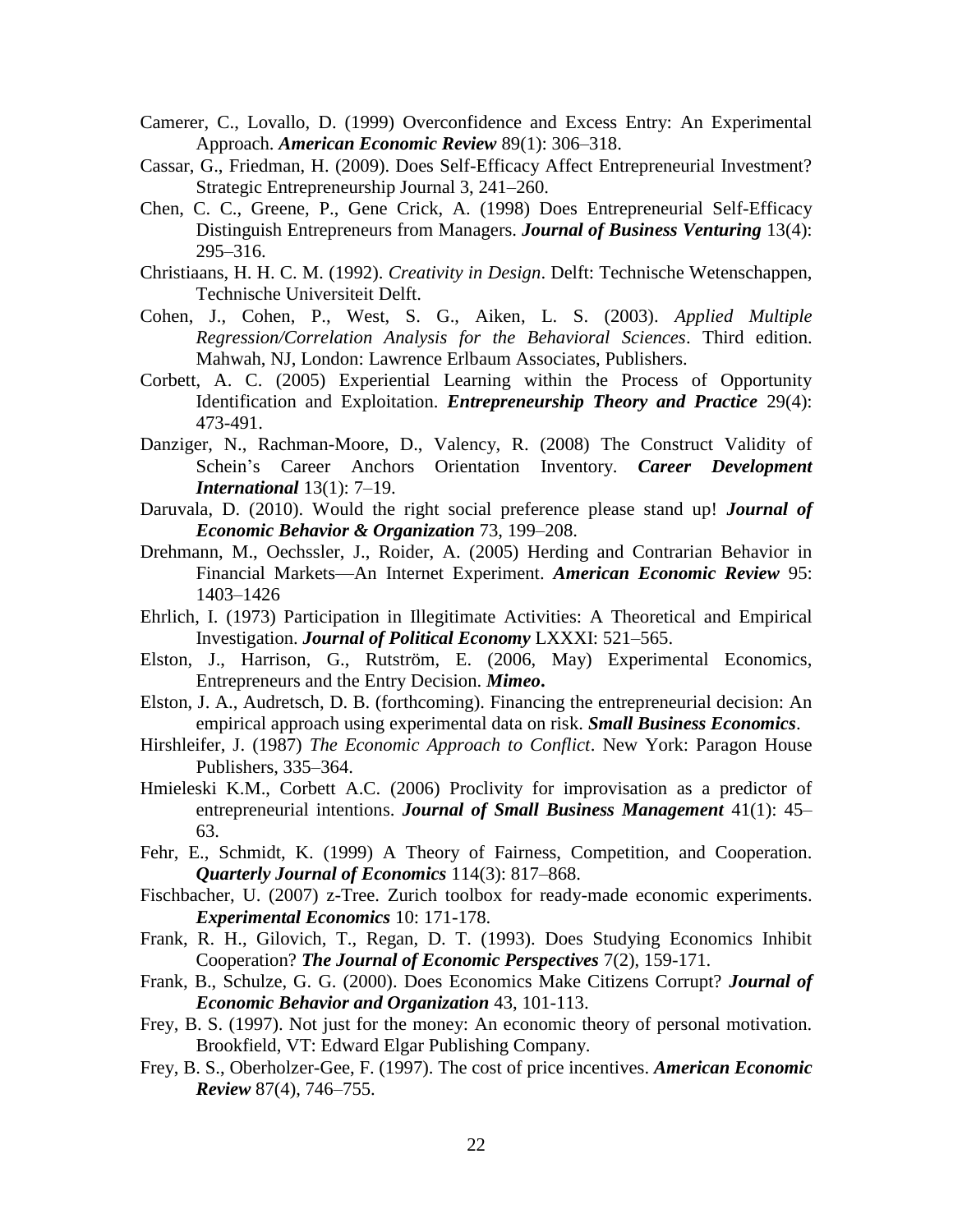- Frey, B. S. and Meier, S. (2002). Selfish and Indoctrinated Economists? *Zurich IEER Working Paper* No. 103.
- Grossman, H., Kim, M. (1995) Swords or Ploughshares? A Theory of the Security of Claims to Property. *Journal of Political Economy* 103: 1275–1289.
- Gruber, M. (forthcoming). Exploring the Origins of Organizational Paths: Empirical Evidence From Newly Founded Firms. *Journal of Management*.
- Güth, W., V. Levati, Ploner, M. (2008) On the Social Dimension of Time and Risk Preferences: An Experimental Study. *Economic Inquiry* 46(2): 261–272.
- Hills, G.E., Shrader, R.C.& Lumpkin, G.T. (1999) Opportunity Recognition as a Creative Process. *Frontiers in Entrepreneurship Research* Babson College: 216-227.
- Kahneman, D., Knetsch, J. K., Thaler, R. (1986a) Fairness as a Constraint on Profit Seeking: Entitlements in the Market. *American Economic Review* 76(4): 728– 741.
- Kahneman, D., Knetsch, J. K., Thaler, R. (1986b) Fairness and the Assumptions of Economics. *Journal of Business* 59(4): 285–300.
- Karni, E., Salmon, T., Sopher, B. (2008) Individual Sense of Fairness: An Experimental Study. *Experimental Economics* 11(2): 174–189.
- Koellinger, P., Minniti, M,, & Schade, C. (2007) "I think I can, I think I can": Overconfidence and entrepreneurial behavior. *Journal of Economic Psychology*, 28(4), 502-527.
- Krawczyk, M., Lec, F. L. (2008) Social Decisions Under Risk. Evidence from the Probabilistic Dictator Game. *Mimeo*.
- Krueger, N. F., Reilly, M. D., Carsrud, A. L. (2000) Competing Models of Entrepreneurial Intentions. *Journal of Business Venturing* 15, 411–432.
- Long, W. (1983). The meaning of entrepreneurship. *American Journal of Small Business* 8, 7–56.
- Mehlum, H., Moene, K., Torvik, R. (2003) Predator or Prey? Parasitic Enterprises in Economic Development. *European Economic Review* 47: 275–294.
- Moore, D. A.; Oesch, J. M. & Zietsma, C. (2007). What Competition? Myopic Self-Focus in Market-Entry Decisions. *Organization Science* 18, 440-454.
- Murphy, K., Shleifer, A., Vishny, R. (1991) The Allocation of Talent: Implications for Growth. *Quarterly Journal of Economics* 106: 503–530.
- Murphy, K., Shleifer, A., Vishny, R. (1993) Why is Rent-Seeking So Costly to Growth? *American Economic Review* 83: 409–414.
- Neary, H. (1997). Equilibrium Structure in an Economic Model of Conflict. *Economic Inquiry* (35): 480–494.
- Nunn, N (2007) Historical Legacies: A Model Linking Africa's Past to its Current Underdevelopment. *Journal of Development Economics* 83: 157–175.
- Parker, S. C. (2009). *The Economics of Entrepreneurship*. Cambridge University Press.
- Rammstedt, B., John, O. P. (2007) Measuring Personality in One Minute or Less: A 10- Item Short Version of the Big Five Inventory in English and German. *Journal of Research in Personality* 41: 203–212
- Rauch, A. & Frese, M. (2007b). Born to be an entrepreneur? Revisiting the personality approach to entrepreneurship, in J. R. Baum, M. Frese, R. Baron (eds) *The Psychology of Entrepreneurship Research*, pp. 41-65. Mahwah, NJ: Lawrence Erlbaum Associates.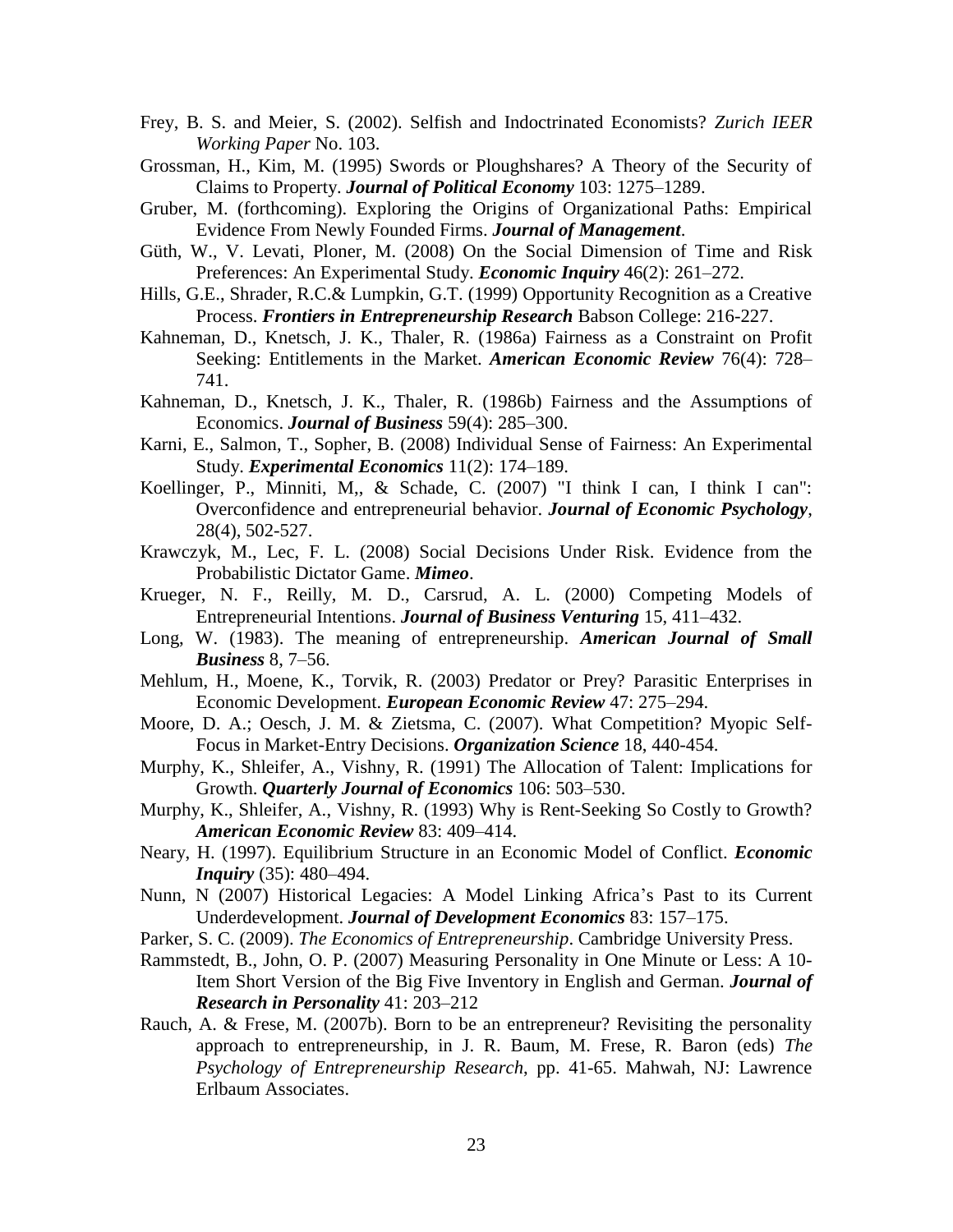- Sarasvathy, S. D., Dew, N., Velamuri, S. R., Venkataraman, S. (2005). Three Views of Entrepreneurial Opportunity. In: Z. J. Acs, D.B. Audretsch (eds.) *Handbook of Entrepreneurship Research. An Interdisciplinary Survey and Introduction*. Springer: New York.
- Schein, E.H. (1975). How career anchors hold executives to their career paths. *Personnel* 52, 11-24.
- Shane, S. & Venkataraman, S. (2000). The Promise of Entrepreneurship as a Field of Research *The Academy of Management Review* 25, 217-226.
- Skaperdas, S. (1992) Cooperation, Conflict, and Power in the Absence of Property Rights. *American Economic Review* (82): 720–739.
- Spector, P. E., Van Katwyk, P. T., Brannik, M. T., Chen, P. J. (1997) When Two Factors Don't Reflect Two Constructs: How Item Characteristics Can Produce Artifactual Constructs. *Journal of Management* 23(5): 659–677.
- Stone, E. F., Hollenbeck, J. R. (1989). Clarifying Some Controversial Issues Surrounding Statistical Procedures for Detecting Moderator Variables: Empirical Evidence and Related Matters. *Journal of Applied Psychology* 74, 3–10.
- Trivers, R. (1971) The Evolution of Reciprocal Altruism. *Quarterly Review of Biology* 46: 35–57.
- Tversky, A., Kahneman, D. (1992) Advances in Prospect Theory: Cumulative Representation of Uncertainty. *Journal of Risk and Uncertainty* 5: 297–323.
- Velicer, W. F. (1976) Determining the Number of Components from the Matrix of Partial Correlations. *Psychometrika* 41: 321–327.
- Ward, T.B. (2004) Cognition, Creativity and Entrepreneurship. *Journal of Business Venturing* 19 (2): 173-188.
- Wilson, F., Kickul J., Marlino D. (2007) Gender, Entrepreneurial Self-Efficacy, and Entrepreneurial Career Intentions: Implications for Entrepreneurship Education. *Entrepreneurship: Theory & Practice* 31(3): 387–406.
- Wooldridge, J. M. (2002). *Econometric Analysis of Cross Section and Panal Data*. Cambridge, MA, London, England: The MIT Press.
- Zahra, S. A., Gedajlovic E., Neubaum D. O., Shulman J. M. (2009) A Typology of Social Entrepreneurs: Motives, Search Processes and Ethical Challenges. *Journal of Business Venturing,* doi: 10.1016/j.jbusvent.2008.04.007
- Zhao, H., Seibert S. E., Hills G. (2005) The Mediating Role of Self-Efficacy in the Development of Entrepreneurial Intentions. *Journal of Applied Psychology* 90(6): 1265–1272.
- Zhao, H., Seibert, S. E., Lumpkin, G. T. (forthcoming) The Relationship of Personality to Entrepreneurial Intentions and Performance: A Meta-Analytic Review. *Journal of Management*.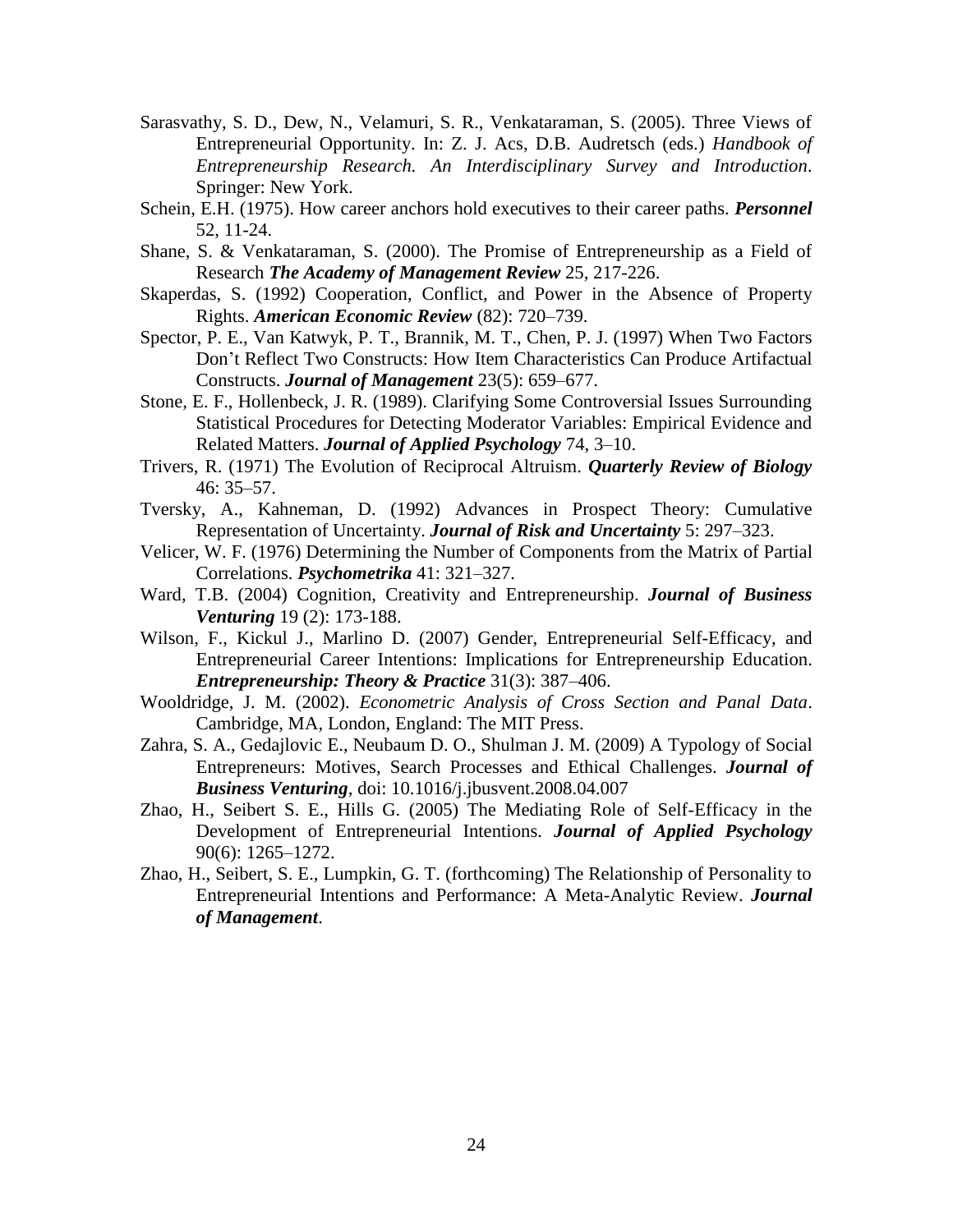### **APPENDIX A**.

### **Overview over dictator treatments**

| <b>Name</b>                                     | <b>Description</b>                                                                                                                                                                                                                                                                                                                                                                                                                                                                                                                                                                                                                                                                                                                                                                                   |
|-------------------------------------------------|------------------------------------------------------------------------------------------------------------------------------------------------------------------------------------------------------------------------------------------------------------------------------------------------------------------------------------------------------------------------------------------------------------------------------------------------------------------------------------------------------------------------------------------------------------------------------------------------------------------------------------------------------------------------------------------------------------------------------------------------------------------------------------------------------|
| T1<br>Euro Gain                                 | You gain EUR 10 and the passive player gains EUR 0 (on top of your respective initial budgets). You<br>can either leave earnings unchanged, or decrease your own, increasing the passive player's earnings. If<br>you decrease your own earnings, this increases the passive player's earnings by the same amount.<br>What amount do you want to deduct from your earnings and add to the earnings of the passive player?                                                                                                                                                                                                                                                                                                                                                                            |
| <b>INTRO:</b><br>$T2-T6$                        | In this part there will be two lottery boxes. Each of the two boxes contains 100 lottery tickets. One box<br>is yours (active player) and determines your earnings by drawing one ticket at random. The other box<br>belongs to the passive player and determines his/her earnings in the same way. At the end of each<br>decision round, exactly one lottery ticket will be randomly drawn out of each of the two boxes.<br>There are three different kinds of lottery tickets that play a role in these five decision rounds:<br>• GREEN tickets, if drawn, increase the earnings of the owner of the box by EUR 10.<br>• RED tickets, if drawn, decrease the earnings of the owner of the box by EUR 10.<br>• WHITE tickets, if drawn, leave the earnings of the owner of the box unchanged.      |
| T2<br>Gain<br>Lottery                           | You have 100 GREEN tickets (worth EUR 10) and the passive player has 100 WHITE tickets (worth<br>EUR 0). You can exchange some or all of your GREEN tickets in your box with some or all of the<br>WHITE tickets of the passive player's box, or you can leave the distribution of tickets unchanged. For<br>every GREEN ticket you exchange, you receive one WHITE ticket of the passive player.<br>How many GREEN tickets do you want to exchange for WHITE tickets of the passive player?                                                                                                                                                                                                                                                                                                         |
| T3<br>Loss<br>Lottery                           | You have 100 RED tickets (worth EUR $-10$ ) and the passive player has 100 WHITE tickets (worth<br>EUR 0). You can exchange some or all of your RED tickets in your box with some or all of the<br>WHITE tickets of the passive player's box, or you can leave the distribution of tickets unchanged. For<br>every RED ticket you exchange, you receive one WHITE ticket of the passive player.<br>How many RED tickets do you want to exchange for WHITE tickets of the passive player?                                                                                                                                                                                                                                                                                                             |
| <b>INTRO:</b><br>T <sub>4</sub> -T <sub>6</sub> | In this part the 100 tickets in each of the two lottery boxes are WHITE (EUR 0). In each of the three<br>treatments, you, the active player, will be asked to convert some of the tickets into another color.<br>Which tickets you can convert in which of the boxes, how many tickets, and into which color, depends<br>on the specific decision round.<br>Each conversion from a WHITE into a GREEN ticket in your own box (active player) automatically<br>converts one WHITE ticket into a RED ticket in the passive player's box. Such a conversion therefore<br>increases your chances to get a GREEN ticket, but also increases the passive player's chances to get a<br>RED ticket.                                                                                                          |
| T4<br>Externality                               | For every ticket converted from WHITE into GREEN (EUR 10 gain) in your box, a WHITE ticket<br>(EUR 0) in the passive player's box will automatically be converted into RED (EUR 10 loss). You can<br>convert up to 100 WHITE tickets to GREEN tickets, but only in your box.<br>How many WHITE tickets do you want to convert into GREEN tickets in your box, implying the same<br>number of WHITE tickets is converted into RED tickets in the passive player's box?                                                                                                                                                                                                                                                                                                                                |
| T5<br>Externality<br>Recovery                   | For every ticket converted from WHITE into GREEN (EUR 10 gain) in your box, a WHITE ticket<br>(EUR 0) in the passive player's box will automatically be converted into RED (EUR 10 loss). You can<br>convert up to 100 WHITE tickets to GREEN tickets. Unused ticket conversions that you do not use to<br>convert WHITE into GREEN in your box, are used to convert the RED tickets in the passive player's<br>box back into WHITE tickets.<br>How many WHITE tickets do you want to convert into GREEN tickets in your box, implying the same<br>number of WHITE tickets is converted into RED tickets in the passive player's box?                                                                                                                                                                |
| T6<br>Externality<br>Positive                   | For every ticket converted from WHITE into GREEN (EUR 10 gain) in your box, a WHITE ticket<br>(EUR 0) in the passive player's box will automatically be converted into RED (EUR 10 loss). You can<br>convert up to 100 WHITE tickets to GREEN tickets. Those unused tickets that you do not use to<br>convert WHITE into GREEN in your box, are used to convert the RED tickets in the passive player's<br>box back into WHITE tickets. If there are conversions left after converting passive player's RED<br>tickets into WHITE, these will be used to convert passive player's WHITE tickets into GREEN.<br>How many WHITE tickets do you want to convert into GREEN tickets in your box, implying the same<br>number of WHITE tickets is converted into RED tickets in the passive player's box? |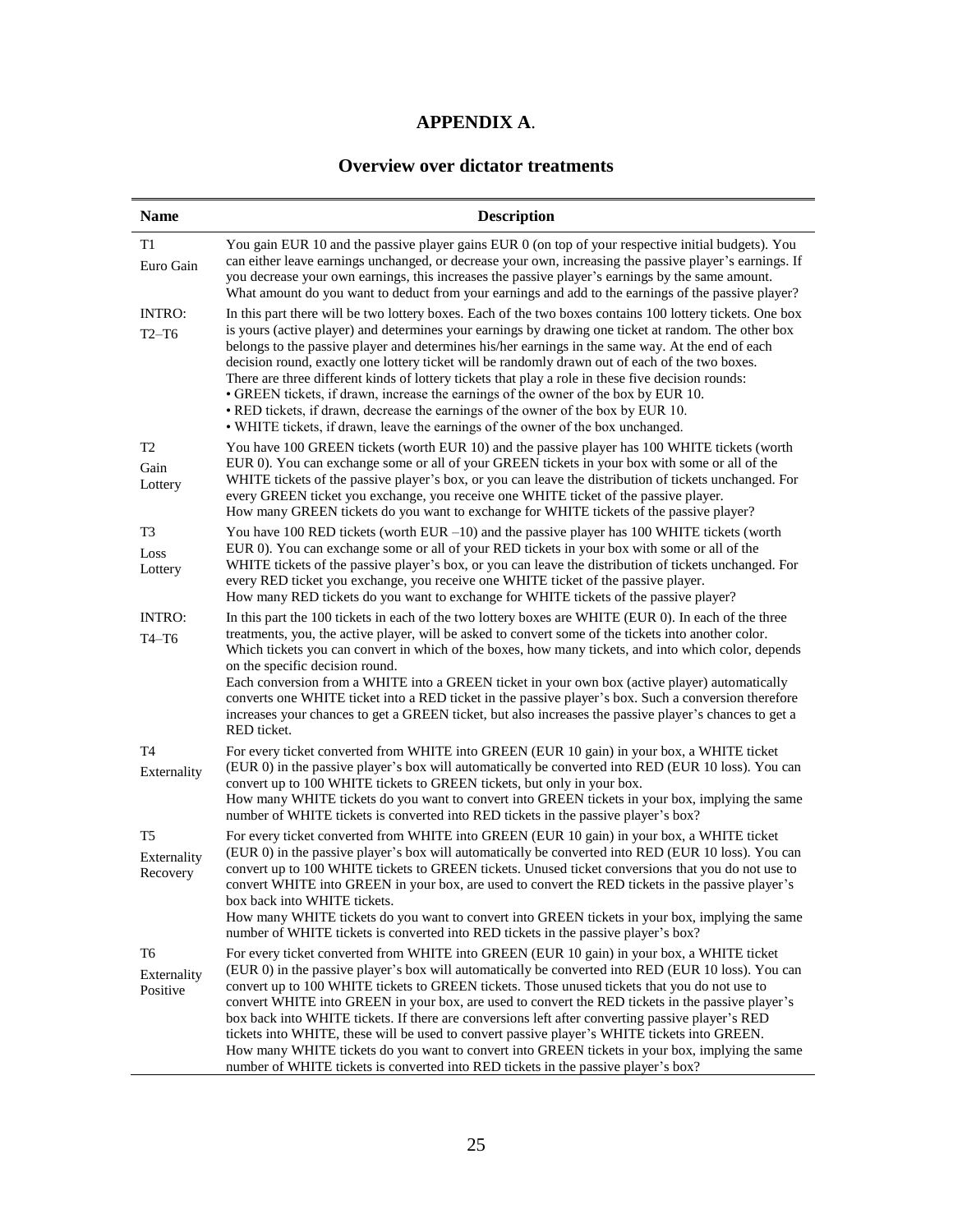# **APPENDIX B**

# **Examples of decision screens (Treatments T5 and T6)**

| You are an active player.                                                                                                                                                                                                                                                                                                                                                                                                                                                                                                                                                                                                                                                                                                                                                                                                                                                                                                                                                                                                                                                                                                                                                                                                                                                                                                                                                                            |                                   |
|------------------------------------------------------------------------------------------------------------------------------------------------------------------------------------------------------------------------------------------------------------------------------------------------------------------------------------------------------------------------------------------------------------------------------------------------------------------------------------------------------------------------------------------------------------------------------------------------------------------------------------------------------------------------------------------------------------------------------------------------------------------------------------------------------------------------------------------------------------------------------------------------------------------------------------------------------------------------------------------------------------------------------------------------------------------------------------------------------------------------------------------------------------------------------------------------------------------------------------------------------------------------------------------------------------------------------------------------------------------------------------------------------|-----------------------------------|
| There are 100 tickets in each of the two lottery boxes (for you and for the other player). One ticket will be<br>drawn from each lottery box determining the earnings of the owner of the box.                                                                                                                                                                                                                                                                                                                                                                                                                                                                                                                                                                                                                                                                                                                                                                                                                                                                                                                                                                                                                                                                                                                                                                                                       |                                   |
| You and the passive player both have 100 WHITE tickets. For every ticket converted from WHITE to<br>GREEN (EUR 10, gain) in your box, a WHITE ticket (EUR 0) in the passive player's box will automatically<br>be converted to RED (EUR -10, loss). In your box, you can convert up to 100 WHITE tickets to GREEN<br>tickets. If you convert less than 100 tickets in your box, the rest is used to convert the RED tickets in the<br>passive player's box back to WHITE tickets.                                                                                                                                                                                                                                                                                                                                                                                                                                                                                                                                                                                                                                                                                                                                                                                                                                                                                                                    |                                   |
| Your decision: How many WHITE tickets do you want to convert to GREEN tickets in your box, implying<br>the same number of WHITE tickets is converted to RED tickets in the passive player's box?                                                                                                                                                                                                                                                                                                                                                                                                                                                                                                                                                                                                                                                                                                                                                                                                                                                                                                                                                                                                                                                                                                                                                                                                     |                                   |
| Choose the number of ticket conversions (from 0 to 100):                                                                                                                                                                                                                                                                                                                                                                                                                                                                                                                                                                                                                                                                                                                                                                                                                                                                                                                                                                                                                                                                                                                                                                                                                                                                                                                                             | 75                                |
|                                                                                                                                                                                                                                                                                                                                                                                                                                                                                                                                                                                                                                                                                                                                                                                                                                                                                                                                                                                                                                                                                                                                                                                                                                                                                                                                                                                                      | <b>Preview</b>                    |
| <b>Preview of consequences depending on the decision made above:</b> If this decision round will be drawn at<br>the end of the experiment as the single decision round to be relevant, then                                                                                                                                                                                                                                                                                                                                                                                                                                                                                                                                                                                                                                                                                                                                                                                                                                                                                                                                                                                                                                                                                                                                                                                                          |                                   |
| the passive player (the other player) will draw a ticket                                                                                                                                                                                                                                                                                                                                                                                                                                                                                                                                                                                                                                                                                                                                                                                                                                                                                                                                                                                                                                                                                                                                                                                                                                                                                                                                             | 50<br>RED tickets (EUR -10):      |
| from a box with:                                                                                                                                                                                                                                                                                                                                                                                                                                                                                                                                                                                                                                                                                                                                                                                                                                                                                                                                                                                                                                                                                                                                                                                                                                                                                                                                                                                     | 50<br>WHITE tickets (EUR 0):      |
| the active player (you) will draw a ticket from a box                                                                                                                                                                                                                                                                                                                                                                                                                                                                                                                                                                                                                                                                                                                                                                                                                                                                                                                                                                                                                                                                                                                                                                                                                                                                                                                                                | 75<br>GREEN tickets (EUR +10):    |
| with:                                                                                                                                                                                                                                                                                                                                                                                                                                                                                                                                                                                                                                                                                                                                                                                                                                                                                                                                                                                                                                                                                                                                                                                                                                                                                                                                                                                                |                                   |
|                                                                                                                                                                                                                                                                                                                                                                                                                                                                                                                                                                                                                                                                                                                                                                                                                                                                                                                                                                                                                                                                                                                                                                                                                                                                                                                                                                                                      | 25<br>WHITE tickets (EUR 0):      |
|                                                                                                                                                                                                                                                                                                                                                                                                                                                                                                                                                                                                                                                                                                                                                                                                                                                                                                                                                                                                                                                                                                                                                                                                                                                                                                                                                                                                      | OK                                |
|                                                                                                                                                                                                                                                                                                                                                                                                                                                                                                                                                                                                                                                                                                                                                                                                                                                                                                                                                                                                                                                                                                                                                                                                                                                                                                                                                                                                      |                                   |
| Choose the number of ticket conversions (from 0 to 100):                                                                                                                                                                                                                                                                                                                                                                                                                                                                                                                                                                                                                                                                                                                                                                                                                                                                                                                                                                                                                                                                                                                                                                                                                                                                                                                                             | 40                                |
|                                                                                                                                                                                                                                                                                                                                                                                                                                                                                                                                                                                                                                                                                                                                                                                                                                                                                                                                                                                                                                                                                                                                                                                                                                                                                                                                                                                                      | <b>Preview</b>                    |
|                                                                                                                                                                                                                                                                                                                                                                                                                                                                                                                                                                                                                                                                                                                                                                                                                                                                                                                                                                                                                                                                                                                                                                                                                                                                                                                                                                                                      |                                   |
| the passive player (the other player) will draw a ticket                                                                                                                                                                                                                                                                                                                                                                                                                                                                                                                                                                                                                                                                                                                                                                                                                                                                                                                                                                                                                                                                                                                                                                                                                                                                                                                                             | 20<br>GREEN tickets (EUR $+10$ ): |
|                                                                                                                                                                                                                                                                                                                                                                                                                                                                                                                                                                                                                                                                                                                                                                                                                                                                                                                                                                                                                                                                                                                                                                                                                                                                                                                                                                                                      | 80<br>WHITE tickets (EUR 0):      |
| Decision Round DR9 (9 out of 22)<br>You are an active player.<br>There are 100 tickets in each of the two lottery boxes (for you and for the other player). One ticket will be<br>drawn from each lottery box determining the earnings of the owner of the box.<br>You and the passive player both have 100 WHITE tickets. For every ticket converted from WHITE to<br>GREEN (EUR 10, gain) in your box, a WHITE ticket (EUR 0) in the passive player's box will automatically<br>be converted to RED (EUR -10, loss). In your box, you can convert up to 100 WHITE tickets to GREEN<br>tickets. If you convert less than 100 tickets in your box, the rest is used to convert the RED tickets in the<br>passive player's box back to WHITE tickets. If there are conversions left after converting passive player's<br>RED tickets to WHITE, these will be used to convert passive player's WHITE tickets to GREEN.<br>Your decision: How many WHITE tickets do you want to convert to GREEN tickets in your box, implying<br>the same number of WHITE tickets is converted to RED tickets in the passive player's box?<br><b>Preview of consequences depending on the decision made above:</b> If this decision round will be drawn at<br>the end of the experiment as the single decision round to be relevant, then<br>from a box with:<br>the active player (you) will draw a ticket from a box | 40<br>GREEN tickets (EUR $+10$ ): |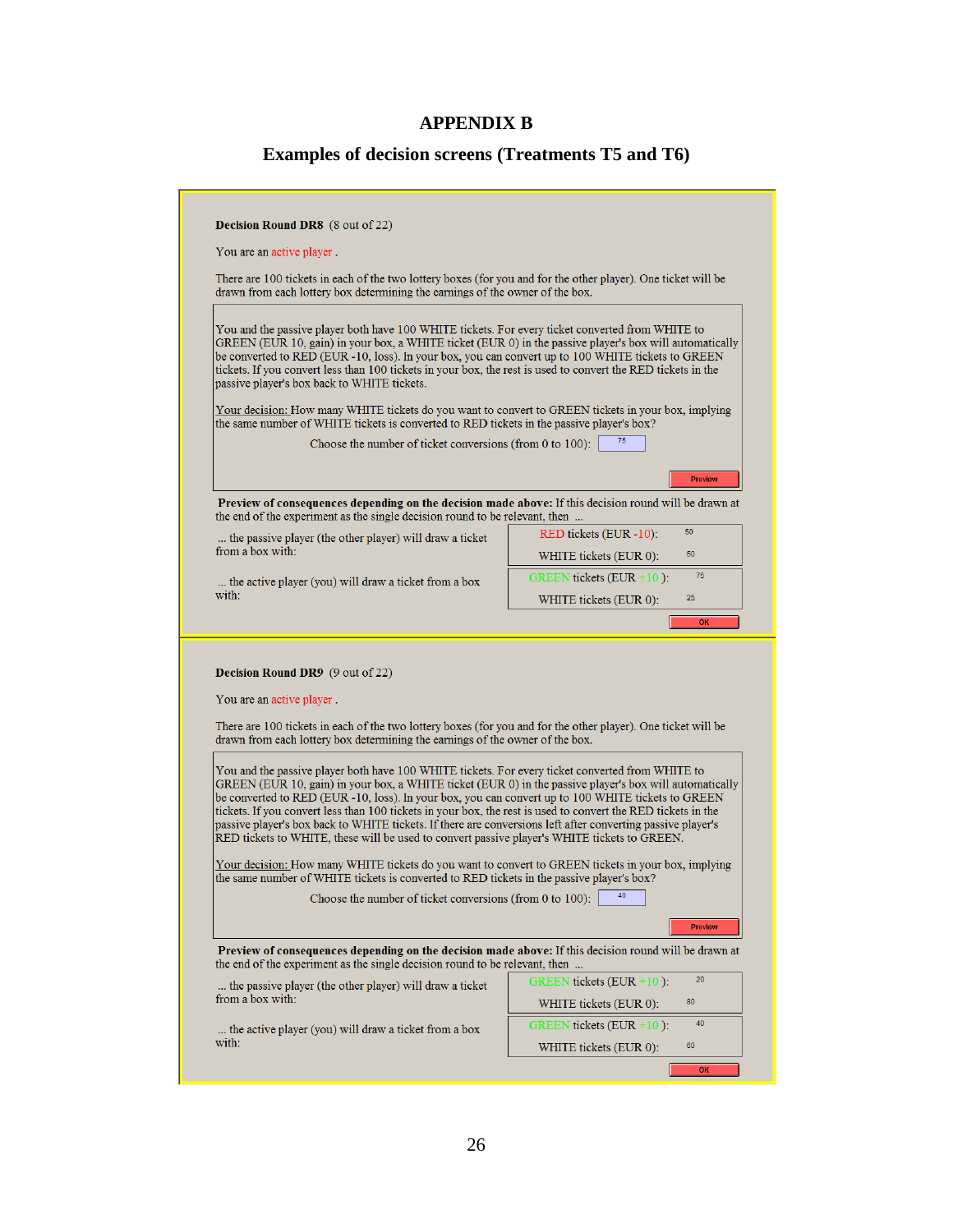### **APPENDIX C**.

#### **Items for measuring entrepreneurial self-efficacy and their association with business talent (BT) and creativity (C)**

|            | <b>Items</b>                                                      | Source               | Factor    |
|------------|-------------------------------------------------------------------|----------------------|-----------|
|            | How do you compare yourself to fellow students in your ability to |                      |           |
| a)         | solve problems?                                                   | Wilson et al. (2007) | <b>BT</b> |
| b)         | manage money?                                                     | Wilson et al. (2007) | BT        |
| C)         | be creative?                                                      | Wilson et al. (2007) |           |
| d)         | get people to agree with you?                                     | Wilson et al. (2007) | <b>BT</b> |
| e)         | $\ldots$ be a leader?                                             | Wilson et al. (2007) | <b>BT</b> |
| f)         | make decisions?                                                   | Wilson et al. (2007) | <b>BT</b> |
| g)         | successfully identify new business opportunities?                 | Zhao et al. $(2005)$ | <b>BT</b> |
| h)         | create new products?                                              | Zhao et al. $(2005)$ | <b>BT</b> |
| $\bf{ii)}$ | think creatively?                                                 | Zhao et al. $(2005)$ | C         |
|            | commercialize an idea or new development?                         | Zhao et al. $(2005)$ | <b>BT</b> |
| k)         | raise funds for a new business?                                   | Monsen (pers. comm.) | <b>BT</b> |
|            | sell a new product or service?                                    | Monsen (pers. comm.) | BТ        |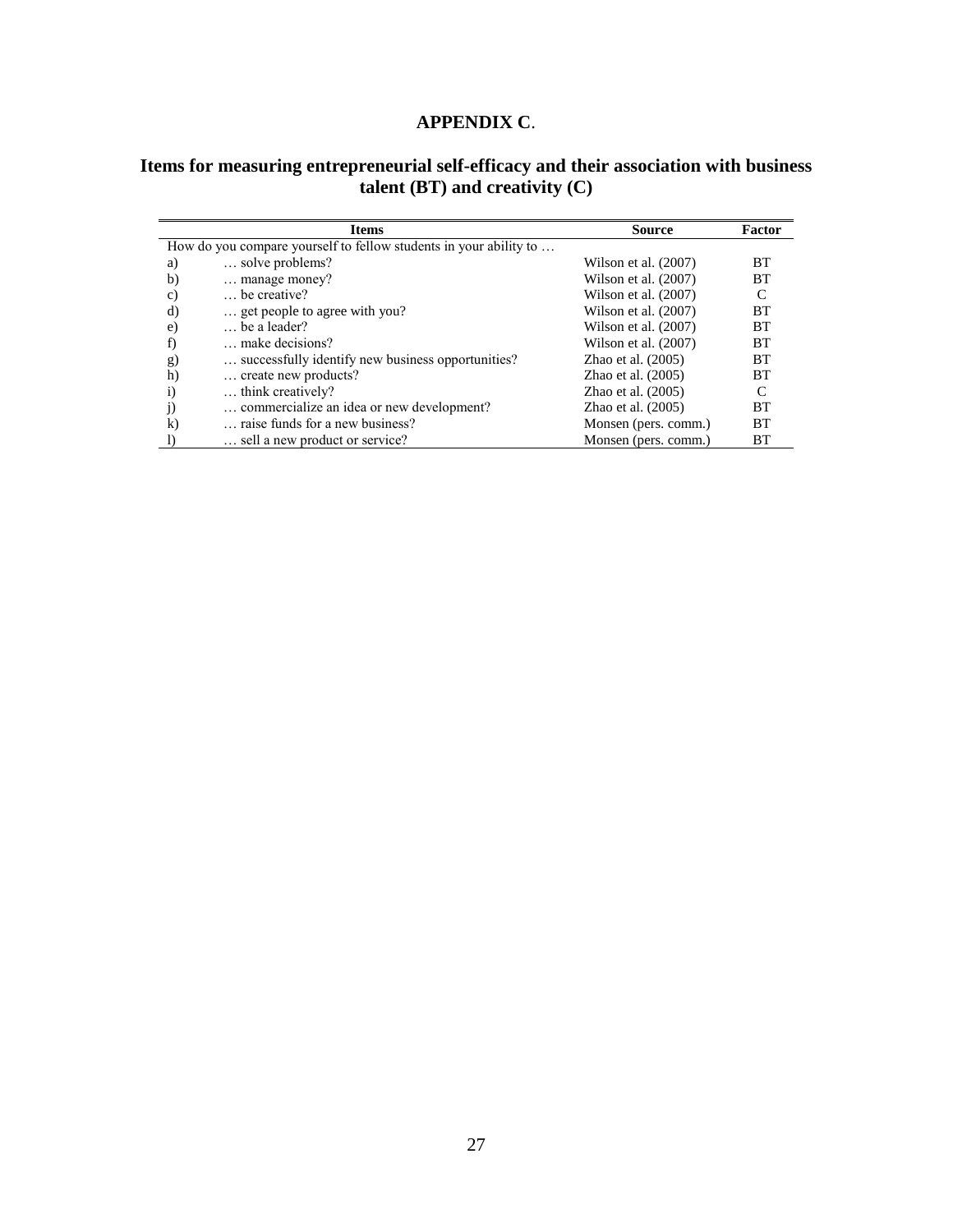# **APPENDIX D**

**Interaction of business Talent (BT) and creativity (C) for "keeping" per treatment** 



**based on a median sample split of raw data**

Note. T1-6=Treatment 1-6; BT=business talent; C=creativity; + (above median); - (below median).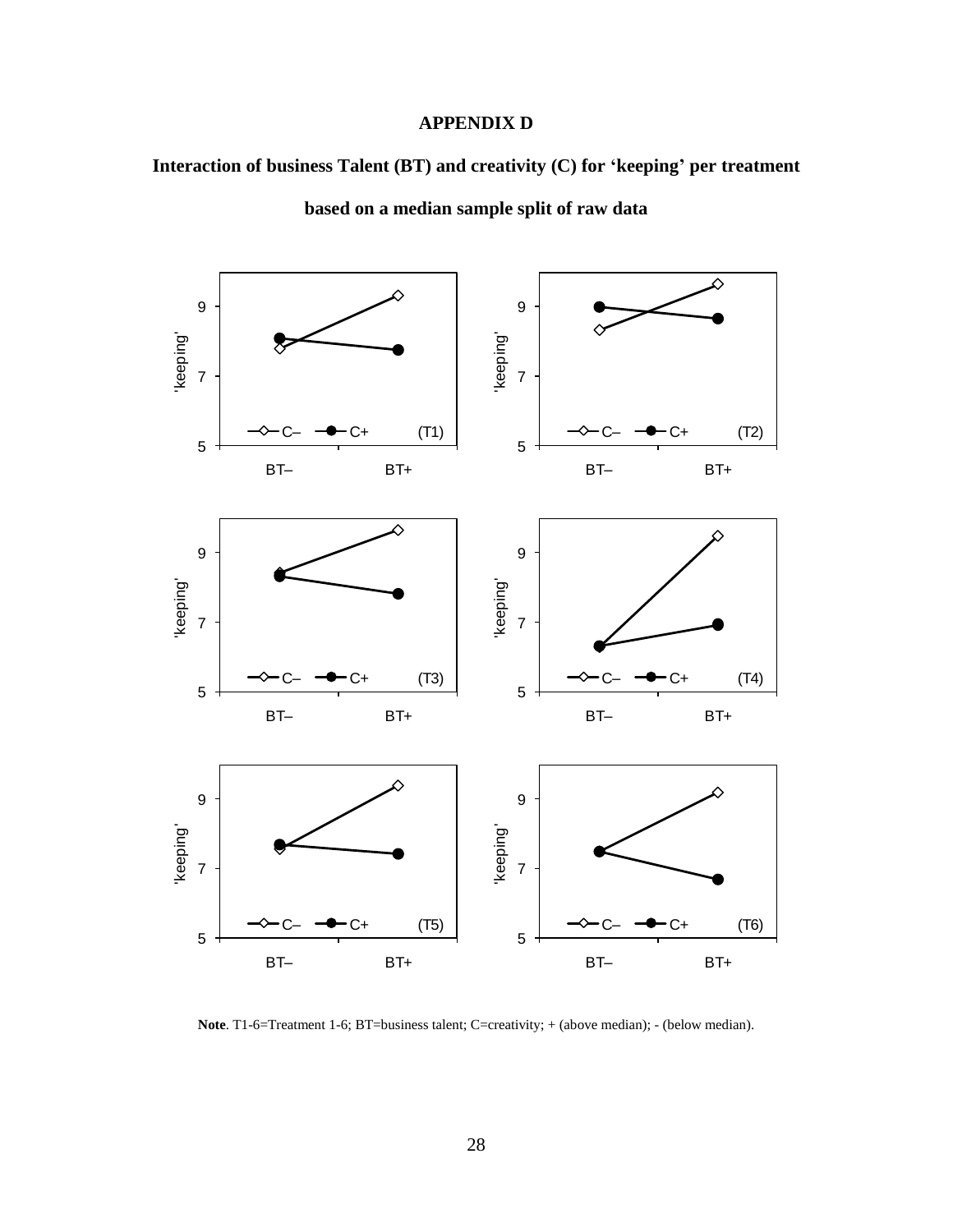|             |                        | <b>Mean</b> | Std.  |                      | 2                    | 3       | 4       | 5       | 6           | 7       |
|-------------|------------------------|-------------|-------|----------------------|----------------------|---------|---------|---------|-------------|---------|
|             |                        |             | dev.  |                      |                      |         |         |         |             |         |
|             | Creativity             | 4.242       | 1.254 |                      |                      |         |         |         |             |         |
| $2^{\circ}$ | <b>Business talent</b> | 4.277       | 0.737 | $-.007$              |                      |         |         |         |             |         |
| 3.          | Extraversion           | 4.758       | 1.448 | $.275*$              | $.325*$              |         |         |         |             |         |
| 4           | Agreeableness          | 4.175       | 1.285 | $-.206$              | $-.072$              | .039    |         |         |             |         |
|             | 5 Conscientiousness    | 4.633       | 1.081 | .138                 | .097                 | .099    | .044    |         |             |         |
| 6           | Neuroticism            | 4.325       | 1.426 | $-.012$              | $-.278$ <sup>*</sup> | $-.167$ | $-.147$ | .112    |             |         |
|             | <b>Openness</b>        | 5.075       | 1.327 | $.649***$            | $-.140$              | $.294*$ | $-.107$ | .135    | $-.083$     |         |
|             | Cumulated              | 0.000       | 0.687 | $-.254$ <sup>*</sup> | $.220^{+}$           | $-.040$ | $-.071$ | $-.033$ | $-.236^{+}$ | $-.027$ |
|             | 'keeping'              |             |       |                      |                      |         |         |         |             |         |

# **Summary statistics and Pearson correlation coefficients of psychometric variables and cumulative "keeping"**

 $N = 60$ . Significance levels: prob. < 0.10 (+), prob. < 0.05 (\*), prob. < 0.01 (\*\*), prob. < 0.005 (\*\*\*)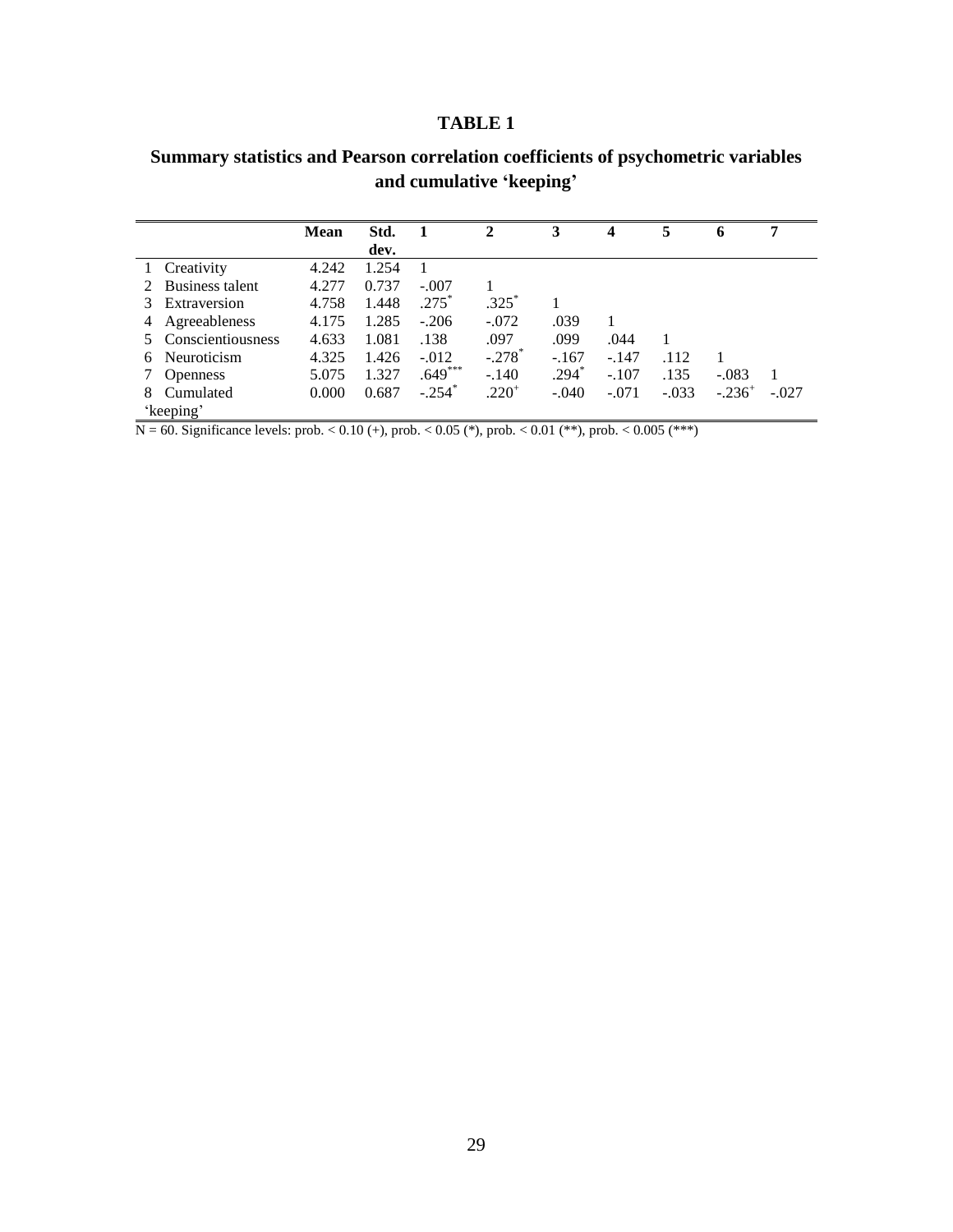| <b>Treatment</b> Mean |       | Std.  | <b>Median</b> |                |           | <b>Binary Treatment comparisons</b> |            |            |
|-----------------------|-------|-------|---------------|----------------|-----------|-------------------------------------|------------|------------|
|                       |       |       |               | T <sub>2</sub> | T3        | T4                                  | T5         | Т6         |
| T <sub>1</sub>        | 8.225 | 2.072 | 10            | $-3.064***$    | $-2.185*$ | $2.856***$                          | 1.148      | 1.621      |
| T <sub>2</sub>        | 8.878 | 2.006 | 10            |                | 1.380     | $4.577***$                          | $3.746***$ | $4.242***$ |
| T <sub>3</sub>        | 8.578 | 2.099 | 10            |                |           | $4.093***$                          | $2.856***$ | $3.401***$ |
| T <sub>4</sub>        | 7.245 | 3.377 | 9.5           |                |           |                                     | $-2.475*$  | $-1.963*$  |
| T 5                   | 8.017 | 2.366 | 9.25          |                |           |                                     |            | $1.852+$   |
| T 6                   | 7.723 | 2.843 | 9             |                |           |                                     |            |            |

# **Treatment-specific summary statistics and treatment comparisons**

N = 60. Binary treatment comparisons based on Wilcoxon matched pairs signed rank test (z values reported cells). Significance levels: prob.  $< 0.10 (+)$ , prob.  $< 0.05 (*)$ , prob.  $< 0.01 (**)$ , prob.  $< 0.005 (**)$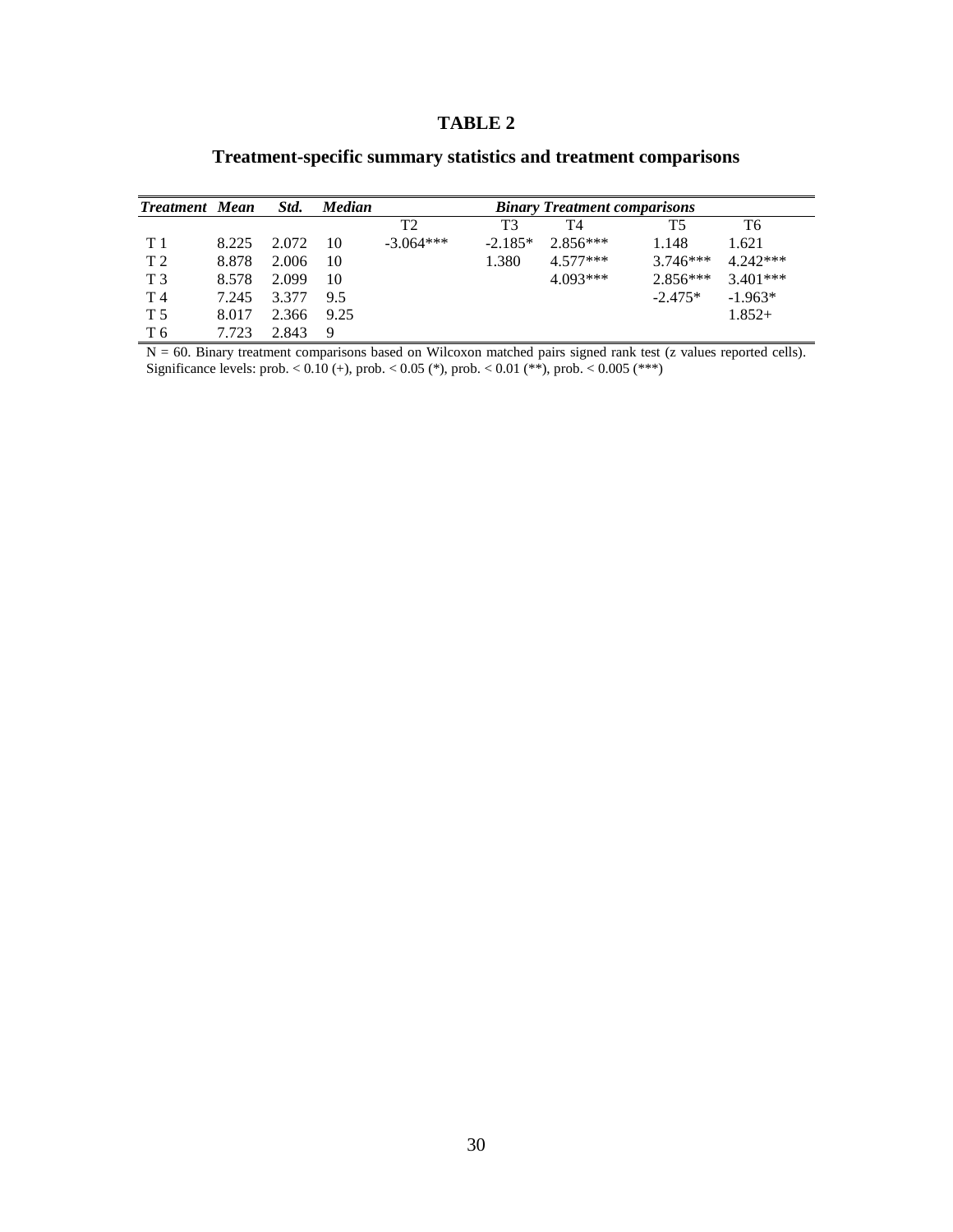**Nonparametric tests whether business-talented uncreative participants (BT+C**–**) stand out from the rest of the population with respect to "keeping", and whether the remaining groups (BT+C+, BT**–**C**–**,BT**–**C+) are indistinguishable**

|                                                                                       | <b>CK</b>  |          |             |              | <b>Treatments</b> |            |                   |
|---------------------------------------------------------------------------------------|------------|----------|-------------|--------------|-------------------|------------|-------------------|
|                                                                                       |            | T1       | <b>T2</b>   | T3           | T4                | T5         | T6                |
| Mann-Whitney tests (z value)                                                          |            |          |             |              |                   |            |                   |
| $BT_{+}C_{-} = \{ BT_{+}C_{+}, BT_{-}C_{-}, BT_{-}C_{+} \}^{1)}$ 3.031 <sup>***</sup> |            | $2.472*$ | $2.588***$  | $2.790^{**}$ | $3.408***$        | $2.648***$ | $2.480^{\degree}$ |
| $BT_{+}C_{-} = BT_{+}C_{+}$                                                           | $2.836***$ | $2.108*$ | $2.394*$    | $2.759$ **   | $3.204***$        | $2.570^*$  | $2.493*$          |
| $BT_{+}C_{-} = BT_{-}C_{-}$                                                           | $2.696**$  | $2.163*$ | 2.478       | $2.470*$     | $3.158***$        | $2.577***$ | $2.097*$          |
| $BT_{+}C_{-} = BT_{-}C_{+}$                                                           | $1.977^*$  | $2.046*$ | $1.820^{+}$ | $2.246^*$    | $2.629***$        | 1.398      | $1.648^{+}$       |
| Kruskal-Wallis test $(\chi^2)$                                                        |            |          |             |              |                   |            |                   |
| $BT_{+}C_{+} = BT_{-}C_{-} = BT_{-}C_{+}$                                             | 0.373      | 0.109    | 0.478       | 0.603        | 0.233             | 0.776      | 0.445             |
| $BT_-C_+ = BT_+C_+ = BT_-C_- = BT_-C_+$                                               | $9.647$ *  | 6.172    | $7.204^{+}$ | $8.365^*$    | $11.773**$        | $8.021$ *  | $6.682^{+}$       |
| Additional Mann-Whitney tests (z value)                                               |            |          |             |              |                   |            |                   |
| $BT_C = BT_C$                                                                         | 0.305      | 0.273    | 0.617       | 0.022        | 0.227             | 0.689      | 0.167             |
| $BT_C = BT_C$                                                                         | 0.565      | 0.305    | 0.592       | 0.679        | 0.100             | 0.832      | 0.698             |

**Note**. N = 360 in full sample. CK.=cumulated 'keeping'; BT=business talent; C=creativity; + (above median); -(below median). Table reports test statistics, significant test statistics imply that the condition displayed in the left column does not hold. Significance levels: prob.  $< 0.10 (+)$ , prob.  $< 0.05 (*)$ , prob.  $< 0.01$  (\*\*), prob.  $< 0.005$  (\*\*\*) <sup>1)</sup> groups in curly brackets were pooled before the test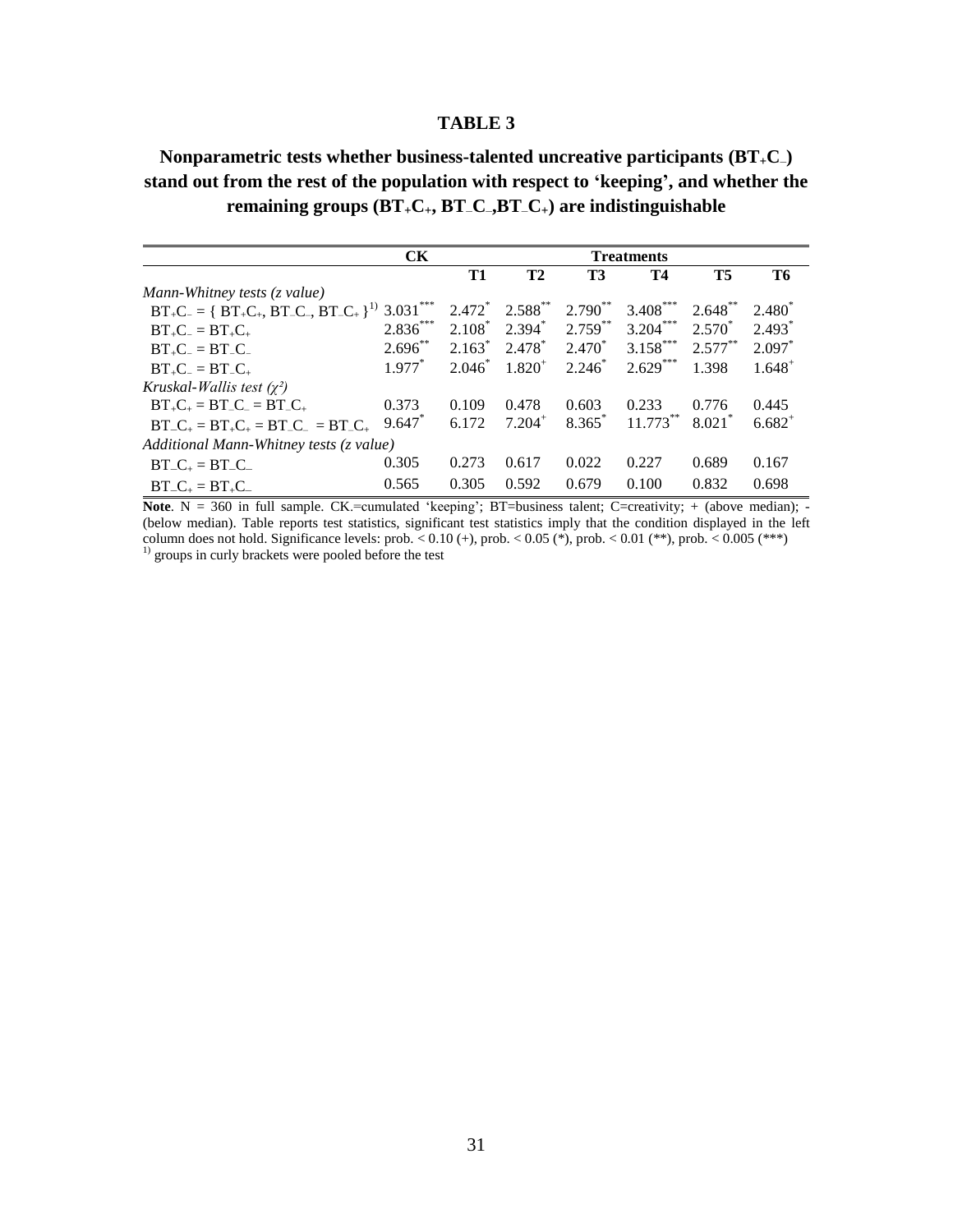|  |  | Pooled OLS regression analysis testing talent effects and their variation across treatments |  |  |
|--|--|---------------------------------------------------------------------------------------------|--|--|
|  |  |                                                                                             |  |  |

| DV: 'keeping'                     |                | <b>Model 1</b>     | <b>Model 2</b>     | Model 3            | <b>Model 4</b>     | <b>Model 5</b>     | Model 6            | Model 7 (see Note)    |
|-----------------------------------|----------------|--------------------|--------------------|--------------------|--------------------|--------------------|--------------------|-----------------------|
| Constant                          |                | $8.111(0.268)$ *** | $8.111(0.250)$ *** | $8.107(0.239)$ *** | $8.107(0.240)$ *** | $8.107(0.244)$ *** | $8.107(0.246)$ *** | $-0.002(0.099)$       |
| Age                               |                | $-0.181(0.289)$    | $-0.141(0.285)$    | $-0.060(0.257)$    | $-0.060(0.259)$    | $-0.060(0.262)$    | $-0.060(0.264)$    | $-0.035(0.106)$       |
| Female vs. Male                   | F/M            | $-0.038(0.193)$    | $-0.015(0.186)$    | $-0.009(0.179)$    | $-0.009(0.181)$    | $-0.009(0.183)$    | $-0.009(0.185)$    | $-0.004(0.075)$       |
| Jena vs. Utrecht                  | J/U            | $0.594(0.260)*$    | $0.645(0.241)$ **  | $0.598(0.238)*$    | $0.598(0.240)*$    | $0.598(0.243)*$    | $0.598(0.245)*$    | $0.246$ $(0.099)^*$   |
| Business & Econ                   | B/E            | 0.331(0.413)       | $-0.009(0.372)$    | 0.169(0.375)       | 0.169(0.377)       | 0.169(0.383)       | 0.169(0.386)       | $0.066$ $(0.156)$     |
| <b>Business talent</b>            | <b>BT</b>      |                    | $0.510(0.229)*$    | $0.429(0.196)*$    | $0.429(0.197)*$    | $0.429(0.200)*$    | $0.429(0.202)*$    | $0.165$ $(0.083) +$   |
| Creativity                        | C              |                    | $-0.620(0.312) +$  | $-0.581(0.284)$ *  | $-0.581(0.286)$ *  | $-0.581(0.291) +$  | $-0.581(0.293) +$  | $-0.232(0.118) +$     |
| Business talent x Creativity      |                |                    |                    | $-0.658(0.250)*$   | $-0.658(0.252)*$   | $-0.658(0.256)$ *  | $-0.658(0.258)*$   | $-0.263(0.104)$ *     |
| Treatment 2                       | T <sub>2</sub> |                    |                    |                    | $0.544(0.187)$ **  | $0.544(0.181)$ **  | $0.544(0.183)$ **  | $-0.000(0.090)$       |
| Treatment 3                       | T3             |                    |                    |                    | $0.294(0.165) +$   | $0.294(0.166) +$   | $0.294(0.168) +$   | $-0.000(0.080)$       |
| Treatment 4                       | T <sub>4</sub> |                    |                    |                    | $-0.817(0.259)$ ** | $-0.817(0.249)$ ** | $-0.819(0.246)$ ** | $-0.000(0.081)$       |
| Treatment 5                       | T <sub>5</sub> |                    |                    |                    | $-0.174(0.185)$    | $-0.174(0.186)$    | $-0.174(0.188)$    | 0.000(0.084)          |
| Treatment 6                       | T <sub>6</sub> |                    |                    |                    | $-0.418(0.204)$ *  | $-0.418(0.203)*$   | $-0.420(0.200)*$   | $-0.000(0.077)$       |
| Business talent x T <sub>2</sub>  |                |                    |                    |                    |                    | $-0.058(0.221)$    | $-0.067(0.217)$    | $-0.029(0.106)$       |
| Business talent x T3              |                |                    |                    |                    |                    | $-0.141(0.225)$    | $-0.147(0.225)$    | $-0.072(0.108)$       |
| Business talent x T4              |                |                    |                    |                    |                    | $0.624(0.301)*$    | $0.582(0.303) +$   | 0.122(0.114)          |
| Business talent x T5              |                |                    |                    |                    |                    | 0.187(0.239)       | 0.186(0.247)       | $0.062$ $(0.114)$     |
| Business talent x T6              |                |                    |                    |                    |                    | $-0.032(0.240)$    | $-0.069(0.246)$    | $-0.059(0.105)$       |
| Creativity x T <sub>2</sub>       |                |                    |                    |                    |                    | $0.423(0.185)*$    | $0.423(0.188)*$    | $0.204$ $(0.093)*$    |
| Creativity x T3                   |                |                    |                    |                    |                    | $-0.055(0.167)$    | $-0.054(0.171)$    | $-0.023(0.082)$       |
| Creativity x T4                   |                |                    |                    |                    |                    | $-0.063(0.259)$    | $-0.060(0.235)$    | $0.067$ $(0.069)$     |
| Creativity x T5                   |                |                    |                    |                    |                    | $-0.013(0.226)$    | $-0.013(0.228)$    | $0.022$ $(0.099)$     |
| Creativity x T6                   |                |                    |                    |                    |                    | $-0.275(0.264)$    | $-0.273(0.240)$    | $-0.036(0.080)$       |
| Business talent x Creativity x T2 |                |                    |                    |                    |                    |                    | $-0.085(0.216)$    | $-0.049(0.108)$       |
| Business talent x Creativity x T3 |                |                    |                    |                    |                    |                    | $-0.052(0.233)$    | $-0.022(0.112)$       |
| Business talent x Creativity x T4 |                |                    |                    |                    |                    |                    | $-0.403(0.256)$    | $-0.039(0.078)$       |
| Business talent x Creativity x T5 |                |                    |                    |                    |                    |                    | $-0.012(0.255)$    | $0.021$ $(0.112)$     |
| Business talent x Creativity x T6 |                |                    |                    |                    |                    |                    | $-0.356(0.283)$    | $-0.069(0.099)$       |
| Observations (groups)             |                | 360 (60)           | 360(60)            | 360(60)            | 360(60)            | 360(60)            | 360(60)            | 360<br>(60)           |
| $R$ -squared $(F)$                |                | 0.057(1.60)        | $0.145(4.61)$ ***  | $0.195(4.35)$ ***  | $0.240(3.82)$ ***  | $0.264(4.45)$ ***  | $0.269(4.52)$ ***  | 0.225<br>$(4.14)$ *** |
| Delta R-squared (F)               |                | 0.057(1.60)        | $0.088(6.12)$ ***  | $0.051(6.90)$ *    | $0.044(5.29)$ ***  | $0.024(2.59)*$     | 0.005(0.93)        |                       |

Note: Significance levels prob. < 0.10 (+), prob. < 0.05 (\*), prob. < 0.01 (\*\*), prob. < 0.005 (\*\*\*).Standard errors (in parentheses) are adjusted for heteroscedasticity and correlations within subject. Contrast codes (F/M, J/U, B/E, T2-T6) are mean centered and continuous variables (age, BT, C) are standardized. Therefore, the coefficients of main effects are comparable between models including and not including interaction terms. In Model 7 the dependent variable is standardized per treatment. Therefore no delta R-squared (F) is reported.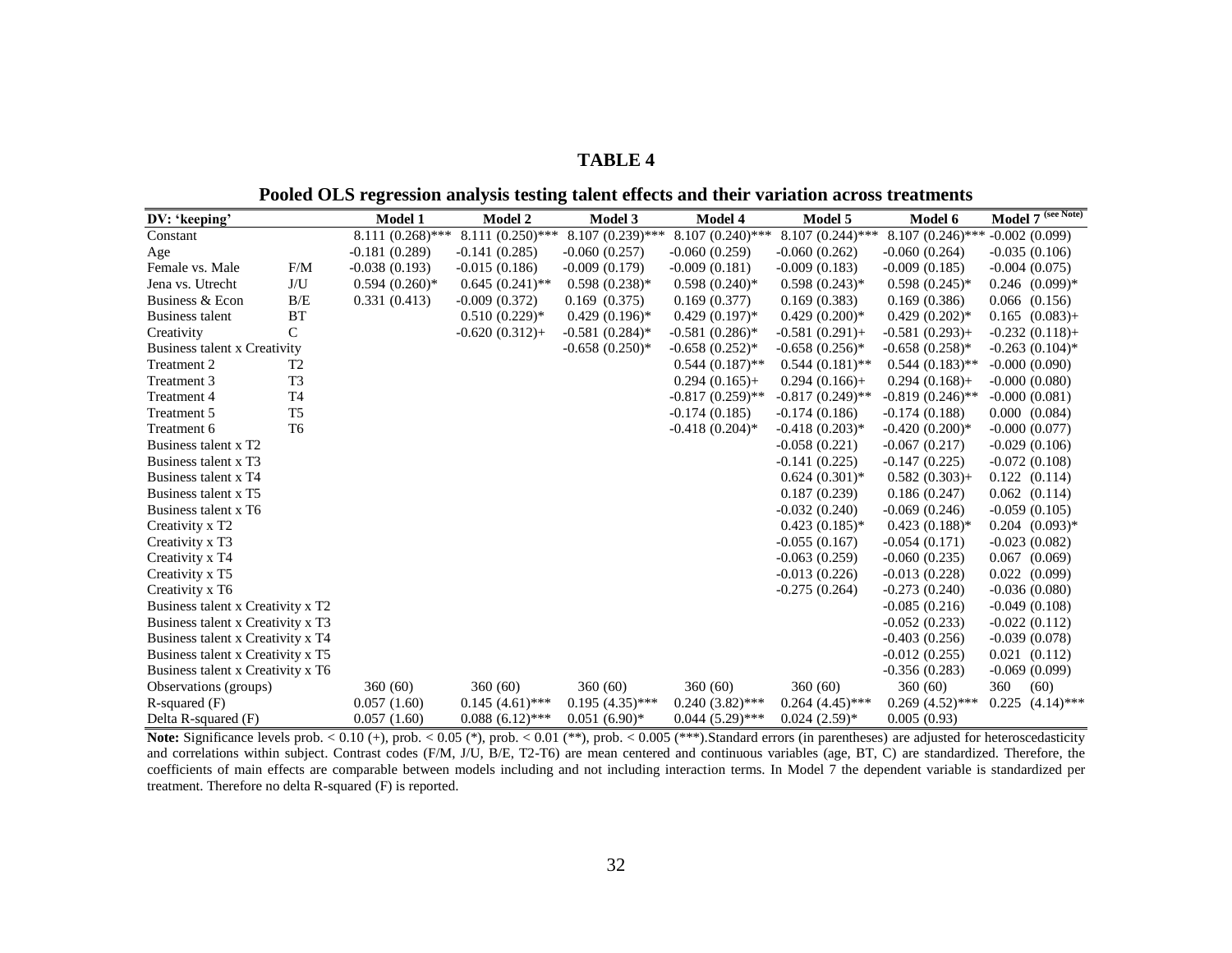# **Differences in levels of talent and "keeping" specific to gender and major**

| Sample split                | N  | <b>Business talent</b> | <b>Creativity</b>  | Cumulative "keeping" |
|-----------------------------|----|------------------------|--------------------|----------------------|
| Male                        | 40 | 4.190                  | 4.213              | $-0.010$             |
| Female                      | 20 | 4.450                  | 4.300              | 0.021                |
| Difference (S.E.)           |    | 0.260(0.200)           | 0.087(0.346)       | 0.031(0.240)         |
| Management or economics     |    | 4.374                  | 3.632              | 0.090                |
| No management nor economics | 41 | 4.232                  | 4.524              | $-0.042$             |
| Difference (S.E.)           |    | 0.142(0.205)           | $-0.893(0.331)$ ** | 0.132(0.243)         |

**Note:** Table reports means and standard errors of differences in parentheses. Significance of difference tested with t-test with unequal variances. Non-parametric Mann-Whitney test leads to equivalent results. Significance levels prob. < 0.10 (+), prob. < 0.05 (\*), prob. < 0.01 (\*\*), prob. < 0.005 (\*\*\*)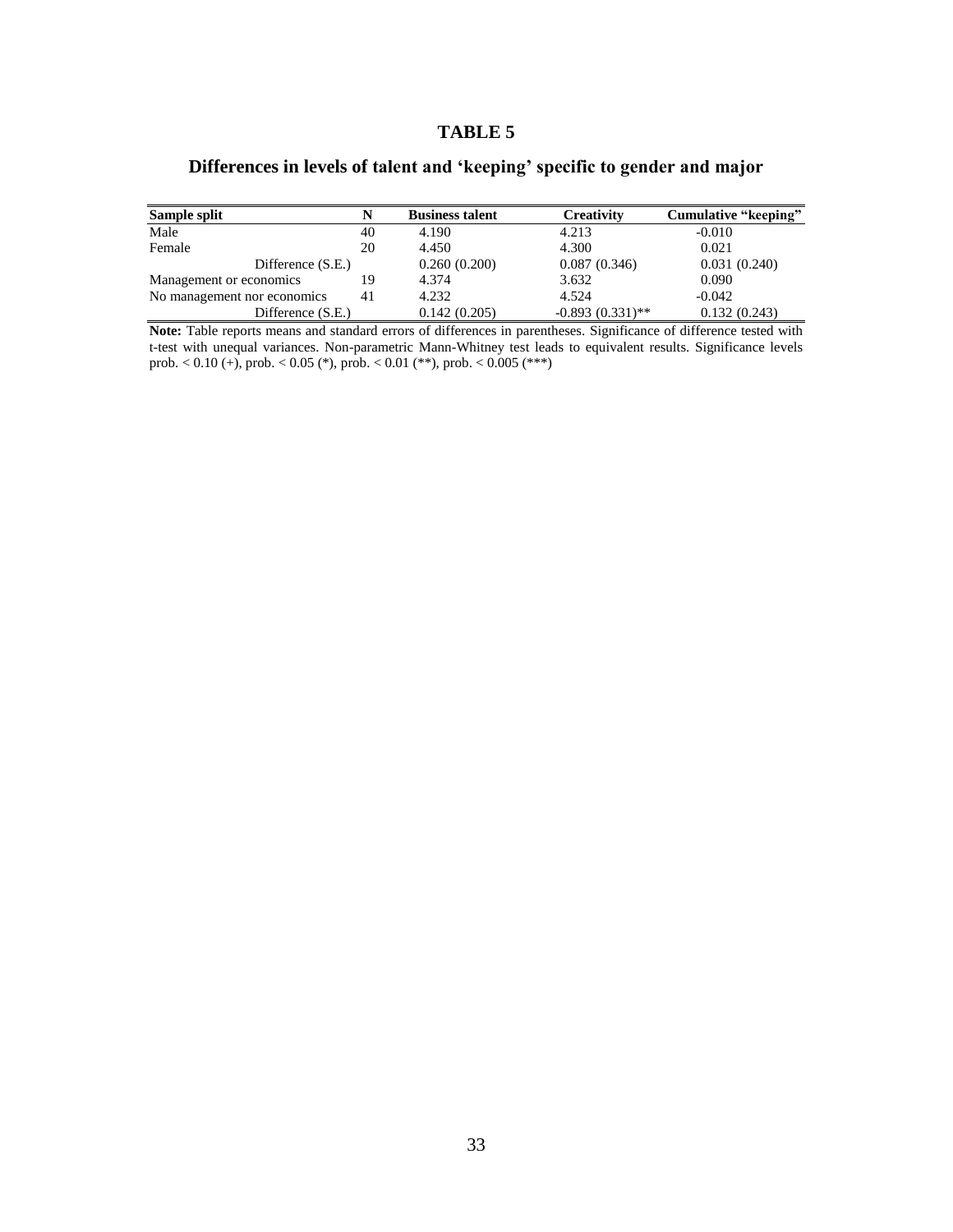### **Pooled OLS regression analysis testing the variation of talent effects for differences in gender and major.**

| DV: 'keeping'                      |           | <b>Model 3</b>     | <b>Model 7</b>     | <b>Model 8</b>     |
|------------------------------------|-----------|--------------------|--------------------|--------------------|
| Constant                           |           | $8.107(0.239)$ *** | $8.118(0.254)$ *** | $8.131(0.252)$ *** |
| Age                                |           | $-0.060(0.257)$    | $-0.031(0.277)$    | $-0.083(0.254)$    |
| Female vs. Male                    | F/M       | $-0.009(0.179)$    | $-0.013(0.191)$    | $-0.012(0.168)$    |
| Jena vs. Utrecht                   | J/I       | $0.598(0.238)*$    | $0.580(0.256)*$    | $0.713(0.260)$ **  |
| Business & Econ                    | B/E       | 0.169(0.375)       | 0.178(0.371)       | 0.152(0.396)       |
| Business talent                    | <b>BT</b> | $0.429(0.196)*$    | $0.424(0.201)*$    | $0.403(0.199)*$    |
| Creativity                         | C         | $-0.581(0.284)$ *  | $-0.577(0.326) +$  | $-0.686(0.294)$ *  |
| Business talent x Creativity       |           | $-0.658(0.250)*$   | $-0.666(0.311)*$   | $-0.574(0.253)*$   |
| Business talent x F/M              |           |                    | 0.043(0.162)       |                    |
| Business talent x F/M              |           |                    | 0.040(0.246)       |                    |
| Business talent x Creativity x F/M |           |                    | 0.054(0.281)       |                    |
| Business talent x B/E              |           |                    |                    | 0.459(0.350)       |
| Creativity x B/E                   |           |                    |                    | 0.071(0.406)       |
| Business talent x Creativity x B/E |           |                    |                    | $-0.365(0.433)$    |
| Observations (groups)              |           | 360(60)            | 360(60)            | 360(60)            |
| $R$ -squared $(F)$                 |           | $0.195(4.35)$ ***  | $0.197(3.31)$ ***  | $0.220(4.07)$ ***  |
| Delta R-squared (F)                |           | $0.051(6.90)$ *    | 0.001(0.09)        | 0.025(1.21)        |

**Note:** Significance levels prob. < 0.10 (+), prob. < 0.05 (\*), prob. < 0.01 (\*\*), prob. < 0.005 (\*\*\*).Standard errors (in parentheses) are adjusted for heteroscedasticity and correlations within subject. Contrast codes (F/M, J/U, B/E) are mean centered and continuous variables (age, BT, C) are standardized. Therefore, the coefficients of main effects are comparable between models including and not including interaction terms. Model 3 is the same as in Table 4, but replicated here for ease of comparison with Models 7 and 8.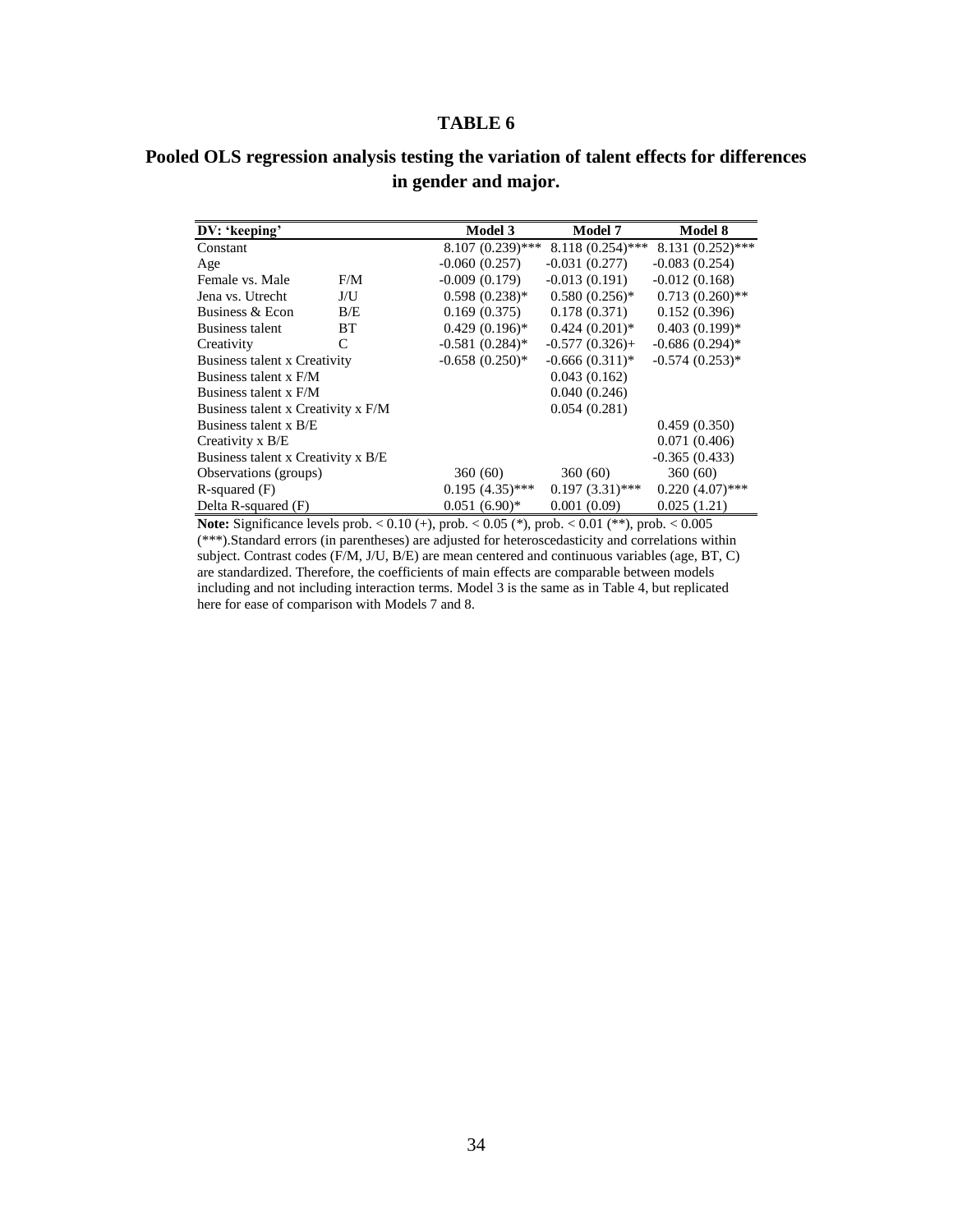# **FIGURE 1**

**Scatter plot of business talent and creativity (both standardized) for the two** 



**locations of experiments (Jena and Utrecht)**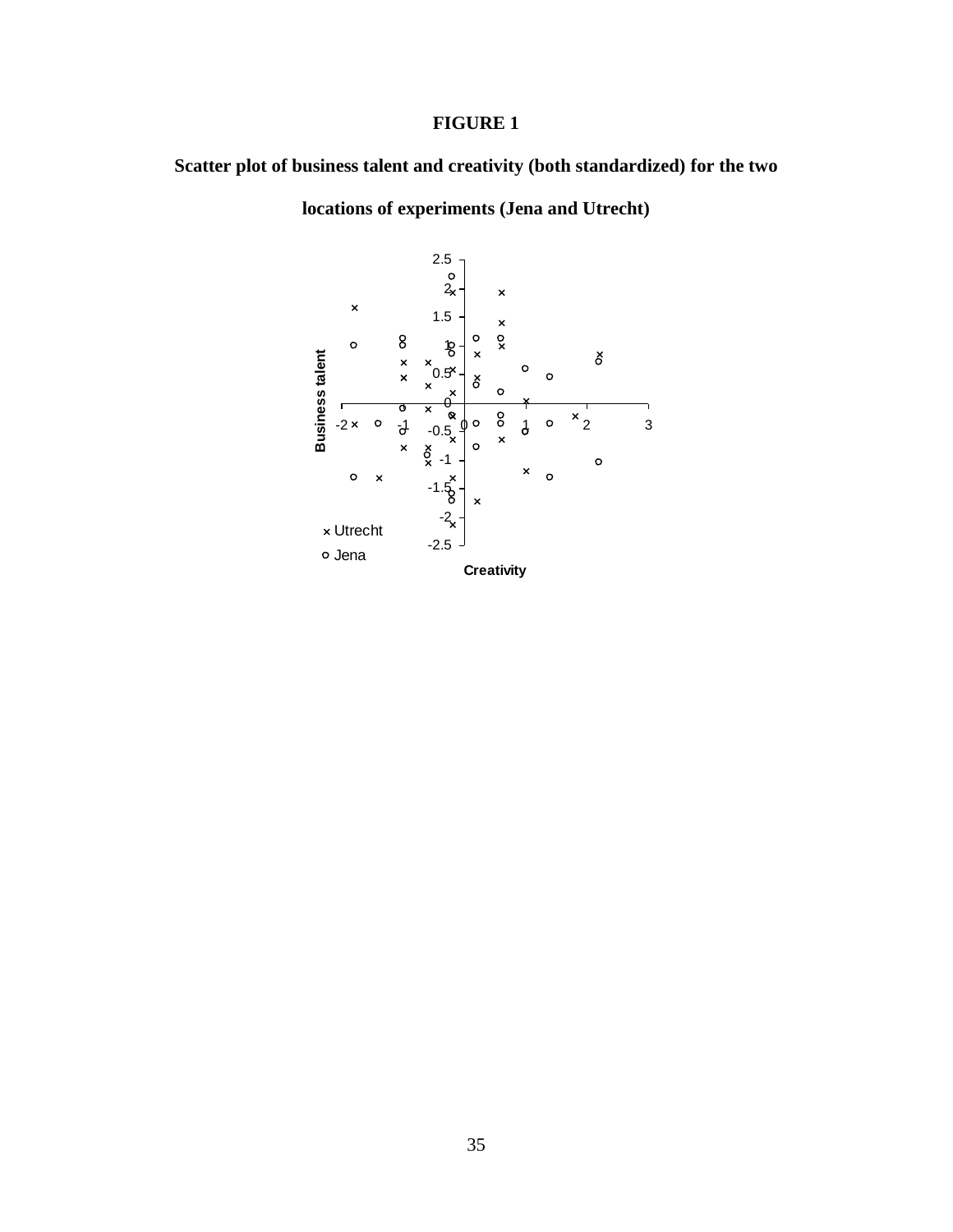# **FIGURE 2**

**Interaction of business talent (BT) and creativity (C) for cumulated "keeping" based** 



**on a median sample split of raw data** 

Note. BT=business talent; C=creativity; + (above median); - (below median).